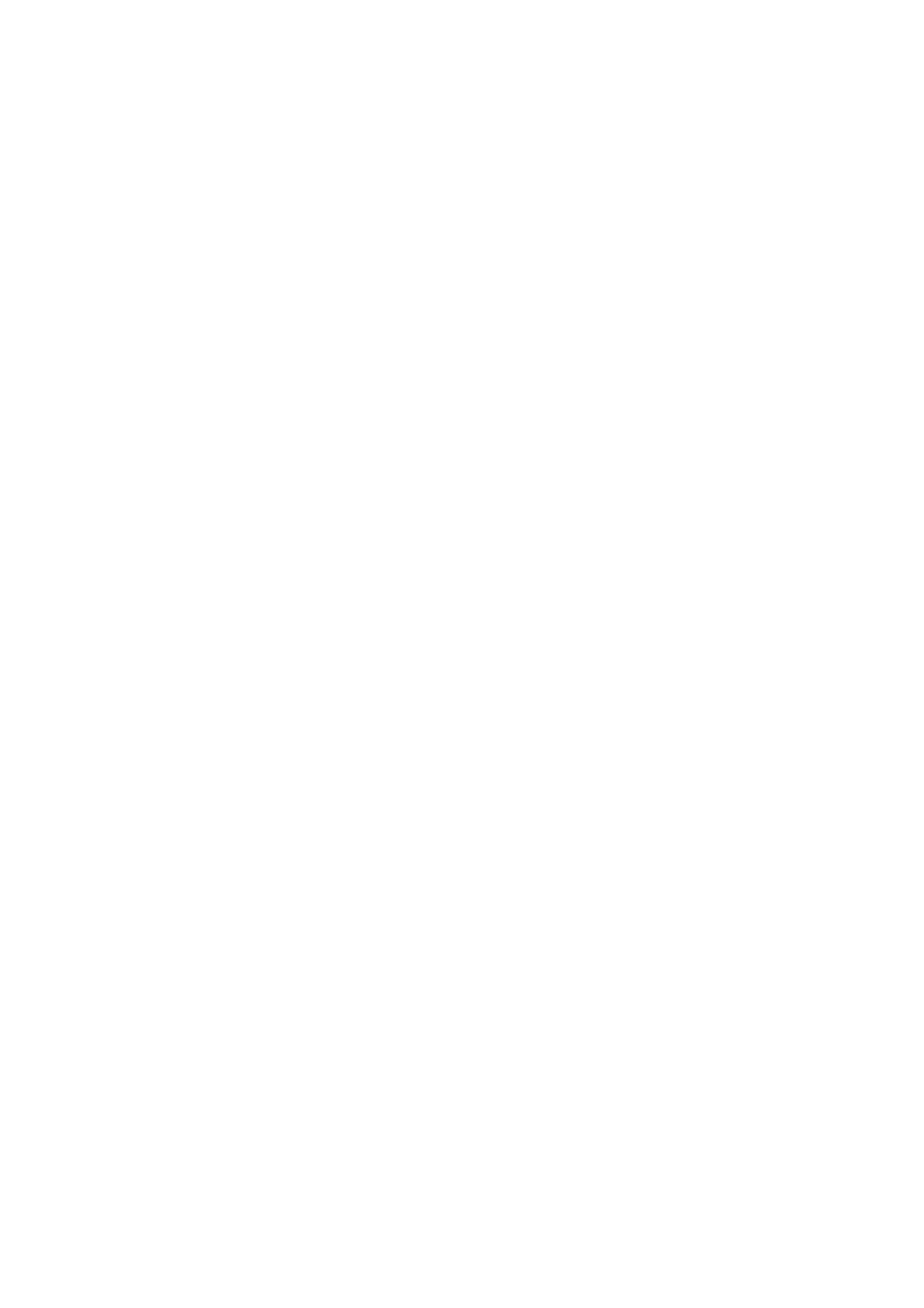|       | <b>Section 1: About You</b>                                                                                                                                                                                                                                                                                                                                                                                                                      |  |  |  |  |  |
|-------|--------------------------------------------------------------------------------------------------------------------------------------------------------------------------------------------------------------------------------------------------------------------------------------------------------------------------------------------------------------------------------------------------------------------------------------------------|--|--|--|--|--|
| $1.1$ | Are you? (Please tick one box only)<br>01 O Male<br>$02$ Female                                                                                                                                                                                                                                                                                                                                                                                  |  |  |  |  |  |
| 1.2   | In what year were you born?                                                                                                                                                                                                                                                                                                                                                                                                                      |  |  |  |  |  |
| 1.3   | What is your marital status? (Please tick one box only)<br>01 O Single (never married)<br>$O2O$ Cohabiting (not married)<br>03 O Married (first marriage)<br>$04$ Re-married<br>$^{05}$ C Separated (but still legally married)<br>06 Divorced                                                                                                                                                                                                   |  |  |  |  |  |
| 1.4   | 07 Widowed<br>Where were you born? (Please tick one box only)<br>$01$ Jersey<br>$\mathrm{O}^2$ Elsewhere in the British Isles* or the Republic of Ireland<br>03 O Portugal/Madeira<br>$04$ Poland<br><sup>05</sup> O Other European country (please specify country: ________<br><sup>06</sup> O Elsewhere (please specify country: _____________<br>* includes: England, Wales, Scotland, Northern Ireland, other Channel Islands, Isle of Man. |  |  |  |  |  |
| 1.5   | When did your present period of continuous residence in Jersey begin?<br>(Ignore periods of absence on holiday and absences during the Occupation years)<br>$01$ At birth<br>or<br>In (year)                                                                                                                                                                                                                                                     |  |  |  |  |  |
| 1.6   | To which cultural and ethnic group do you consider you belong?<br>White:<br><sup>11</sup> O British $^{12}$ O Jersey $^{13}$ O Irish $^{14}$ O Polish $^{15}$ O Portuguese/Madeiran<br>Asian:<br><sup>21</sup> O Bangladeshi <sup>22</sup> O Chinese <sup>23</sup> O Indian <sup>24</sup> O Pakistani <sup>25</sup> O Thai<br>Black:<br>31 African 32 Caribbean<br>Other, or mixed:                                                              |  |  |  |  |  |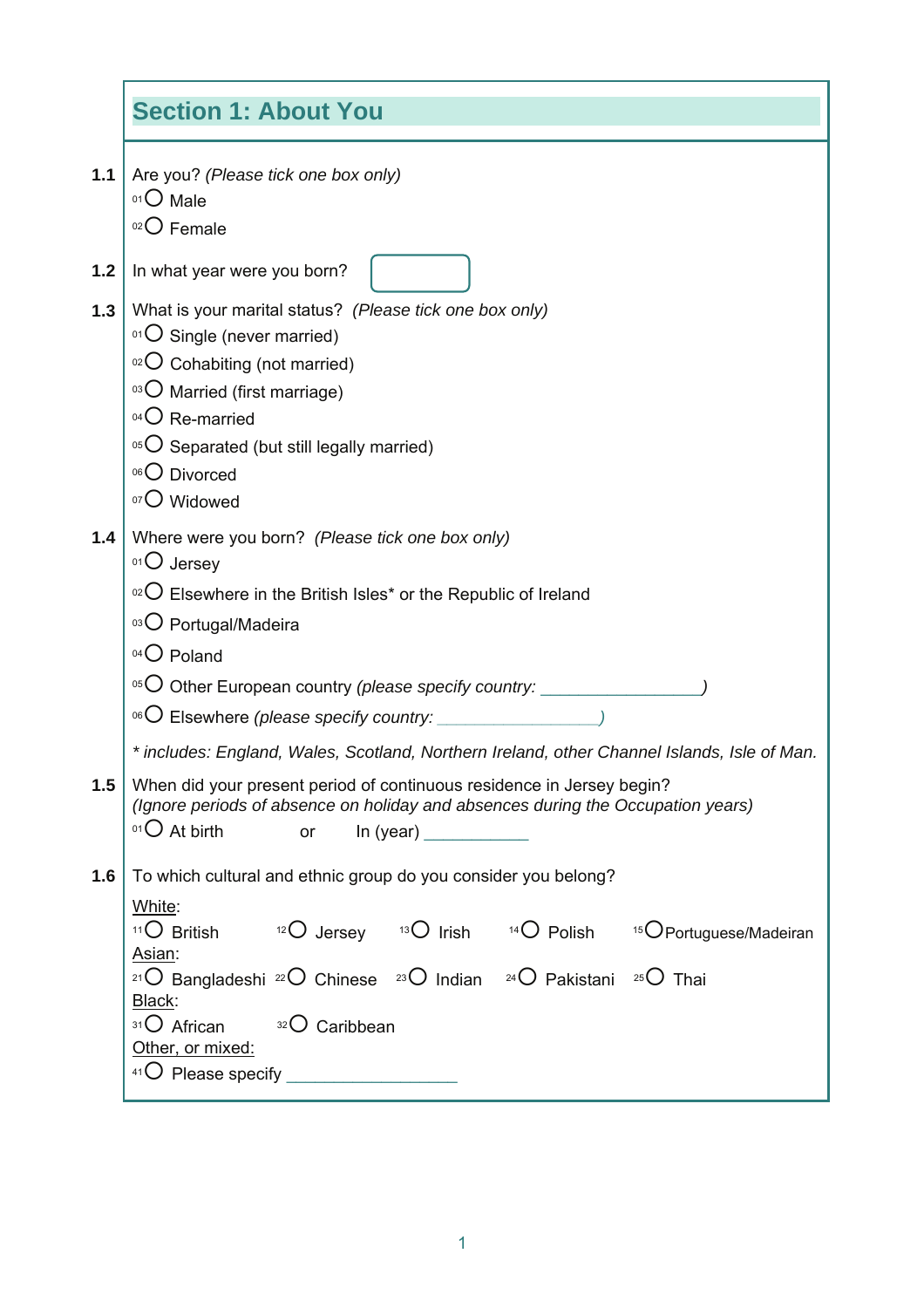Employment

| 1.7  | Are you currently? (Please tick the one box which is most appropriate to you)<br>Working for an employer<br>01() | 06 $\bigcirc$<br>Unemployed, looking for work |  |  |  |  |  |  |
|------|------------------------------------------------------------------------------------------------------------------|-----------------------------------------------|--|--|--|--|--|--|
|      | 02 Self-employed, employing others                                                                               | 07 O Unemployed, not looking for work         |  |  |  |  |  |  |
|      | 03 O Self-employed, not employing others                                                                         | $08\bigcirc$<br>In full-time education        |  |  |  |  |  |  |
|      | 04 C Retired                                                                                                     | 09 $\bigcirc$ A homemaker                     |  |  |  |  |  |  |
|      | Unable to work due to long-term<br>05()<br>sickness/disability                                                   | Other (please specify)<br>10 <sup>10</sup>    |  |  |  |  |  |  |
|      | If you are not in employment please go to question 1.14 "Education"                                              |                                               |  |  |  |  |  |  |
| 1.8  | Which industry do you work in? (Please tick the <b>one box</b> which is most appropriate to you)                 |                                               |  |  |  |  |  |  |
|      | $^{01}$ O Agriculture and fishing                                                                                |                                               |  |  |  |  |  |  |
|      | $O2O$ Finance (including legal work)                                                                             |                                               |  |  |  |  |  |  |
|      | 03 O Construction and tradesmen                                                                                  |                                               |  |  |  |  |  |  |
|      | 04 O Wholesale & retail                                                                                          |                                               |  |  |  |  |  |  |
|      | <sup>05</sup> $\bigcirc$ Transport and communications (including Jersey Airport, Harbours, Post & Telecom)       |                                               |  |  |  |  |  |  |
|      | <sup>06</sup> O Private education or Private health                                                              |                                               |  |  |  |  |  |  |
|      | $\rm{O}$ Hotels, restaurants and bars                                                                            |                                               |  |  |  |  |  |  |
|      | <sup>08</sup> $\bigcirc$ Electricity, gas and water                                                              |                                               |  |  |  |  |  |  |
|      | 09 Public sector                                                                                                 |                                               |  |  |  |  |  |  |
|      |                                                                                                                  |                                               |  |  |  |  |  |  |
| 1.9  | How many hours do you usually work in your main job each week?                                                   |                                               |  |  |  |  |  |  |
|      | (Do not count overtime and meal breaks)<br>hours per week                                                        |                                               |  |  |  |  |  |  |
|      |                                                                                                                  |                                               |  |  |  |  |  |  |
|      |                                                                                                                  |                                               |  |  |  |  |  |  |
| 1.10 | How many people work in your main place of employment?<br>$01$ O Less than 25 people                             |                                               |  |  |  |  |  |  |
|      | $02$ 25 or more                                                                                                  |                                               |  |  |  |  |  |  |
|      |                                                                                                                  |                                               |  |  |  |  |  |  |
| 1.11 | Do you supervise any other employees?                                                                            |                                               |  |  |  |  |  |  |
|      | 01 Yes                                                                                                           |                                               |  |  |  |  |  |  |
|      | $02O$ No                                                                                                         |                                               |  |  |  |  |  |  |
| 1.12 | What is your job title?                                                                                          |                                               |  |  |  |  |  |  |
|      |                                                                                                                  |                                               |  |  |  |  |  |  |
|      |                                                                                                                  |                                               |  |  |  |  |  |  |
|      |                                                                                                                  |                                               |  |  |  |  |  |  |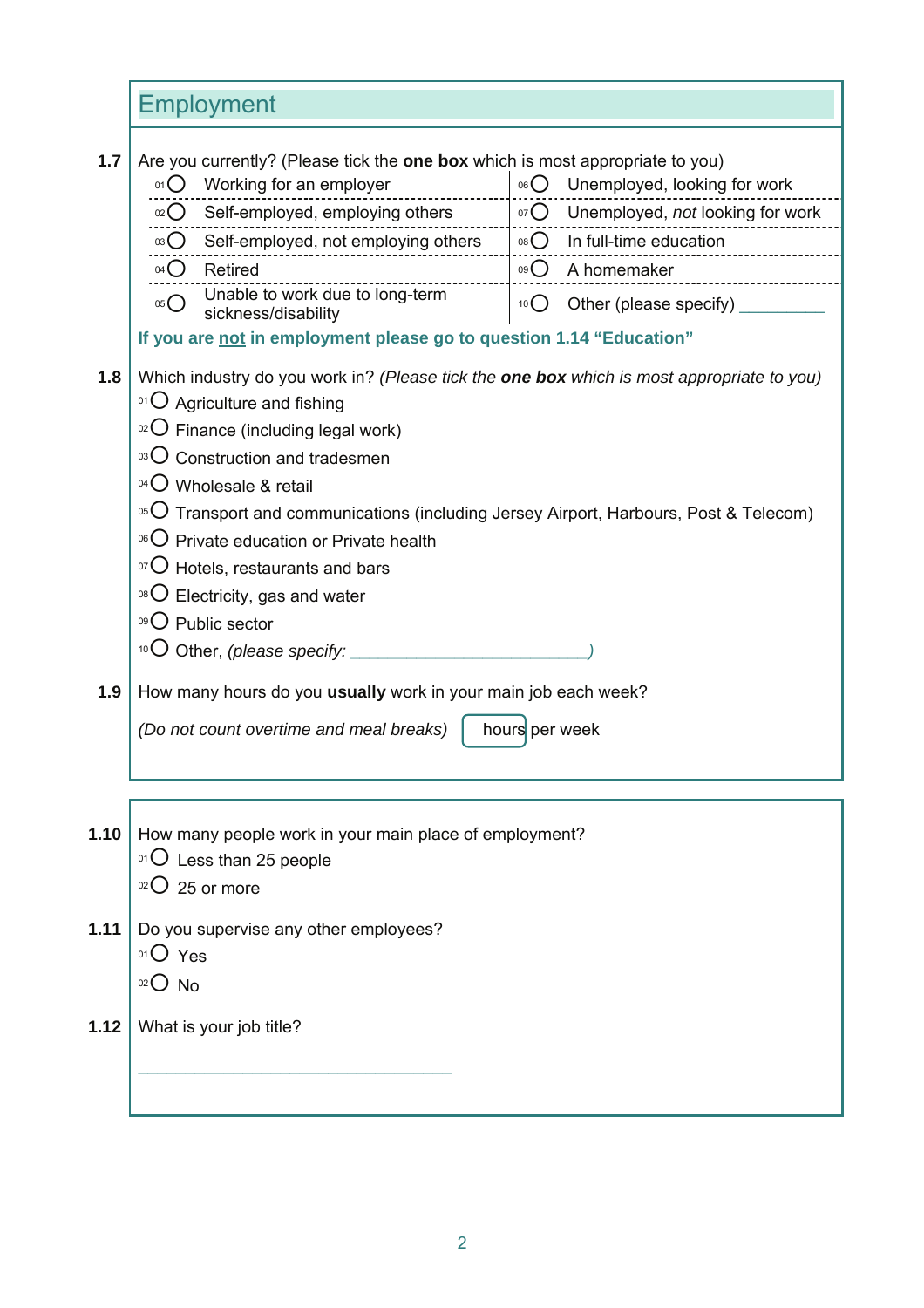**1.13**  Which of the following best describes the work you do?

#### <sup>01</sup>{ **Routine, Semi-routine, Manual or Service occupation**

*e.g. HGV or van driver, cleaner, porter, packer, sewing machinist, messenger, labourer, waiter/waitress, bar staff, postal worker, machine operative, security guard, caretaker, farm worker, catering assistant, receptionist, sales assistant* 

<sup>02</sup>{ **Technical or Craft occupation** 

*e.g. motor mechanic, fitter, inspector, plumber, printer, tool maker, electrician, gardener* 

#### <sup>03</sup>{ **Clerical or intermediate occupation**

*e.g. secretary, personal assistant, clerical worker, office clerk, call centre agent, nursing auxiliary, nursery nurse* 

### <sup>04</sup>{ **Professional occupation** *(normally requiring a professional qualification)*

*e.g. accountant, solicitor, medical practitioner, scientist, civil / mechanical engineer, teacher, nurse, physiotherapist, social worker, welfare officer, artist, musician, police officer (sergeant or above), software designer, fund administrator* 

<sup>05</sup>{ **Middle or Junior Manager** 

*e.g. office manager, retail manager, bank manager, restaurant manager, warehouse manager, publican* 

#### <sup>06</sup>{ **Senior Manager**

*(usually responsible for planning, organising and co-ordinating work) e.g. finance manager chief executive* 

 $^{07}$  $O$  **Not sure** 

### **Education**

#### **1.14**  What is your highest **educational** qualification?

*(Please exclude any professional qualifications) (Please tick one box only)* 

- $^{01}$  $O$  No formal qualifications
- $\alpha$ <sup>2</sup> $\bigcirc$  GNVQ/BTEC Introductory Diploma (Foundation)
- <sup>03</sup>O 'O' levels/CSE/GCSE/ BTEC First/ GNVQ (Intermediate)
- $04$  AS-Level
- $05$  A/ A2-Level/ BTEC National/ GNVQ (Advanced)
- $06$  First Degree
- $\overline{O}$  Higher Degree e.g. (Masters/PhD)

 $^{08}$  $O$  Other *(please specify:*  $\_$ 

**If you are a graduate**, please answer the following **two** questions.

*If you have more than one degree, please describe your most recent degree in your answers.* 

What year did you graduate? **1.15**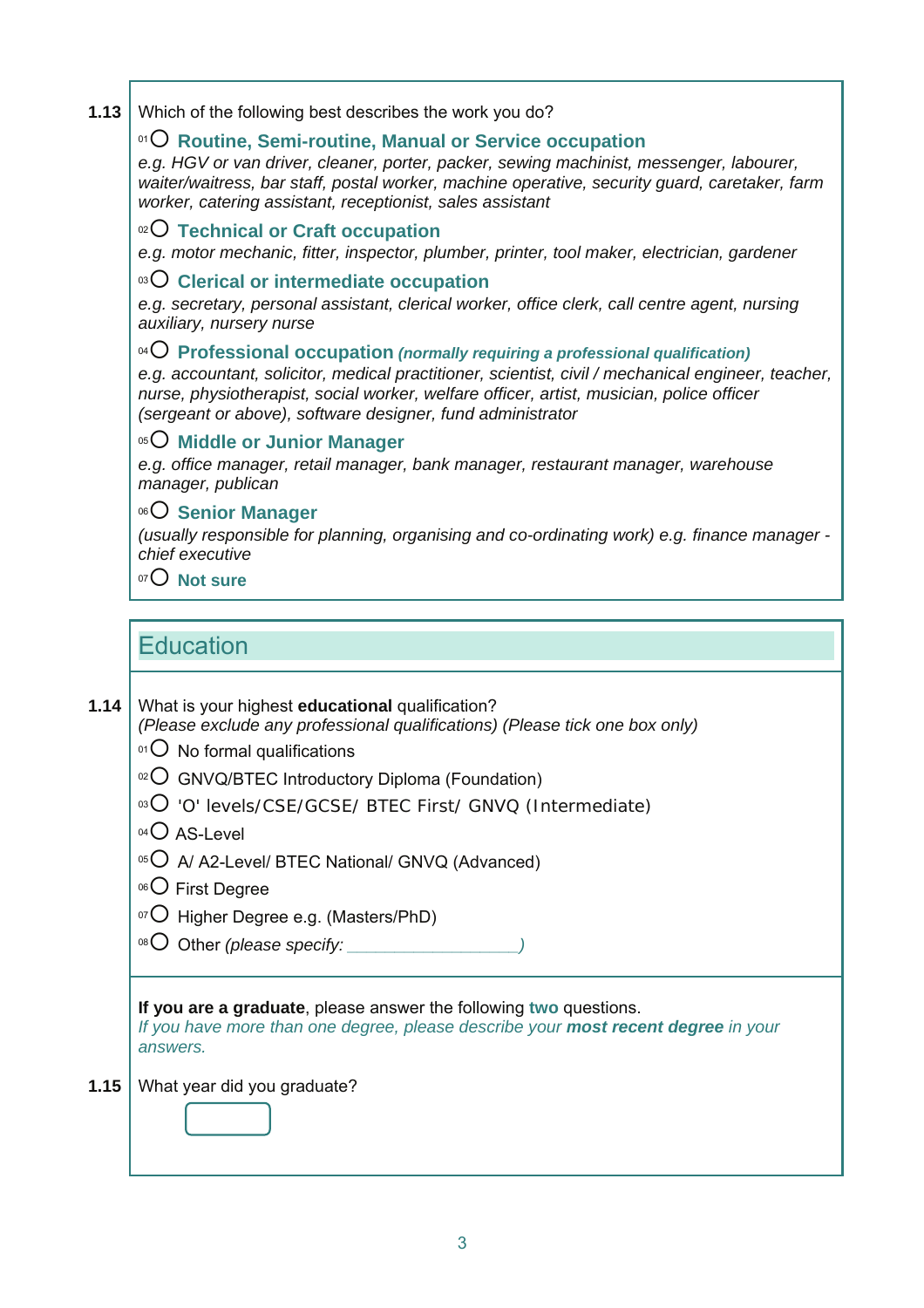**1.16**  *(If you are not a graduate, please go to question 1.17)*  What subject was your degree? *(Please tick the subject category your degree best fits into below)*   $^{01}$  $O$ Agriculture & related subjects  $^{13}$  $O$ Historical &/or Philosophical studies  $02$  Architecture, building & planning  $14$   $OL$  anguages 03 O Biological sciences 15 O Law  $^{04}$ OBusiness & administrative studies  $16$ Mathematical sciences  $^{05}O$ Combined  $^{17}O$ Media & communications <sup>06</sup>O Computer science 18<sup>{Medicine & dentistry}</sup>  $^{07}$ Creative arts & design  $^{19}$ CPhysical sciences <sup>08</sup>O Economics &/or Politics 20 20 Psychology <sup>09</sup>OEducation 21OSocial studies <sup>10</sup> $O$ Engineering & technology  $22O$ Subjects allied to medicine  $11$  $\overline{\text{C}}$ English  $23$  $\overline{\text{C}}$ Veterinary science  $12{^2O}$  Geography & environmental science  $24{^2O}$  Other – *please specify* 

### About Your Household

**1.17**  What type of property does your household occupy? *(Please tick one box only)* 

- $01$  Bedsit
- $02$  Flat/maisonette
- $03$  Semi-detached/terraced house
- $04$  Detached house/bungalow
- **1.18**  What is the type of accommodation? *(Please tick one box only)* 
	-
	- 02 Sheltered/disabled\*
	- $03{O}$  Old peoples/retirement home  $09{O}$  Registered lodging house
	- $^{04}$  States/Parish rent
	- $05$  Housing trust rent
	- $06$  Qualified Private rent
	- $^{01}$  $\bigcirc$  Owner occupied  $^{07}$  $\bigcirc$  Staff/service accommodation
		- <sup>08</sup>O Lodger paying rent in private household
		-
		- $10^{\circ}$  Other Non-qualified accommodation

*\*Sheltered/disabled housing is designed so that elderly or physically disabled people can live independently. The homes are often built in groups and provided with a warden or emergency call facilities.*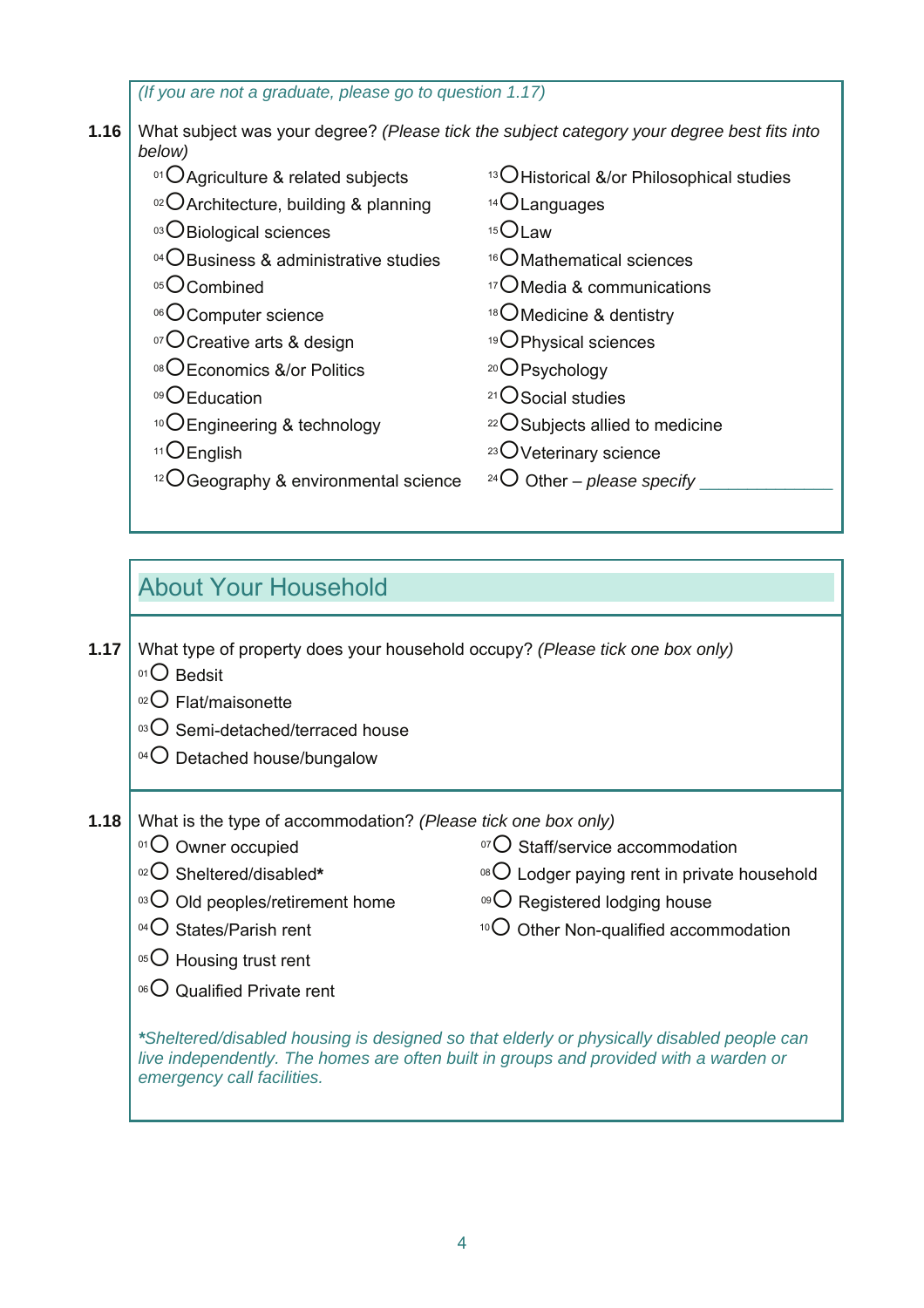| 1.19 | Does anyone in your household have residential qualifications*? (Please tick one box only)<br>$01O$ Yes<br>please go to the next question   |
|------|---------------------------------------------------------------------------------------------------------------------------------------------|
|      | $02$ No<br>please go to question 1.21<br>* A person who is qualified under Jersey Housing Law and entitled to purchase a property in Jersey |
| 1.20 | If yes, which residential category are they qualified under? (Please tick any that apply to the<br>adults in your household)                |
|      | $\Box$ A to H category (through a time of living on the Island or through family connections)                                               |
|      | □ J category ("Essentially employed", approved by the Housing Department)                                                                   |
|      | $\Box$ K category (consent given on social or economic grounds)                                                                             |
|      | $\Box$ I don't know                                                                                                                         |
|      |                                                                                                                                             |
| 1.21 | Are there any members of your household who have moved to Jersey to live within the last<br>12 months?                                      |
|      | 01 O Yes - How many (including yourself)?                                                                                                   |
|      | $02O$ No                                                                                                                                    |
|      |                                                                                                                                             |
|      |                                                                                                                                             |
|      |                                                                                                                                             |
| 1.22 | How many people, <i>including yourself</i> , live in your household?<br>(Please enter numbers in boxes below, excluding any lodgers).       |
|      | Adults (aged 16 and over)                                                                                                                   |
|      | Of which<br>are pensioners (females aged 60 or older,                                                                                       |
|      | males aged 65 or older)<br>Children aged 0 to 4                                                                                             |
|      | Children aged 5 to 10                                                                                                                       |
|      |                                                                                                                                             |
|      | Children aged 11 to 15                                                                                                                      |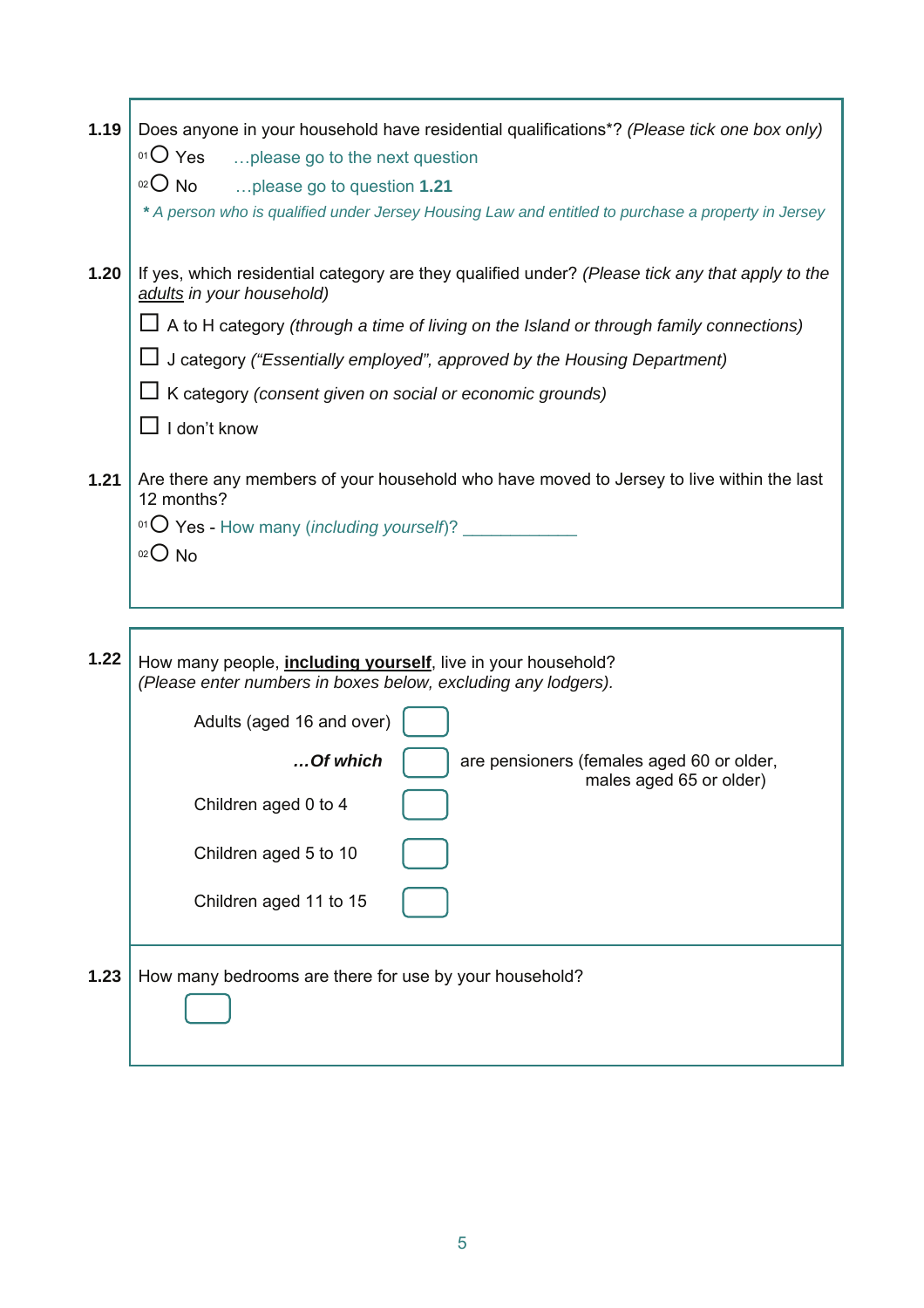|     | <b>Section 2: Early-years, Childcare and Youth</b><br>If there is no-one in your household aged under 26 years, please skip this<br>section and go straight to Section 3 "Careers, Sport and culture"<br>Do you have any pre-school children in your household (less than 5 years old?)<br>$01O$ Yes<br>please go to the next question<br>$02$ No<br>please go to the question 2.6 "School-aged care"                                                                                                                                                                                                                                                                                             |                      |                      |                      |  |  |  |  |
|-----|---------------------------------------------------------------------------------------------------------------------------------------------------------------------------------------------------------------------------------------------------------------------------------------------------------------------------------------------------------------------------------------------------------------------------------------------------------------------------------------------------------------------------------------------------------------------------------------------------------------------------------------------------------------------------------------------------|----------------------|----------------------|----------------------|--|--|--|--|
|     |                                                                                                                                                                                                                                                                                                                                                                                                                                                                                                                                                                                                                                                                                                   |                      |                      |                      |  |  |  |  |
| 2.1 |                                                                                                                                                                                                                                                                                                                                                                                                                                                                                                                                                                                                                                                                                                   |                      |                      |                      |  |  |  |  |
| 2.2 | Please enter the age of each child in your household who is under 5 years of age<br>Preschool<br>Preschool<br>Preschool<br>child 1<br>child 2<br>child 3<br>yrs<br>yrs<br>yrs                                                                                                                                                                                                                                                                                                                                                                                                                                                                                                                     |                      |                      |                      |  |  |  |  |
|     | Current hours at preschool childcare during term-time                                                                                                                                                                                                                                                                                                                                                                                                                                                                                                                                                                                                                                             |                      |                      |                      |  |  |  |  |
| 2.3 | Please indicate how many hours each of your pre-school children currently attend each<br>childcare setting in a typical term-time week:                                                                                                                                                                                                                                                                                                                                                                                                                                                                                                                                                           |                      |                      |                      |  |  |  |  |
|     |                                                                                                                                                                                                                                                                                                                                                                                                                                                                                                                                                                                                                                                                                                   | Preschool<br>child 1 | Preschool<br>child 2 | Preschool<br>child 3 |  |  |  |  |
|     | Nursery attached to a primary school                                                                                                                                                                                                                                                                                                                                                                                                                                                                                                                                                                                                                                                              | hours                | hours                | hours                |  |  |  |  |
|     | Registered day nursery or preschool<br>(not attached to a primary school)                                                                                                                                                                                                                                                                                                                                                                                                                                                                                                                                                                                                                         | hours                | hours                | hours                |  |  |  |  |
|     | Day care in a private home                                                                                                                                                                                                                                                                                                                                                                                                                                                                                                                                                                                                                                                                        | hours                | hours                | hours                |  |  |  |  |
| 2.4 | Planned hours at childcare from September 2009 during term-time<br>Nurseries attached to primary schools have in the past provided free early years education<br>for the children attending. The Nursery Education Fund comes into effect in September<br>2009. It means that all children, in the year before they start school, are funded for 20 hours<br>of nursery education during term-time, whether they attend a nursery attached to a primary<br>school, or a registered day nursery or preschool.<br>Please indicate how many hours you are planning for each of your pre-school children to<br>attend each childcare setting in a typical term-time week from September 2009 onwards: |                      |                      |                      |  |  |  |  |
|     |                                                                                                                                                                                                                                                                                                                                                                                                                                                                                                                                                                                                                                                                                                   | Preschool<br>child 1 | Preschool<br>child 2 | Preschool<br>child 3 |  |  |  |  |
|     | Nursery attached to a primary school                                                                                                                                                                                                                                                                                                                                                                                                                                                                                                                                                                                                                                                              | hours                | hours                | hours                |  |  |  |  |
|     | Registered day nursery or preschool<br>(not attached to a primary school)                                                                                                                                                                                                                                                                                                                                                                                                                                                                                                                                                                                                                         | hours                | hours                | hours                |  |  |  |  |
|     | Day care in a private home                                                                                                                                                                                                                                                                                                                                                                                                                                                                                                                                                                                                                                                                        | hours                | hours                | hours                |  |  |  |  |
|     |                                                                                                                                                                                                                                                                                                                                                                                                                                                                                                                                                                                                                                                                                                   |                      |                      |                      |  |  |  |  |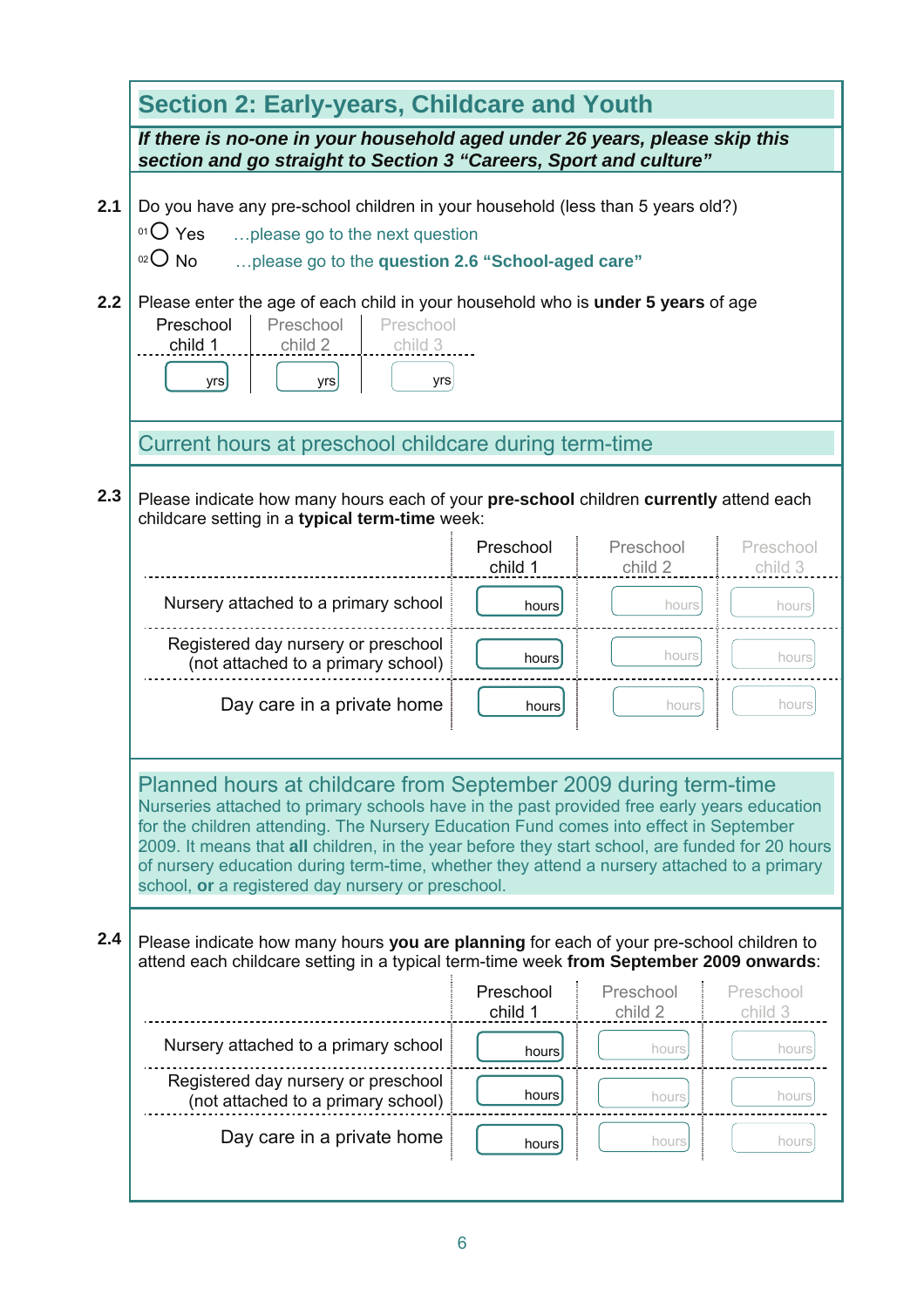| 2.5 | How many hours do your pre-school children currently attend day care in a typical week<br>outside of term-time?                                                                                                                  |                               |                        |                        |  |  |  |  |
|-----|----------------------------------------------------------------------------------------------------------------------------------------------------------------------------------------------------------------------------------|-------------------------------|------------------------|------------------------|--|--|--|--|
|     | (Please enter '0' if they do not attend day care outside of term-time)<br>Preschool<br>Preschool<br>Preschool<br>child 1<br>child 2<br>child 3<br>hours<br>hours<br>hours                                                        |                               |                        |                        |  |  |  |  |
|     | School-aged care                                                                                                                                                                                                                 |                               |                        |                        |  |  |  |  |
| 2.6 | Do you have any school-aged children in your household (children aged between 5 and 16<br>years)?<br>01 Yes<br>please go to the next question<br>$02O$ No<br>please go to <b>question 2.9</b> "Young people aged $9 - 25$ years" |                               |                        |                        |  |  |  |  |
| 2.7 | Please enter the age of each child in your household who is attending school (ie between 5<br>and 16 years)                                                                                                                      |                               |                        |                        |  |  |  |  |
|     | School-aged<br>School-aged<br>child 1<br>child 2<br>yrs<br>yrs                                                                                                                                                                   | School-aged<br>child 3<br>yrs |                        |                        |  |  |  |  |
| 2.8 | Please tick whether each of the school-aged children in your household attend the<br>following outside-of-school facilities?                                                                                                     |                               |                        |                        |  |  |  |  |
|     |                                                                                                                                                                                                                                  | School-aged<br>child 1        | School-aged<br>child 2 | School-aged<br>child 3 |  |  |  |  |
|     | <b>Breakfast clubs</b>                                                                                                                                                                                                           |                               |                        |                        |  |  |  |  |
|     | After school clubs                                                                                                                                                                                                               |                               |                        |                        |  |  |  |  |
|     | Playcare                                                                                                                                                                                                                         |                               |                        |                        |  |  |  |  |
|     | Activity clubs                                                                                                                                                                                                                   |                               |                        |                        |  |  |  |  |
|     | "Education, Sport & Culture"<br>(ESC) Activity clubs                                                                                                                                                                             |                               |                        |                        |  |  |  |  |
|     |                                                                                                                                                                                                                                  |                               |                        |                        |  |  |  |  |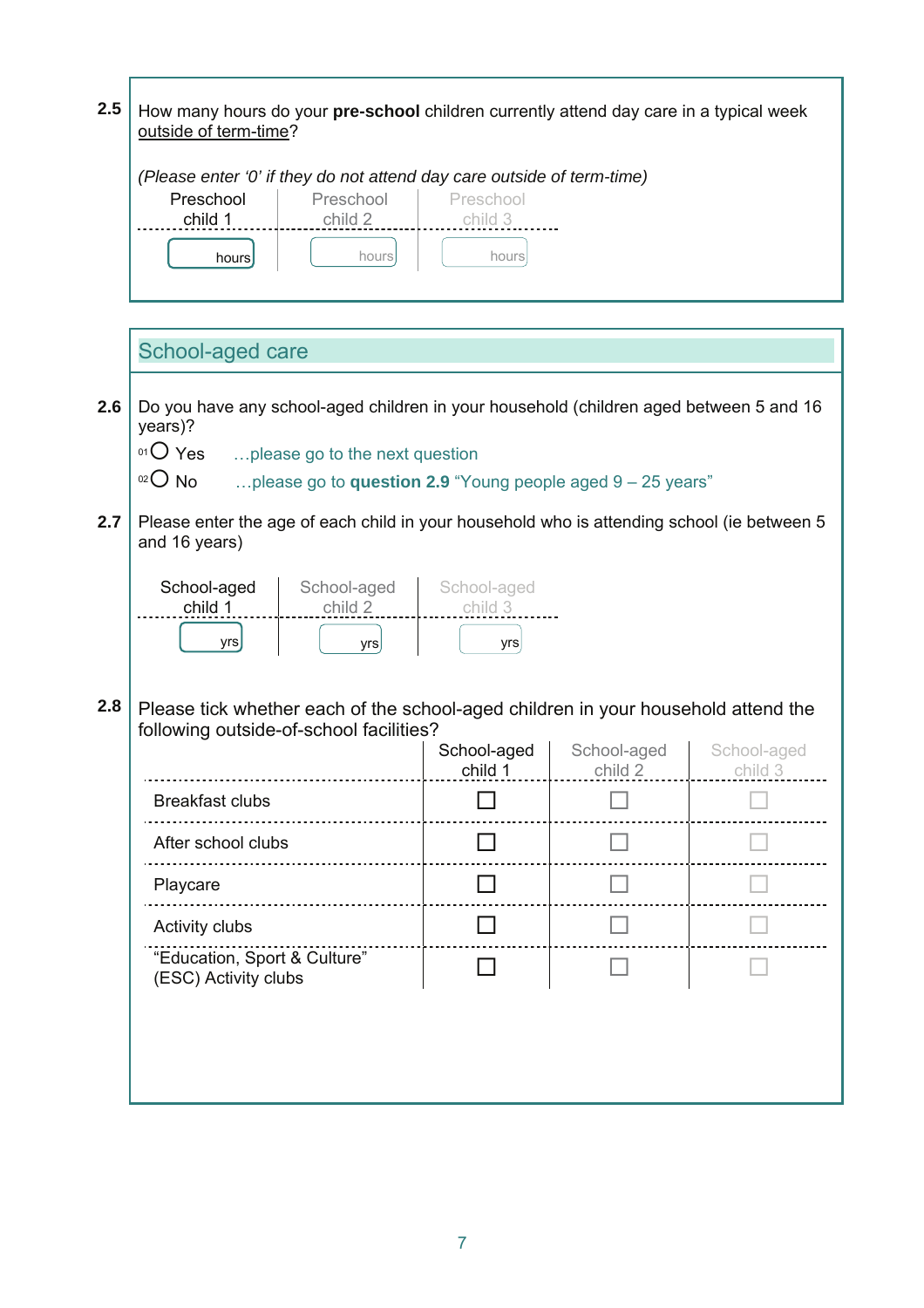|      | Young people aged between 9 and 25 years<br>Please answer these two questions if you have any young people aged $9 - 25$ years<br>in your household              |                                                       |  |  |  |  |  |
|------|------------------------------------------------------------------------------------------------------------------------------------------------------------------|-------------------------------------------------------|--|--|--|--|--|
| 2.9  | Do any of the young people (aged between 9 and 25 years) in your household attend a<br>youth project/centre?                                                     |                                                       |  |  |  |  |  |
|      | $01O$ Yes                                                                                                                                                        | please go to Section 3                                |  |  |  |  |  |
|      | $02O$ No                                                                                                                                                         | please go to the next question                        |  |  |  |  |  |
|      |                                                                                                                                                                  | $^{03}$ O Not applicable  please go to Section 3      |  |  |  |  |  |
| 2.10 | Not enough money<br>Too busy<br>Not interested<br>Don't know enough about it<br>Not able to get to one<br>Feel too old<br>I don't know<br>Other – please specify | If no, why do they not attend a youth project/centre? |  |  |  |  |  |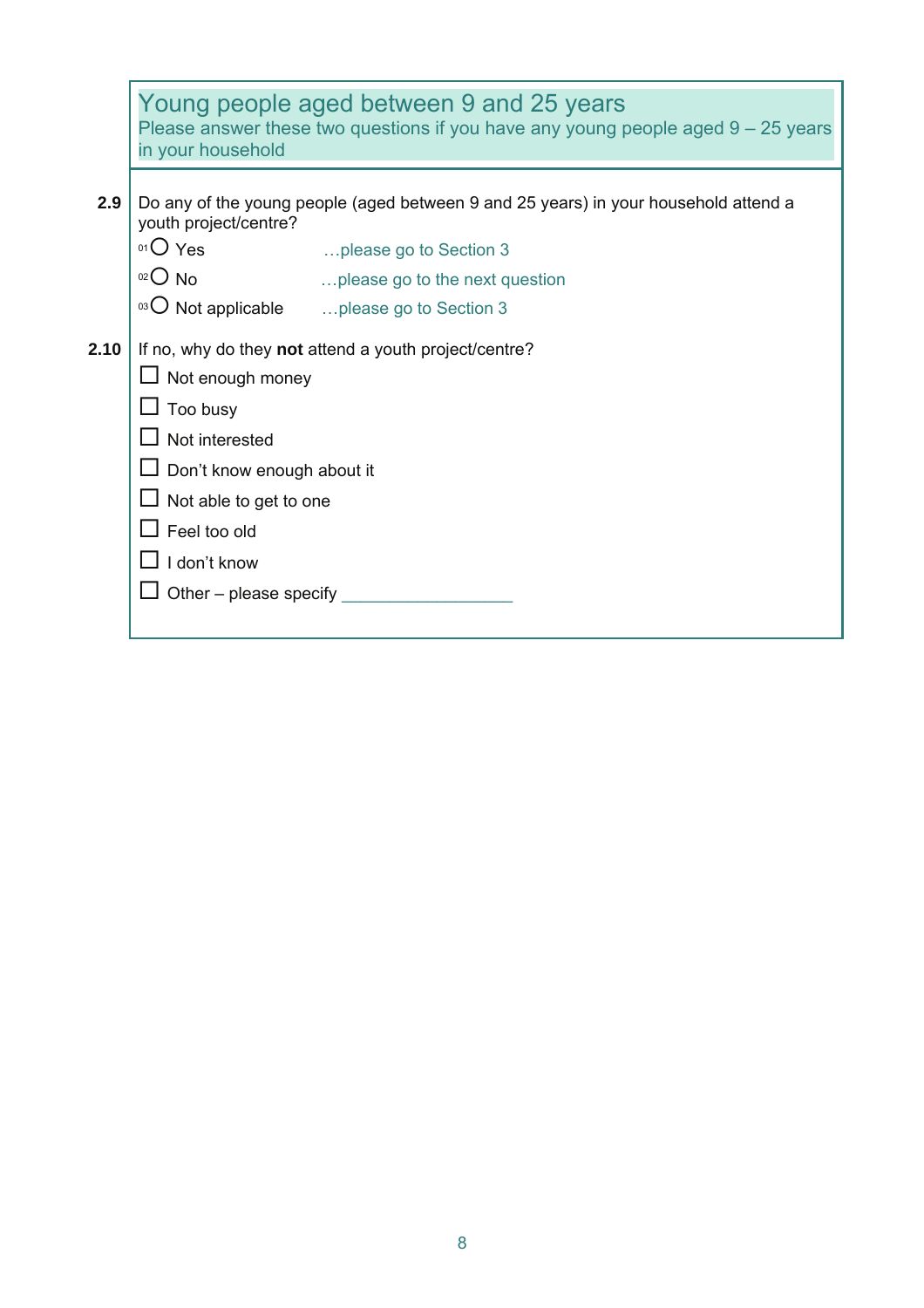|     | <b>Section 3: Careers, Sport and Culture</b>                                                                                                                                                                                                                                                                                                                                     |                    |          |  |  |
|-----|----------------------------------------------------------------------------------------------------------------------------------------------------------------------------------------------------------------------------------------------------------------------------------------------------------------------------------------------------------------------------------|--------------------|----------|--|--|
|     | "Careers Jersey"                                                                                                                                                                                                                                                                                                                                                                 |                    |          |  |  |
| 3.1 | "Careers Jersey" was recently formed by bringing together two different careers services (the<br>Jersey Careers Service, provided by Education Sport and Culture, and Adult Careers,<br>provided by the Social Security Department).<br>Have you heard of "Careers Jersey"?<br>$01O$ Yes<br>$O02$ No                                                                             |                    |          |  |  |
| 3.2 | Have you used any of the following services provided by the States Careers Services in the<br>last 3 years? (Please tick any that apply)<br>Careers advice over the phone<br>One-to-one careers advice<br>Help with CV's, letters of applications or interviews<br>Guidance on education or training<br>Information on courses or careers<br>The States Careers Services website |                    |          |  |  |
| 3.3 | If you haven't used the States Careers Services in the last 3 years, why not? (Tick any that<br>apply)<br>$\Box$ No need<br>I used other sources of information and/or help<br>I thought it was only available to those still in education<br>I thought it was only available to people who were unemployed<br>I wasn't aware of the service                                     |                    |          |  |  |
|     | <b>Jersey Library</b>                                                                                                                                                                                                                                                                                                                                                            |                    |          |  |  |
| 3.4 | In the last 12 months, have you used any of the following:                                                                                                                                                                                                                                                                                                                       |                    |          |  |  |
|     | Town Library at Halkett Place?                                                                                                                                                                                                                                                                                                                                                   | $01O$ Yes $02O$ No |          |  |  |
|     | Les Quennevais Branch Library?                                                                                                                                                                                                                                                                                                                                                   | $01O$ Yes $02O$ No |          |  |  |
|     | Jersey Library online services?                                                                                                                                                                                                                                                                                                                                                  | $01O$ Yes          | $O02$ No |  |  |
|     | The Home Library service?<br>----------------------------                                                                                                                                                                                                                                                                                                                        | $01O$ Yes $02O$ No |          |  |  |
|     | The Mobile Library service?                                                                                                                                                                                                                                                                                                                                                      | $01O$ Yes $02O$ No |          |  |  |
|     | The Library Service by email, phone, letter or fax? $\circ$ $\circ$ Yes                                                                                                                                                                                                                                                                                                          |                    | $02O$ No |  |  |
| 3.5 | In the last 12 months, have you attended any events run by the Library service, such as talks,<br>presentations, author visits or story times?<br>$01O$ Yes $02O$ No                                                                                                                                                                                                             |                    |          |  |  |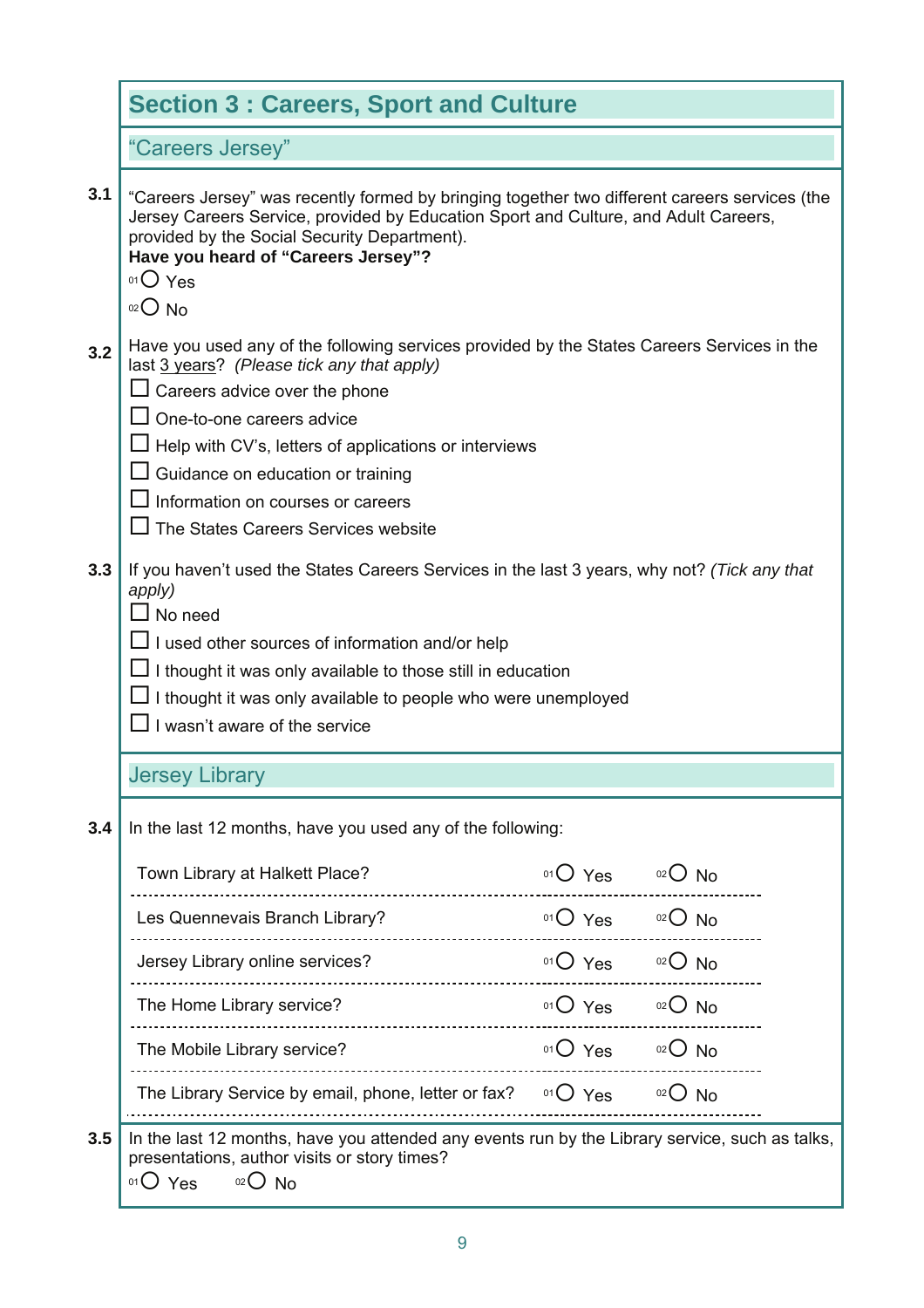Cultural activities and events

**3.6 In the past 12 months**, how often have you attended the following types of cultural event in Jersey?

|                                              | Not at all | Once or<br>twice   | $3 - 9$<br>times | 10 times<br>or more |
|----------------------------------------------|------------|--------------------|------------------|---------------------|
| Theatre (including plays, pantomime)?        | 01()       | 02                 | 03()             | 04()                |
| <b>Ballet / Dance?</b>                       | 01()       | 02                 | $03$ $\bigcirc$  | 04()                |
| Cinema?                                      | 01()       | $_{02}$ $\bigcap$  | 03()             | 04()                |
| Musical / Opera / Operetta?                  | 01()       | 02                 | $03$ $\bigcirc$  | 04()                |
| Concert / Musical performance?               | 01()       | $_{02}$ $\bigcirc$ | 03()             | 04()                |
| Open-air festival event?                     | 01()       | 02()               | 03()             | 04()                |
| Exhibitions (eg. arts, crafts, photography)? | 01()       | 02()               | 03()             | 04()                |
| Other (please specify                        | 01()       | 02()               | 03()             | 04()                |

#### **3.7**

**In the past 12 months**, have you taken part in any of the following activities in Jersey?

| Drama or other stage performance?                           | $01()$ Yes | $O02$ No |
|-------------------------------------------------------------|------------|----------|
| Dance / ballet?                                             | $01O$ Yes  | $02$ No  |
| Playing a musical instrument or singing in a choir?         | $01()$ Yes | $02$ No  |
| Art or craft activity (eg. painting, drawing, photography)? | $01$ Yes   | $02$ No  |
| Reading fiction?                                            | $01O$ Yes  | $02$ No  |
|                                                             | $01()$ Yes | $02$ No  |
|                                                             |            |          |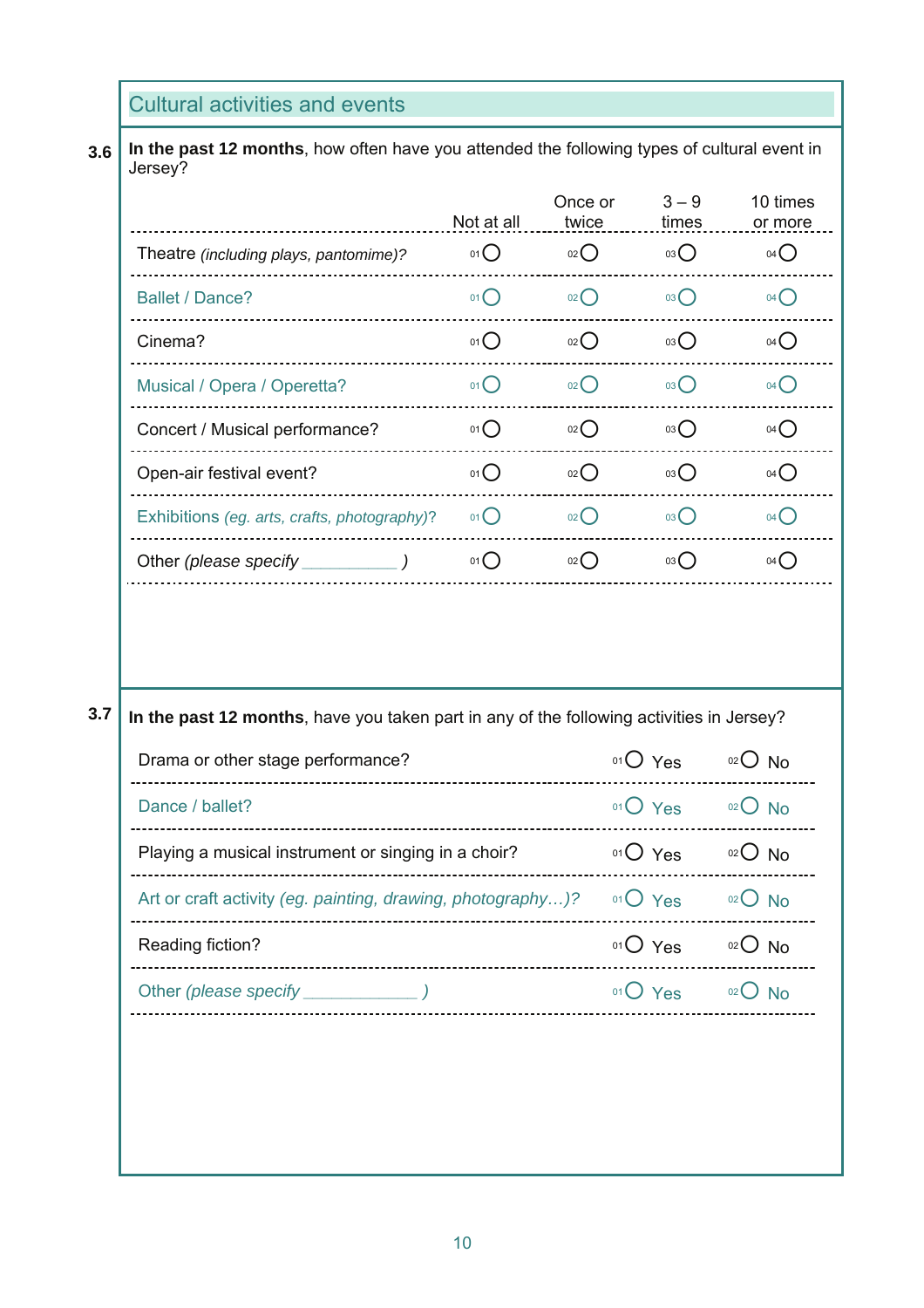| 3.8 | How much do you agree or disagree with the following statements about cultural events<br>(such as those listed in question 3.6)?             |                                   |                   |                   |                      |                      |  |  |
|-----|----------------------------------------------------------------------------------------------------------------------------------------------|-----------------------------------|-------------------|-------------------|----------------------|----------------------|--|--|
|     |                                                                                                                                              | <b>Not</b><br>applicable<br>to me | Strongly<br>agree | Slightly<br>agree | Slightly<br>disagree | Strongly<br>disagree |  |  |
|     | Having opportunities to attend, or<br>participate in, cultural events<br>contributes positively to quality of life<br>in Jersey              | $01$ $\bigcirc$                   | 02                | $03$ $\bigcirc$   | $04$ $\bigcirc$      | 05                   |  |  |
|     | When I travel out of the Island I like<br>to attend cultural events                                                                          | 01()                              | 02                | 03()              | 04()                 | 05()                 |  |  |
|     | I would make a trip out of the Island<br>specifically to attend a cultural event                                                             | 01()                              | $_{02}$ $\bigcap$ | 03()              | 04()                 | 05()                 |  |  |
|     | I like to learn and experience new<br>things in my leisure time                                                                              | 01()                              | 02                | 03()              | 04()                 | 05()                 |  |  |
|     | Having a varied selection of cultural<br>events and opportunities is good for<br>the Island                                                  | 01()                              | 02                | 03()              | $04$ $\bigcirc$      | 05()                 |  |  |
|     |                                                                                                                                              |                                   |                   |                   |                      |                      |  |  |
| 3.9 | What reasons prevent you from attending more cultural events in Jersey?<br>(Please tick all that apply)<br>Not interested in cultural events |                                   |                   |                   |                      |                      |  |  |
|     |                                                                                                                                              |                                   |                   |                   |                      |                      |  |  |
|     | Range of cultural events currently offered in Jersey not wide enough<br>I feel out of place in a gallery, theatre or other venue             |                                   |                   |                   |                      |                      |  |  |
|     | No-one to go with                                                                                                                            |                                   |                   |                   |                      |                      |  |  |
|     | Not enough time                                                                                                                              |                                   |                   |                   |                      |                      |  |  |
|     | Not enough information about events happening                                                                                                |                                   |                   |                   |                      |                      |  |  |
|     | It is difficult to get to and from cultural events                                                                                           |                                   |                   |                   |                      |                      |  |  |
|     | Not enough money<br>Other - please specify                                                                                                   |                                   |                   |                   |                      |                      |  |  |
|     |                                                                                                                                              |                                   |                   |                   |                      |                      |  |  |
|     |                                                                                                                                              |                                   |                   |                   |                      |                      |  |  |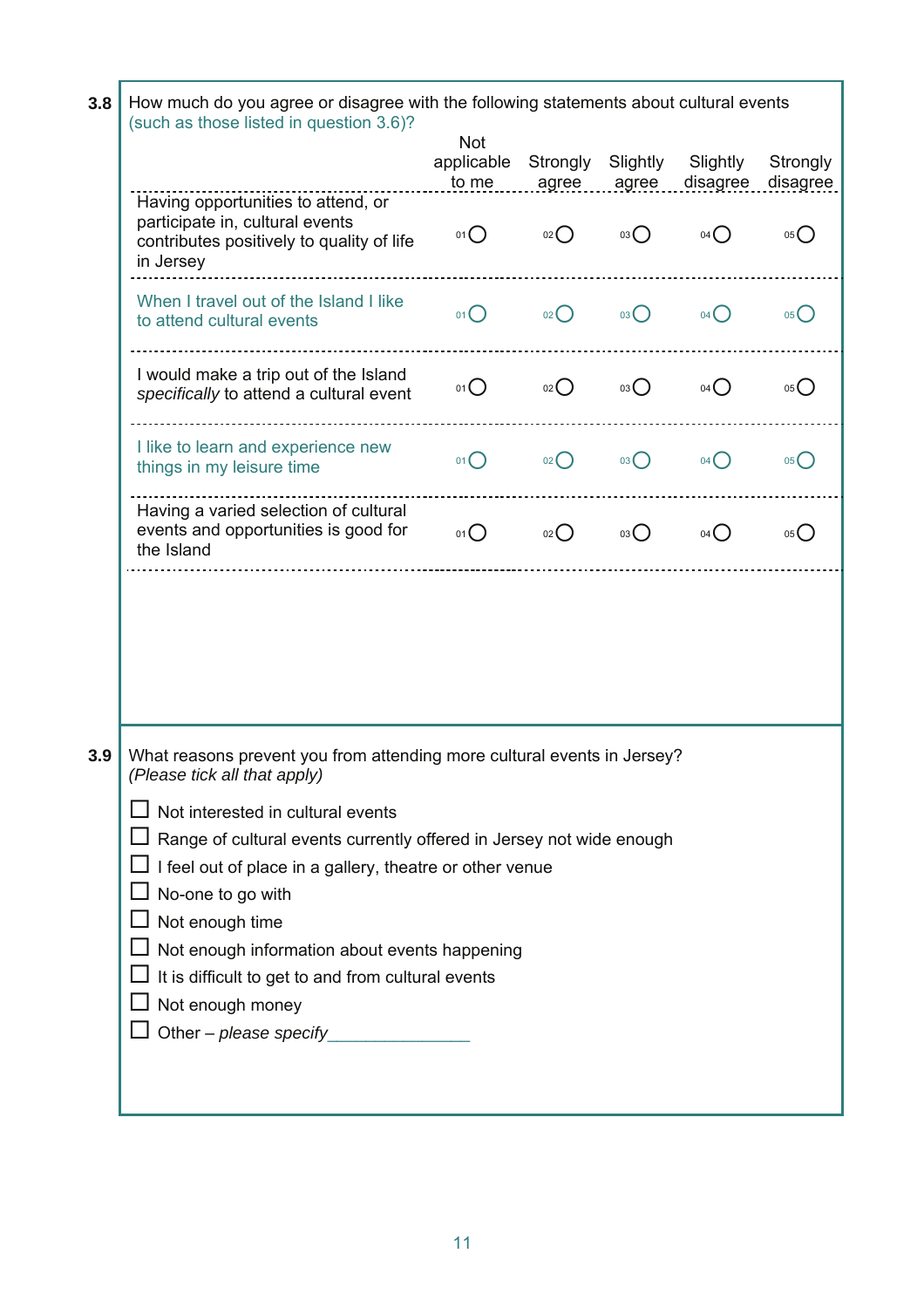| Organised sport – e.g. clubs and/or activities using public facilities                                                                                                                                                                                                                                                                                               |
|----------------------------------------------------------------------------------------------------------------------------------------------------------------------------------------------------------------------------------------------------------------------------------------------------------------------------------------------------------------------|
| 3.10<br>How many times in a typical week do you normally undertake moderate intensity sport or<br>physical activity whilst at a sports club or using public facilities, for 30 minutes or<br>longer (this may be built up in spells of 10 or 15 minutes).                                                                                                            |
| This includes all organised sport in which you participate through a club and also activities<br>involving the use of public facilities such as gyms, golf, keep fit and swimming. (Please<br>tick one box only)<br>$01$ None<br>02 Once<br>03 Twice<br>$04$ Three times<br>$05$ Four times<br><sup>06</sup> $\bigcirc$ Five or more times                           |
| Other, non-organised physical activity                                                                                                                                                                                                                                                                                                                               |
| In addition, how many times in a typical week do you normally undertake any other<br>moderate physical activity for 30 minutes or longer.                                                                                                                                                                                                                            |
| This includes any manual work as part of your job and also physical activity such as cycling<br>to work or the shops, brisk walking, dancing, jogging, swimming in the sea, heavy gardening<br>and housework. (Please tick one box only)<br>01 O None<br>$02$ Once<br>03 Twice<br>04 O Three times<br>$05$ Four times<br><sup>06</sup> $\bigcirc$ Five or more times |
| Would you say that you are: (Please tick one box only)<br>$^{01}$ O Very physically active<br>$\rm{^{02}O}$ Fairly physically active<br>$\mathrm{^{03}O}$ Not very physically active<br>$04$ $\bigcirc$<br>Not at all physically active                                                                                                                              |
|                                                                                                                                                                                                                                                                                                                                                                      |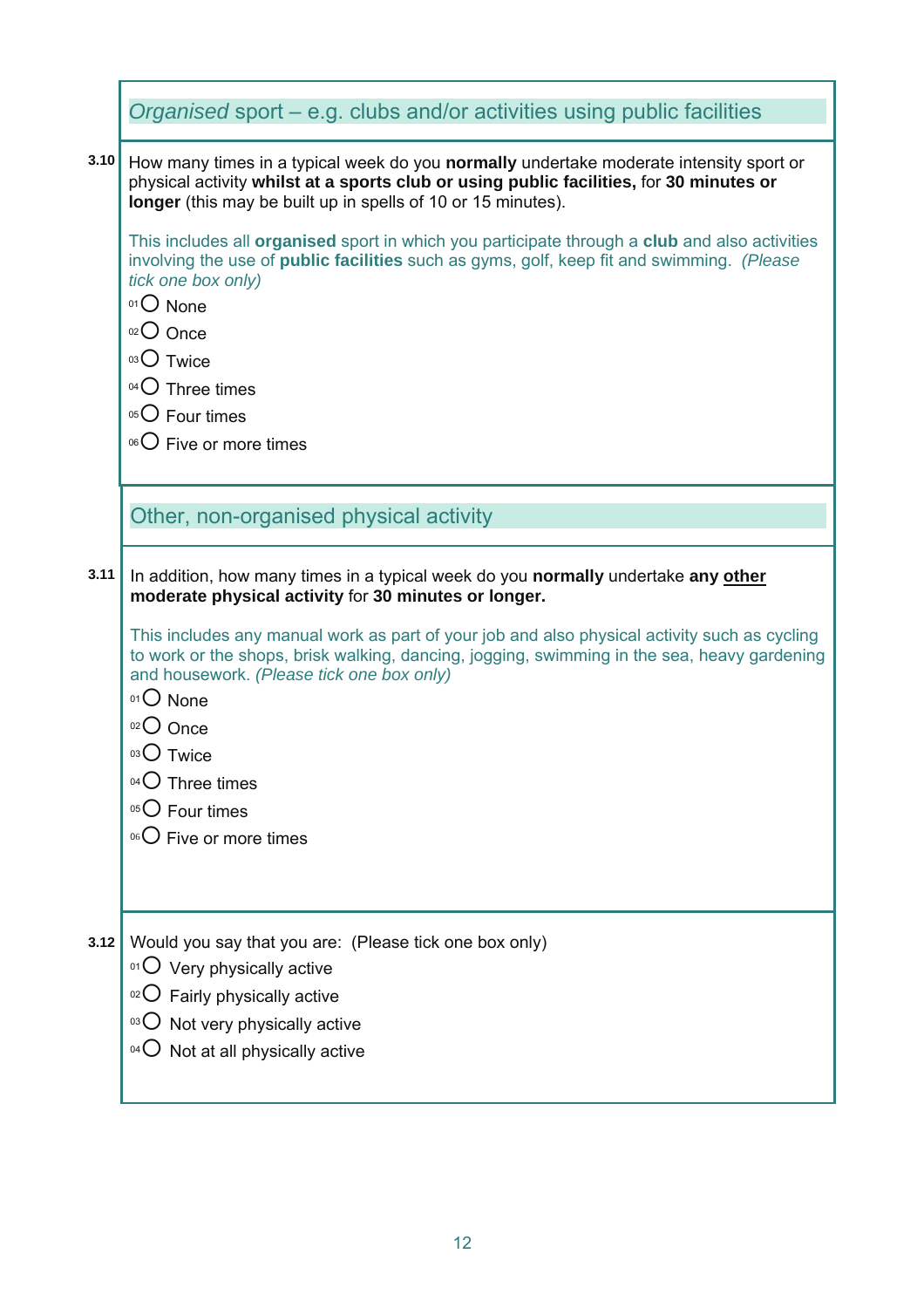|     | <b>Section 4: Health and Lifestyle</b>                                                                                              |                      |                                   |                                      |                          |  |  |  |
|-----|-------------------------------------------------------------------------------------------------------------------------------------|----------------------|-----------------------------------|--------------------------------------|--------------------------|--|--|--|
|     | <b>General Health</b>                                                                                                               |                      |                                   |                                      |                          |  |  |  |
| 4.1 | In general, how would you rate your health?<br>$01$ Excellent<br>02 Very Good<br>$^{03}$ $\bigcirc$ Good<br>$04O$ Fair<br>$05$ Poor |                      |                                   |                                      |                          |  |  |  |
| 4.2 | Which of the following best describes you?<br>$01$ I am a current smoker<br>$02$ I am an ex-smoker<br>03 U have never smoked        |                      |                                   |                                      |                          |  |  |  |
| 4.3 | In the past four weeks have you: (Please tick one box in each row)                                                                  |                      |                                   |                                      |                          |  |  |  |
|     |                                                                                                                                     | <b>Not</b><br>at all | No more                           | Rather more<br>than usual than usual | A lot more<br>than usual |  |  |  |
|     | Lost much sleep over worry?                                                                                                         | 01()                 | 02                                | 03()                                 | $04$ $\binom{7}{2}$      |  |  |  |
|     | Felt constantly under strain?                                                                                                       | 01()                 | 02                                | $03$ $\bigcirc$                      | 04()                     |  |  |  |
|     | Felt you could not overcome your<br>difficulties?                                                                                   | 01()                 | 02                                | 03()                                 | $04$ $\binom{1}{2}$      |  |  |  |
|     | Been feeling unhappy and<br>depressed?                                                                                              | $01$ $\bigcirc$      | $02$ $\bigcap$                    | 03()                                 | $04$ $\bigcap$           |  |  |  |
|     | Been losing confidence in yourself?                                                                                                 | 01()                 | $02$ $\bigcirc$                   | 03()                                 | 04()                     |  |  |  |
|     | Been thinking of yourself as a<br>worthless person?                                                                                 | 01                   | $02$ <sup><math>\sim</math></sup> | 03 <sup>2</sup>                      |                          |  |  |  |
| 4.4 | Also in the past four weeks have you: (Please tick one box in each row)                                                             |                      |                                   |                                      |                          |  |  |  |
|     |                                                                                                                                     | More than<br>usual   | Same as<br>usual                  | Less than<br>usual                   | Much less<br>than usual  |  |  |  |
|     | Been able to concentrate?                                                                                                           | 01O                  | O(2C)                             | 03                                   | 04()                     |  |  |  |
|     | Felt you were playing a useful part in<br>things?                                                                                   | 01()                 | $_{02}$ $\bigcap$                 | 03()                                 | 04(                      |  |  |  |
|     | Felt capable of making decisions?                                                                                                   | 01()                 | 02()                              | 03()                                 | 04()                     |  |  |  |
|     | Been able to enjoy your normal<br>activities?                                                                                       | 01()                 | $_{02}$ ()                        | 03()                                 | $04$ $\binom{1}{2}$      |  |  |  |
|     | Been able to face up to your<br>problems?                                                                                           | 01()                 | $_{02}$ $\bigcap$                 | 03()                                 | 04()                     |  |  |  |
|     | Been feeling reasonably happy, all<br>things considered?                                                                            | 01()                 | 02()                              | 03()                                 | $04$ $\left($            |  |  |  |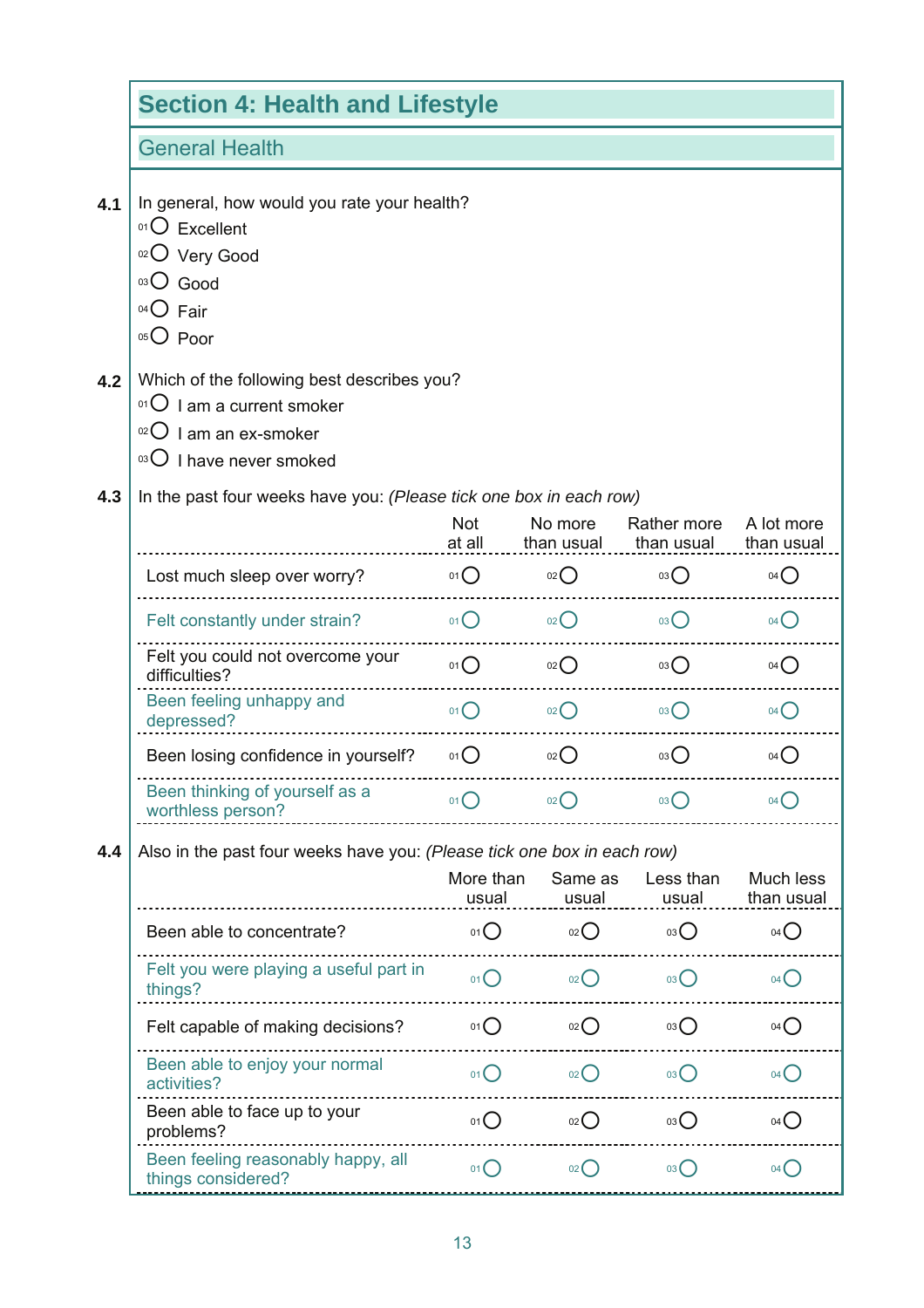|      | <b>Housing standards</b>                                                                                                                                                                                                                                                                                                                                                                                                                      |
|------|-----------------------------------------------------------------------------------------------------------------------------------------------------------------------------------------------------------------------------------------------------------------------------------------------------------------------------------------------------------------------------------------------------------------------------------------------|
| 4.5  | Which of the following locations best describes the area in which you live?<br>(Please tick one only)<br>$^{01}$ O Urban area close to a busy road<br>$\rm{O}$ Urban area close to a less busy road<br><sup>03</sup> O Suburban neighbourhood close to a busy road<br>$^{04}$ O Suburban neighbourhood close to a less busy road<br>05 O Rural area close to a busy road<br><sup>06</sup> $\overline{O}$ Rural area close to a less busy road |
| 4.6  | How satisfied are you with your <b>accommodation</b> ? (Please tick one box only)<br>01 Very satisfied<br>02 Slightly satisfied<br>03 O Slightly dissatisfied<br>$04$ Very dissatisfied                                                                                                                                                                                                                                                       |
| 4.7  | How would you describe the state of repair of your home? (Please tick one box only)<br>$01$ Good<br>02 O Adequate<br>03 Poor                                                                                                                                                                                                                                                                                                                  |
| 4.8  | Is there any open or green space near your accommodation which can be accessed by your<br>household? (Please tick all that apply)<br>Yes, private garden<br>$\Box$ Yes, private terrace/balcony<br>Yes, common/shared area<br>Yes, public park, beach, headland etc within easy walking distance<br>$\Box$ No                                                                                                                                 |
| 4.9  | Do you consider that your health problems or the health problems of anyone in your<br>household have been made worse by your housing situation? (Please tick one box only)<br>$01O$ Yes<br>$02O$ No                                                                                                                                                                                                                                           |
|      | <b>Walking &amp; Cycling</b>                                                                                                                                                                                                                                                                                                                                                                                                                  |
| 4.10 | How often do you walk for more than 10 minutes? (Please tick one box only)<br>$O1$ Every day<br>$02$ Several times a week<br>$03$ Once a week<br>$04\bigcirc$ Once or twice a month<br>$05\text{O}$ Once or twice a year                                                                                                                                                                                                                      |
|      | 06()<br><b>Never</b>                                                                                                                                                                                                                                                                                                                                                                                                                          |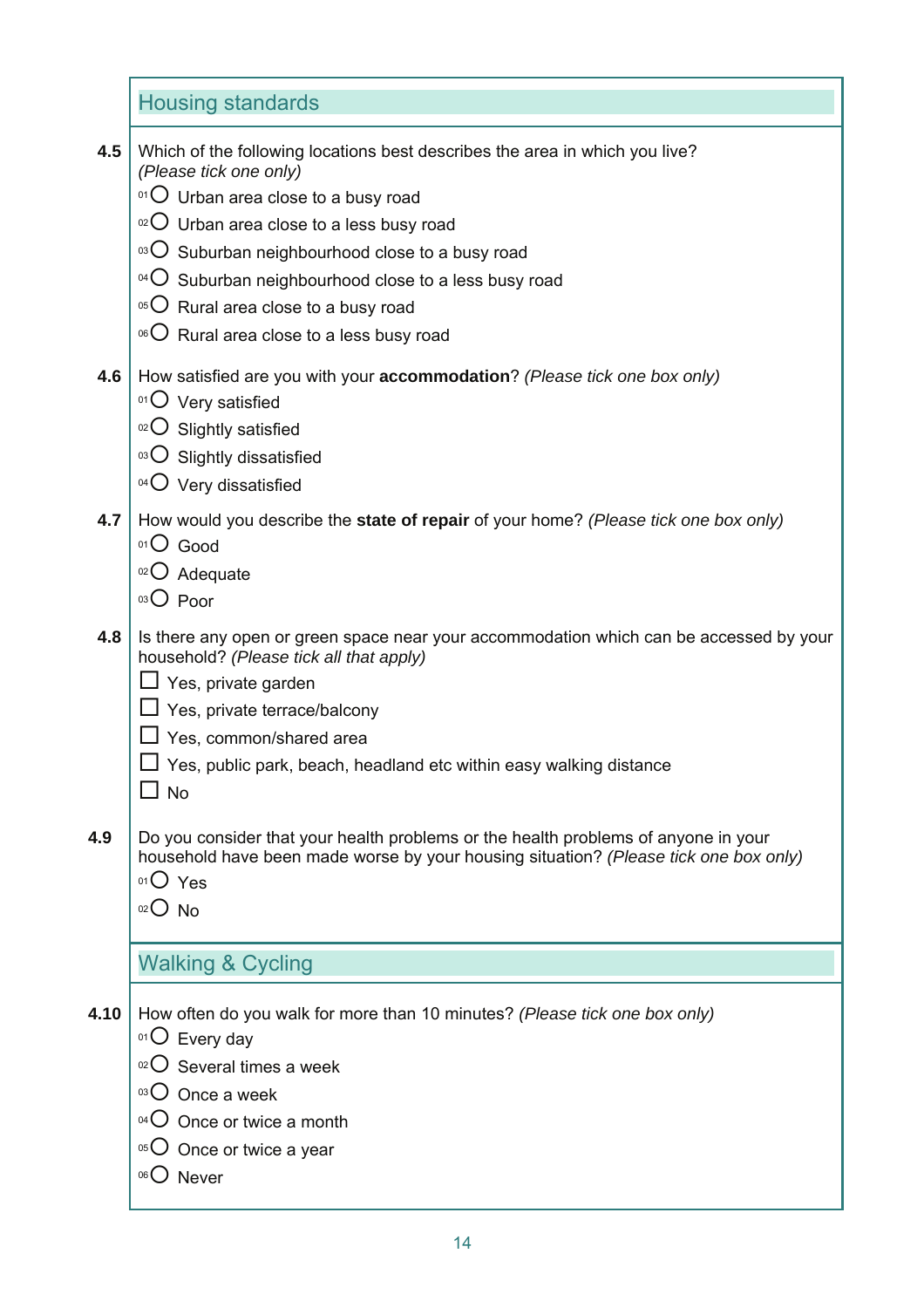| 4.11 | On average how long do your walks usually last (in minutes)?                                                           |
|------|------------------------------------------------------------------------------------------------------------------------|
|      | minutes                                                                                                                |
| 4.12 | When you walk for more than 10 minutes, what are the purpose of the journeys usually?<br>(Please tick all which apply) |
|      | $\Box$ Main form of transport                                                                                          |
|      | To and from work                                                                                                       |
|      | $\Box$ To and from a school or college                                                                                 |
|      | To and from the shops                                                                                                  |
|      | To accompany children or other people                                                                                  |
|      | To visit friends                                                                                                       |
|      | $\Box$ For pleasure/dog walking                                                                                        |
|      | As exercise, for health reasons                                                                                        |
|      | $\Box$ Other (Please specify)                                                                                          |
| 4.13 |                                                                                                                        |
|      | How often do you cycle?<br>$O1$ Every day                                                                              |
|      | $02$ Several times a week                                                                                              |
|      | 03 Once a week                                                                                                         |
|      | $04$ Once or twice a month                                                                                             |
|      | $05\text{O}$ Once or twice a year                                                                                      |
|      | <sup>06</sup> O Never                                                                                                  |
|      |                                                                                                                        |
| 4.14 | For what purpose do you usually cycle? (Please tick any that apply)                                                    |
|      | Main form of transport                                                                                                 |
|      | $\Box$ Commuting (work, school or college)                                                                             |
|      | To get somewhere other than work or school (eg visiting friends, shopping/errands)                                     |
|      | Recreational / for pleasure                                                                                            |
|      | As exercise / for health reasons                                                                                       |
|      | Sport (racing, training, part of an event)                                                                             |
|      |                                                                                                                        |
| 4.15 | Do you wear a cycle helmet when you cycle?                                                                             |
|      | 01 Always                                                                                                              |
|      | Usually<br>02()                                                                                                        |
|      | 03()<br>Rarely                                                                                                         |
|      | $04$ Never                                                                                                             |
|      | I don't cycle<br>05()                                                                                                  |
|      |                                                                                                                        |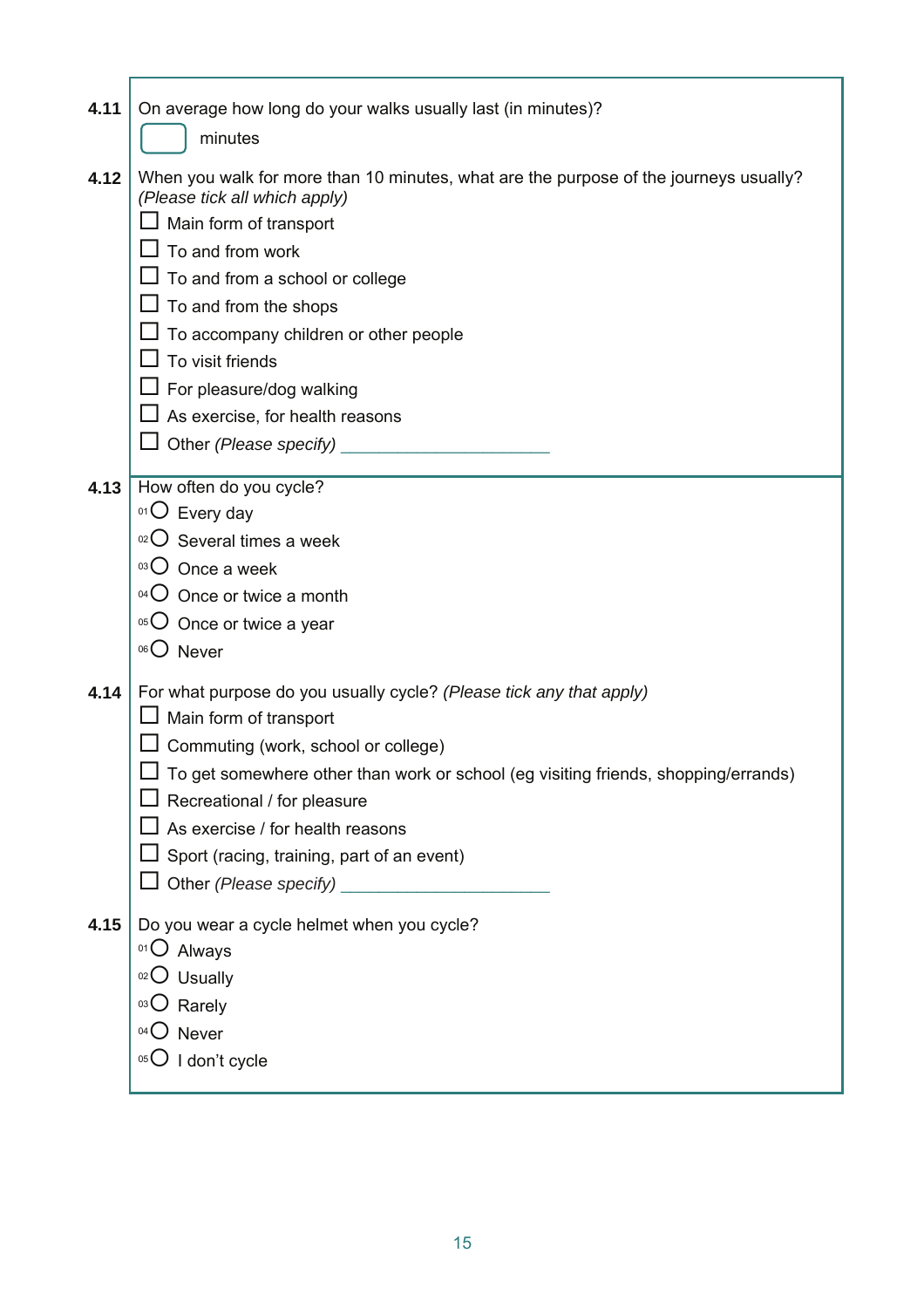| 4.16 | What would encourage you to cycle more?                                                                                                                                                                                                                                                                         |
|------|-----------------------------------------------------------------------------------------------------------------------------------------------------------------------------------------------------------------------------------------------------------------------------------------------------------------|
|      | $\Box$ More cycle routes                                                                                                                                                                                                                                                                                        |
|      | $\Box$ Shared bike schemes                                                                                                                                                                                                                                                                                      |
|      | $\Box$ Changing facilities at work                                                                                                                                                                                                                                                                              |
|      | $\Box$ More covered cycle parking                                                                                                                                                                                                                                                                               |
|      | More traffic congestion                                                                                                                                                                                                                                                                                         |
|      | Buses willing to carry bikes (uphill journeys)                                                                                                                                                                                                                                                                  |
|      | Higher costs of motoring                                                                                                                                                                                                                                                                                        |
|      | Expensive public parking                                                                                                                                                                                                                                                                                        |
|      | Nothing - cycle as much as possible                                                                                                                                                                                                                                                                             |
|      | □ Nothing - other reason, please specify:                                                                                                                                                                                                                                                                       |
|      |                                                                                                                                                                                                                                                                                                                 |
| 4.17 | If you cycle less than once a week why don't you cycle more often?                                                                                                                                                                                                                                              |
|      |                                                                                                                                                                                                                                                                                                                 |
|      |                                                                                                                                                                                                                                                                                                                 |
|      |                                                                                                                                                                                                                                                                                                                 |
| 4.18 | Have you been involved in an accident while walking or cycling in the last 5 years?<br>By an accident we mean an incident where you or someone else collided with each other,<br>were knocked over, or if you fell off your bike.<br>$\Box$ Yes – whilst walking<br>$\Box$ Yes – whilst cycling<br>$\square$ No |
| 4.19 | If you answered yes, what was the main cause of the accident (if you have had more than<br>one in the last 5 years, please just focus on the most recent one) (Please tick one only)                                                                                                                            |
|      | $^{01}$ O Motor vehicle (e.g. car or van)                                                                                                                                                                                                                                                                       |
|      | 02 Motorbike                                                                                                                                                                                                                                                                                                    |
|      | 03 Other cyclist                                                                                                                                                                                                                                                                                                |
|      | $^{04}$ O Other pedestrian                                                                                                                                                                                                                                                                                      |
|      | 05 Weather related                                                                                                                                                                                                                                                                                              |
|      | Road conditions<br>06()                                                                                                                                                                                                                                                                                         |
|      | $\overline{O}$ Health condition                                                                                                                                                                                                                                                                                 |
|      | <sup>08</sup> O Own lack of attention or care                                                                                                                                                                                                                                                                   |
|      | $\circ$ <sup>o</sup> Other – please specify                                                                                                                                                                                                                                                                     |
|      |                                                                                                                                                                                                                                                                                                                 |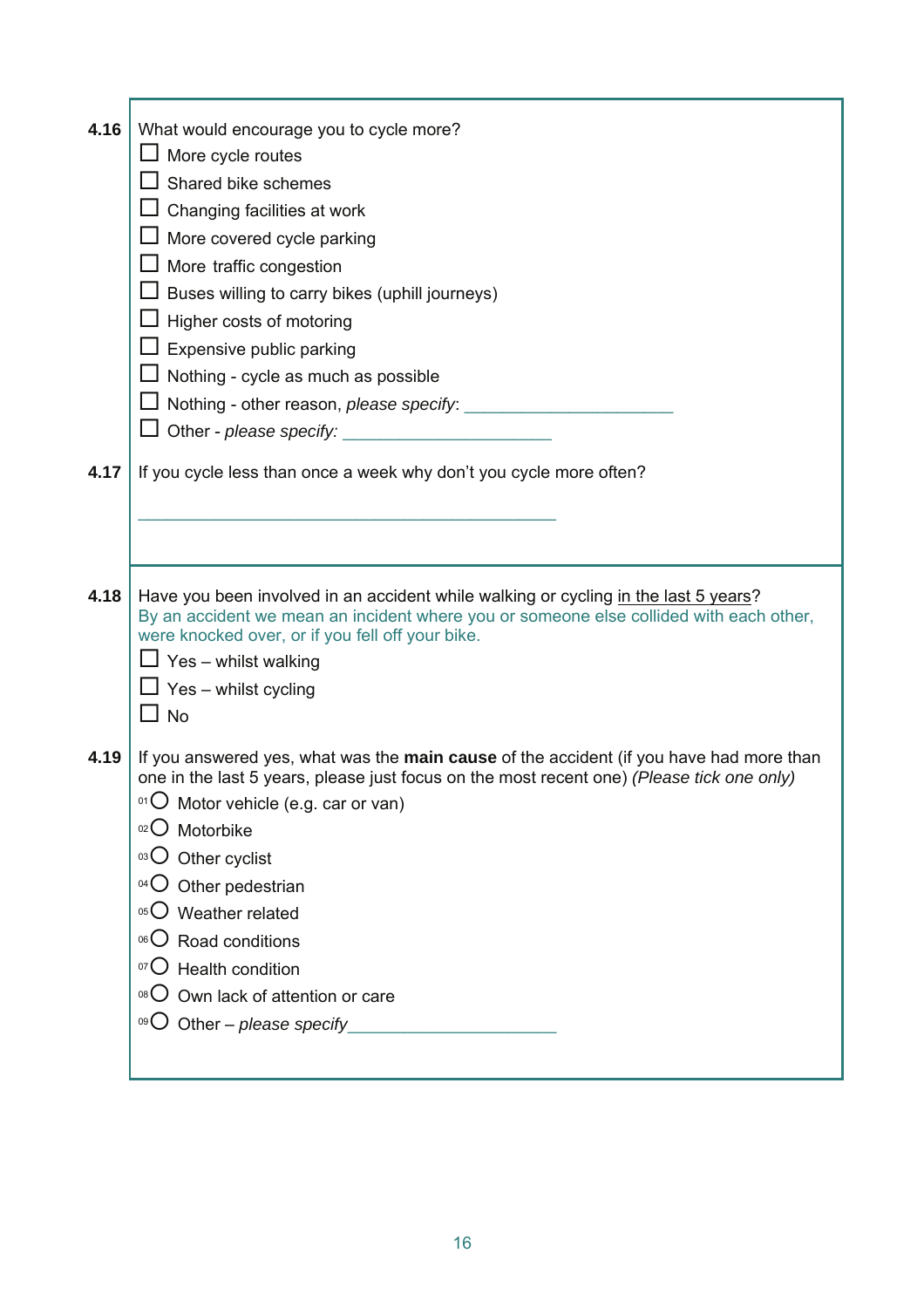|      | Carers                                                                                                                                                                                                                                                                   |
|------|--------------------------------------------------------------------------------------------------------------------------------------------------------------------------------------------------------------------------------------------------------------------------|
|      | In the questions that follow, this is what is meant by the term "Carer":                                                                                                                                                                                                 |
|      | "A carer is someone who provides unpaid help and support to a family member,<br>friend, partner, or neighbour who has a physical or learning disability, a physical<br>illness or mental health difficulties, is frail, or who has alcohol or drug related<br>problems." |
|      | Many people do not see themselves as carers. They think of themselves as family<br>members, neighbours, or friends.                                                                                                                                                      |
| 4.20 | Using the definition above, are you a carer?                                                                                                                                                                                                                             |
|      | $01O$ Yes<br>please go to the next question                                                                                                                                                                                                                              |
|      | $02$ No<br>please go to question 4.27 "Breast-feeding in public places"                                                                                                                                                                                                  |
| 4.21 | How many hours in a typical week do you spend as a carer?                                                                                                                                                                                                                |
|      | hours                                                                                                                                                                                                                                                                    |
|      |                                                                                                                                                                                                                                                                          |
| 4.22 | What age-group is the person(s) who you care for?                                                                                                                                                                                                                        |
|      | $\Box$ Under 18 years                                                                                                                                                                                                                                                    |
|      | $\Box$ 18 – 64 years                                                                                                                                                                                                                                                     |
|      | $\Box$ 65 – 74 years<br>$\Box$ 75 years or older                                                                                                                                                                                                                         |
|      |                                                                                                                                                                                                                                                                          |
| 4.23 | What tasks do you carry out as a carer? (Please tick all that apply)                                                                                                                                                                                                     |
|      | Personal care<br>Domestic tasks                                                                                                                                                                                                                                          |
|      | Shopping                                                                                                                                                                                                                                                                 |
|      | Help with finance matters                                                                                                                                                                                                                                                |
|      | Dealing with letters and phone calls                                                                                                                                                                                                                                     |
|      | Support for attending appointments                                                                                                                                                                                                                                       |
|      | Holidays                                                                                                                                                                                                                                                                 |
|      | Other (Please specify_                                                                                                                                                                                                                                                   |
| 4.24 | What is the <i>main</i> condition of the person(s) you are caring for?                                                                                                                                                                                                   |
|      | Learning disability (including autism)                                                                                                                                                                                                                                   |
|      | Physical disability                                                                                                                                                                                                                                                      |
|      | Dementia                                                                                                                                                                                                                                                                 |
|      | Elderly                                                                                                                                                                                                                                                                  |
|      | <b>Mental health illness</b>                                                                                                                                                                                                                                             |
|      | Drug/alcohol problems                                                                                                                                                                                                                                                    |
|      | Other (Please specify                                                                                                                                                                                                                                                    |
|      |                                                                                                                                                                                                                                                                          |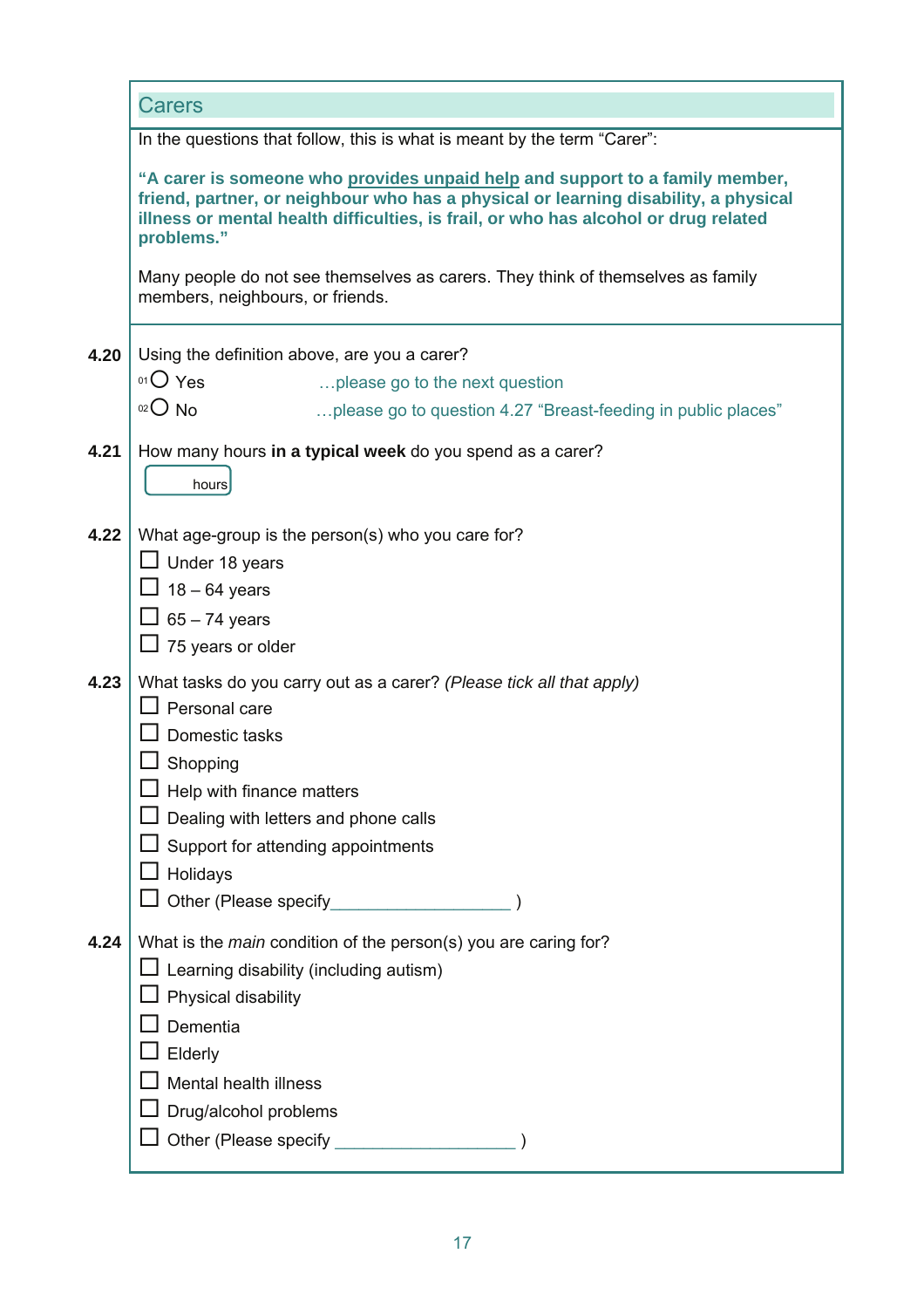| 4.25 | How long have you been a carer (by the definition above, for the person(s) you are currently<br>caring for)? |
|------|--------------------------------------------------------------------------------------------------------------|
|      | $^{01}$ O Less than 12 months                                                                                |
|      | $0201 - 2$ years                                                                                             |
|      | $03O$ 3 – 4 years                                                                                            |
|      | $^{04}$ $O$ 5 – 10 years                                                                                     |
|      | 05 O More than 10 years                                                                                      |
| 4.26 | What impact has being a carer had on your life? (Please tick all that apply)                                 |
|      | No noticeable change to my life                                                                              |
|      | Gave up paid work                                                                                            |
|      | $\Box$ Reduced working hours                                                                                 |
|      | $\perp$ Reduced income / Smaller pension                                                                     |
|      | Loss of social life / Increased isolation                                                                    |
|      | Increased stress                                                                                             |
|      | Less personal time                                                                                           |
|      | Moved back to Jersey                                                                                         |
|      | Poorer health                                                                                                |
|      | Other (Please specify                                                                                        |
|      |                                                                                                              |

## Breast-feeding in public places

**4.27**  Please answer the following questions:

| Is it acceptable for a mother to breast-feed her child | Yes  | No              | Not sure        |
|--------------------------------------------------------|------|-----------------|-----------------|
| $\ldots$ in a shop?                                    | 01() | $02$ (          | 03 <sup>2</sup> |
| in a café/pub?                                         | 01() | $02$ (          | 03 (            |
| in a restaurant?                                       | 01() | 02()            | 03 <sup>°</sup> |
| on the bus?                                            | 01() | 02()            | 03 (            |
| in a public open space? (e.g. park, beach, town bench) | 01() | 02 <sup>2</sup> | 03 <sup>l</sup> |
| in any public place?                                   | 01   | $02$ (          | 03 <sup>°</sup> |
|                                                        |      |                 |                 |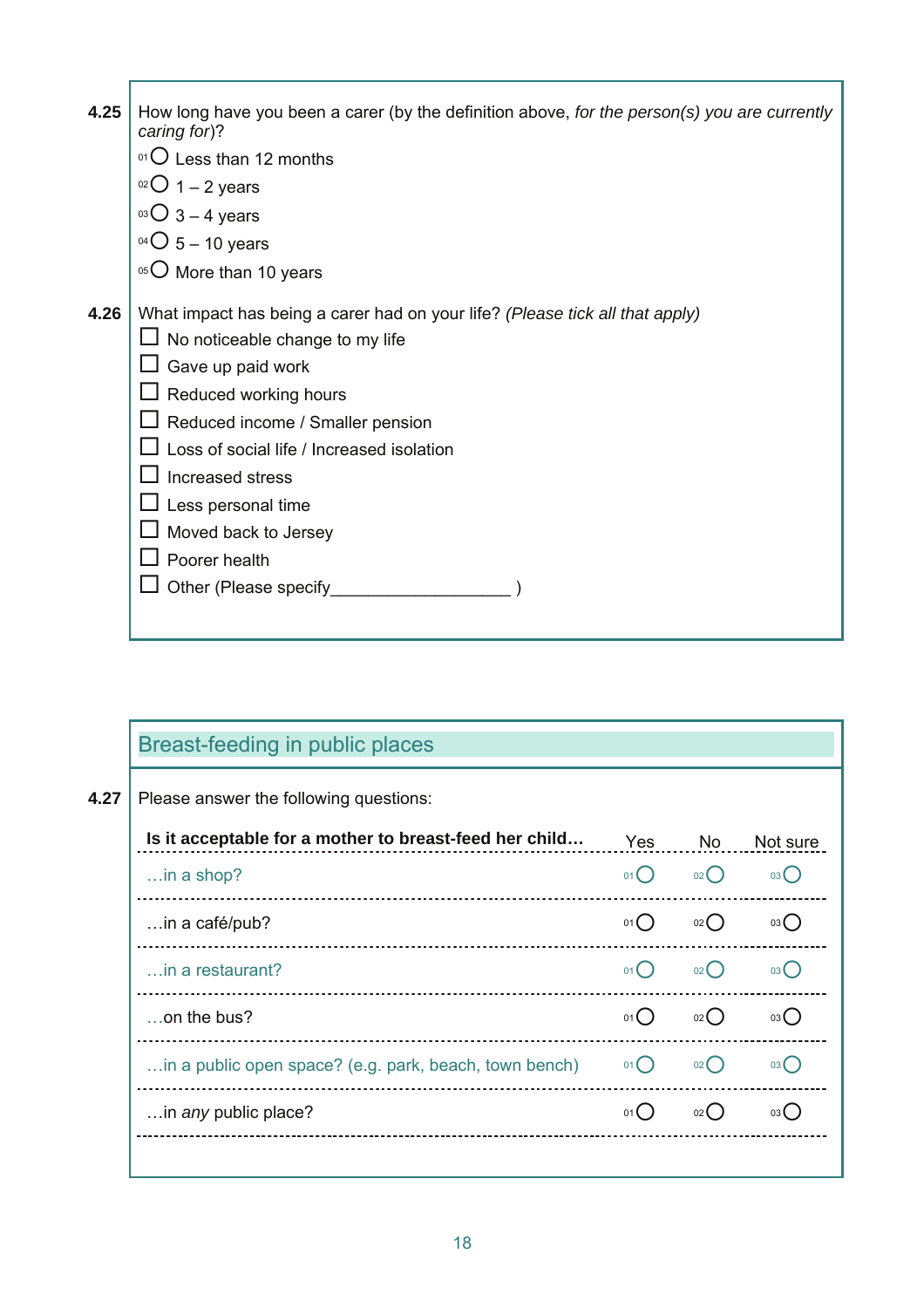# **Section 5: The States of Jersey Police service**

|                                                                                                                        | Very high<br>priority | High<br>priority   | Medium<br>priority | Low<br>priority    | Don't<br>know                                                          |
|------------------------------------------------------------------------------------------------------------------------|-----------------------|--------------------|--------------------|--------------------|------------------------------------------------------------------------|
| Patrolling areas where crime or anti-<br>social behaviour are a problem                                                | 01()                  | 02                 | 03                 | 04()               | 05                                                                     |
| Patrolling <u>low</u> crime areas to engage<br>with and reassure the public                                            | 01()                  | 02                 | 03()               | 04()               | 05()                                                                   |
| Reducing anti-social behaviour and<br>disorder in residential areas                                                    | 01()                  | $_{02}$ $\bigcap$  | 03()               | 04()               | 05()                                                                   |
| Working with residents in local<br>neighbourhoods to resolve their<br>community safety concerns                        | 01()                  | $_{02}$ $\bigcap$  | 03()               | 04()               | 05()                                                                   |
| Tackling minor crime<br>(eg. vandalism/petty theft)                                                                    | 01()                  | $_{02}$ $\bigcirc$ | 03()               | 04()               | 05()                                                                   |
|                                                                                                                        |                       |                    |                    |                    |                                                                        |
| Enforcing road traffic laws<br>What priority level do you think the States of Jersey Police should give the following? | 01()                  | $02$ $\bigcirc$    | 03()               | 04()               |                                                                        |
|                                                                                                                        | Very high             | High               | Medium             | Low                |                                                                        |
| Strict enforcement of the Island's<br>speed limits                                                                     | priority<br>01()      | priority<br>02()   | priority<br>03()   | priority<br>$04$ ( |                                                                        |
| Tackling motorists who drive at very<br>fast speeds                                                                    | 01()                  | $02$ $\bigcap$     | 03()               | 04                 | 05()<br>Don't<br>know<br>05()<br>$05$ <sup><math>\bigcirc</math></sup> |
| Responding quickly to emergency<br>calls                                                                               | 01()                  | 02()               | 03()               | $04$ $\bigcirc$    | 05()                                                                   |
| <b>Tackling drink-driving</b>                                                                                          | 01()                  | $02$ $\bigcirc$    | $03$ $\bigcirc$    | $04$ $\bigcirc$    |                                                                        |
| Reducing anti-social behaviour and<br>disorder in the town centre at night                                             | 01()                  | 02()               | 03                 | $04$ $\bigcirc$    | $05$ <sup>O</sup><br>05()                                              |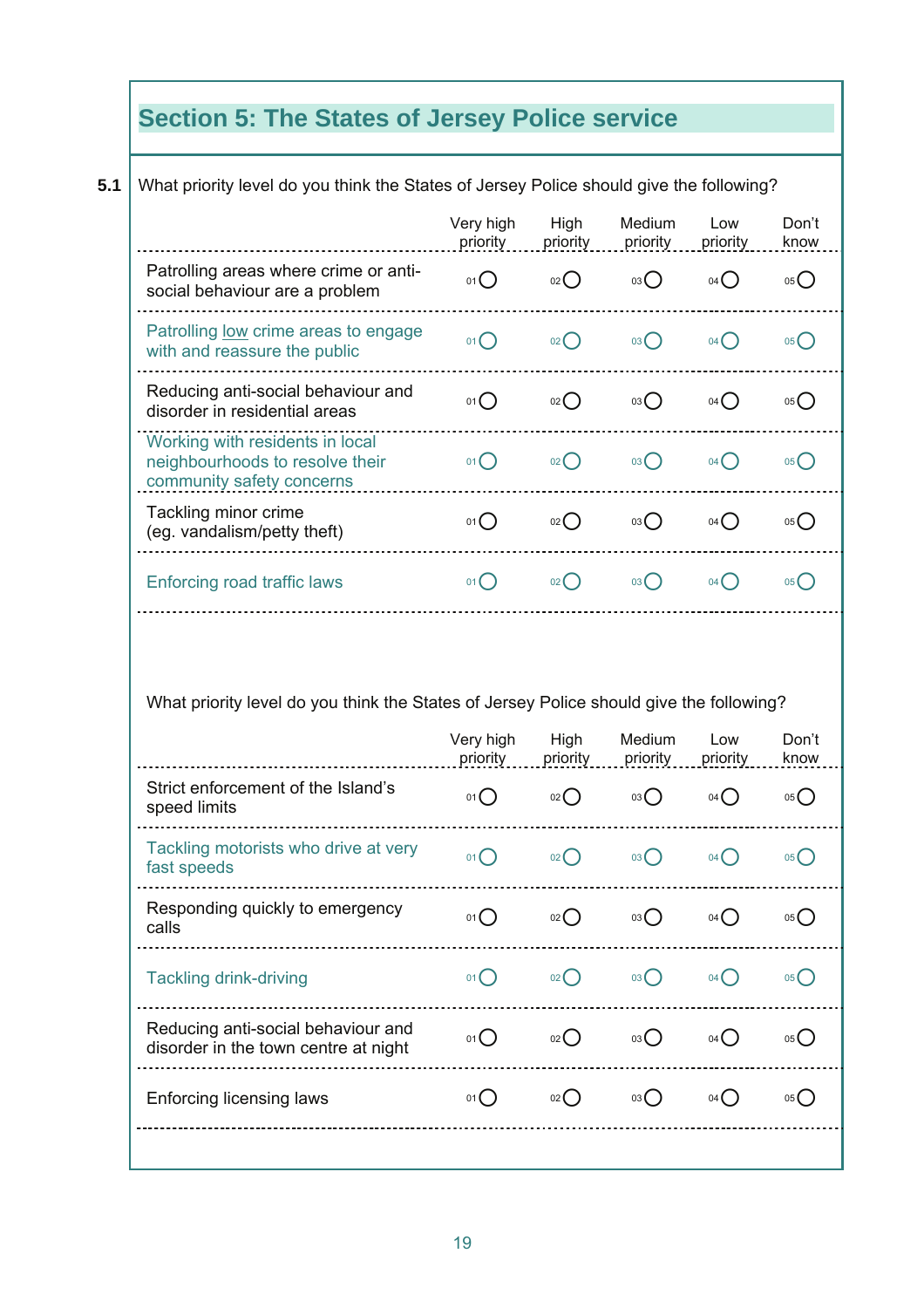**5.2**  What priority level do you think the States of Jersey Police should give the following?

|                                                                                                                   | Very high<br>priority | High<br>priority | Medium<br>priority | Low<br>priority     | Don't<br>know |
|-------------------------------------------------------------------------------------------------------------------|-----------------------|------------------|--------------------|---------------------|---------------|
| Reducing domestic violence                                                                                        | 01()                  | 02()             | 03()               | 04()                | 05()          |
| Reducing the supply of illegal drugs                                                                              | 01()                  | 02()             | 03()               | 04()                | 05()          |
| Tackling money laundering and other<br>financial crime                                                            | 01()                  | 02()             | 03()               | 04()                | 05()          |
| Protecting Jersey and its transport<br>links against terrorist attack                                             | 01()                  | 02()             | 03()               | 04()                | 05(           |
| Targeting offenders who pose the<br>greatest threat to community safety                                           | 01()                  | 02()             | 03()               | 04()                | 05()          |
| Tackling the neglect or abuse of<br>children and other vulnerable people                                          | 01()                  | 02()             | 03()               | 04()                | 05(           |
| How much do you agree or disagree with the following statements about States of Jersey<br>Police?                 | Strongly              | Tend to          | Tend to            | Strongly            |               |
| States of Jersey Police can be relied                                                                             | agree                 | agree            | disagree           | disagree<br>04( )   | Don't<br>know |
| upon to be there if I need them                                                                                   | $01$ $\bigcirc$       | $_{02}()$        | 03()               |                     | 05            |
| States of Jersey Police treat me with<br>respect if I have contact with them for<br>any reason                    | 01()                  | 02               | $03$ $\bigcap$     | $04$ $\binom{1}{2}$ | 05()          |
| States of Jersey Police treat everyone<br>fairly, regardless of who they are                                      | 01()                  | $_{02}()$        | 03()               | 04()                |               |
| States of Jersey Police would listen to<br>me if I had a concern about local<br>community safety                  | $01$ $\bigcirc$       | $02$ $\bigcirc$  | 03()               | 04()                | 05()<br>05()  |
| I am confident I would receive a good<br>service from the States of Jersey<br>Police if I needed their assistance | $01$ $\bigcirc$       | 02               | 03                 | $04$ $\bigcirc$     | 05            |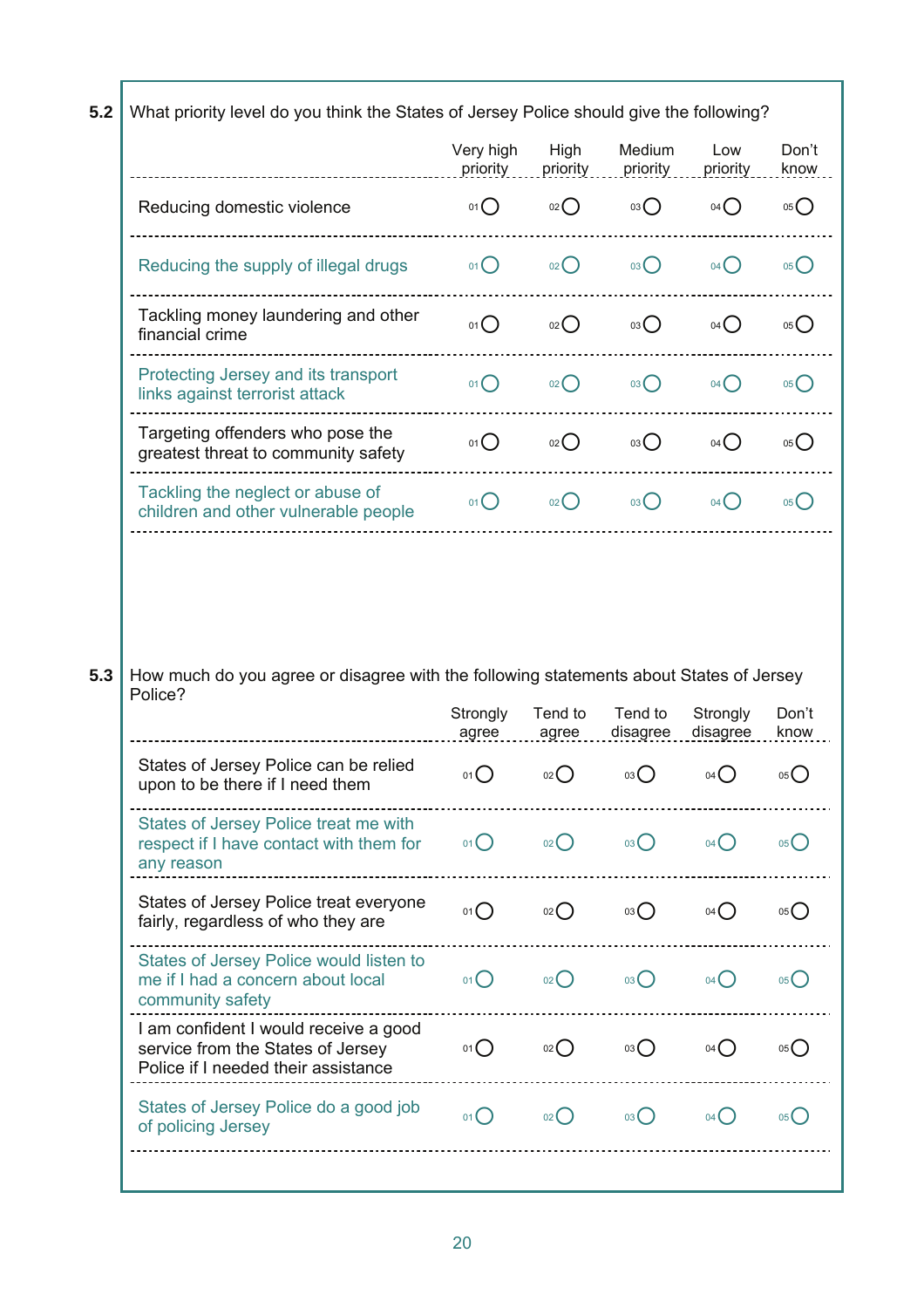**5.4 5.5 5.6 5.7**  How would you prefer to raise non-emergency policing issues affecting your **neighbourhood** with States of Jersey Police? *(Please tick one circle in each row)*  I would **definitely**  I **might** use this I would **not** use use this method method this method Writing to, or emailing the police  ${}^{\circ}$ <sup>01</sup>  $\bigcirc$   ${}^{\circ}$   ${}^{\circ}$   $\bigcirc$   ${}^{\circ}$   $\bigcirc$   ${}^{\circ}$   $\bigcirc$   ${}^{\circ}$   $\bigcirc$   ${}^{\circ}$ Talking with officers on patrol  $^{01}Q$   $^{02}Q$   $^{03}Q$ Neighbourhood meetings with  $\overline{O}$   $\overline{O}$   $\overline{O}$   $\overline{O}$   $\overline{O}$   $\overline{O}$   $\overline{O}$   $\overline{O}$   $\overline{O}$   $\overline{O}$   $\overline{O}$   $\overline{O}$   $\overline{O}$ Telephoning or visiting police  $\text{the}\xspace$  din  $\text{O}\xspace$  din  $\text{O}\xspace$  din  $\text{O}\xspace$  din  $\text{O}\xspace$  din  $\text{O}\xspace$  din  $\text{O}\xspace$  din  $\text{O}\xspace$  din  $\text{O}\xspace$  din  $\text{O}\xspace$  din  $\text{O}\xspace$  din  $\text{O}\xspace$  din  $\text{O}\xspace$  din  $\text{O}\xspace$  din  $\text{O}\xspace$  din  $\text{O}\xspace$  d Through the police website  ${}^{\circ}1{\rm O}$   ${}^{\circ}2{\rm O}$   ${}^{\circ}3{\rm O}$   ${}^{\circ}3{\rm O}$ Telling the Honorary Police  ${}^{\circ}$ <sup>01</sup>  $\bigcirc$   ${}^{\circ}$   ${}^{\circ}$   $\bigcirc$   ${}^{\circ}$   $\bigcirc$   ${}^{\circ}$   $\bigcirc$   ${}^{\circ}$ Other (please specify\_\_\_\_\_\_\_\_\_\_\_\_)  $\qquad \qquad ^{01}{\rm O}$   $\qquad \qquad ^{02}{\rm O}$   $\qquad \qquad ^{03}{\rm O}$ How well informed are you about crime and policing in your local area?  $01$  Very well informed  $02$  Fairly well informed  $03$  I only get limited information  $04$  I get no information How well informed are you about crime and policing in Jersey as a whole?  $01$  Very well informed  $02$  Fairly well informed  $\log$  I only get limited information  $04\bigcirc$  I get no information In addition to the information in Jersey's news media, would you be interested in finding out about policing in Jersey and your neighbourhood by **any other methods**? *(Please tick any that apply)*  **Yes** – by going to local **meetings** attended by the police **Yes** – by looking at the police **website Yes** – by receiving **information leaflets** / newsletters to my home **Yes** – by talking with **officers on duty** in my neighbourhood **Yes** – by **another method** (please specify\_\_\_\_\_\_\_\_\_\_\_\_\_\_\_) **No** – I have enough information already **all as a set of all and all a** D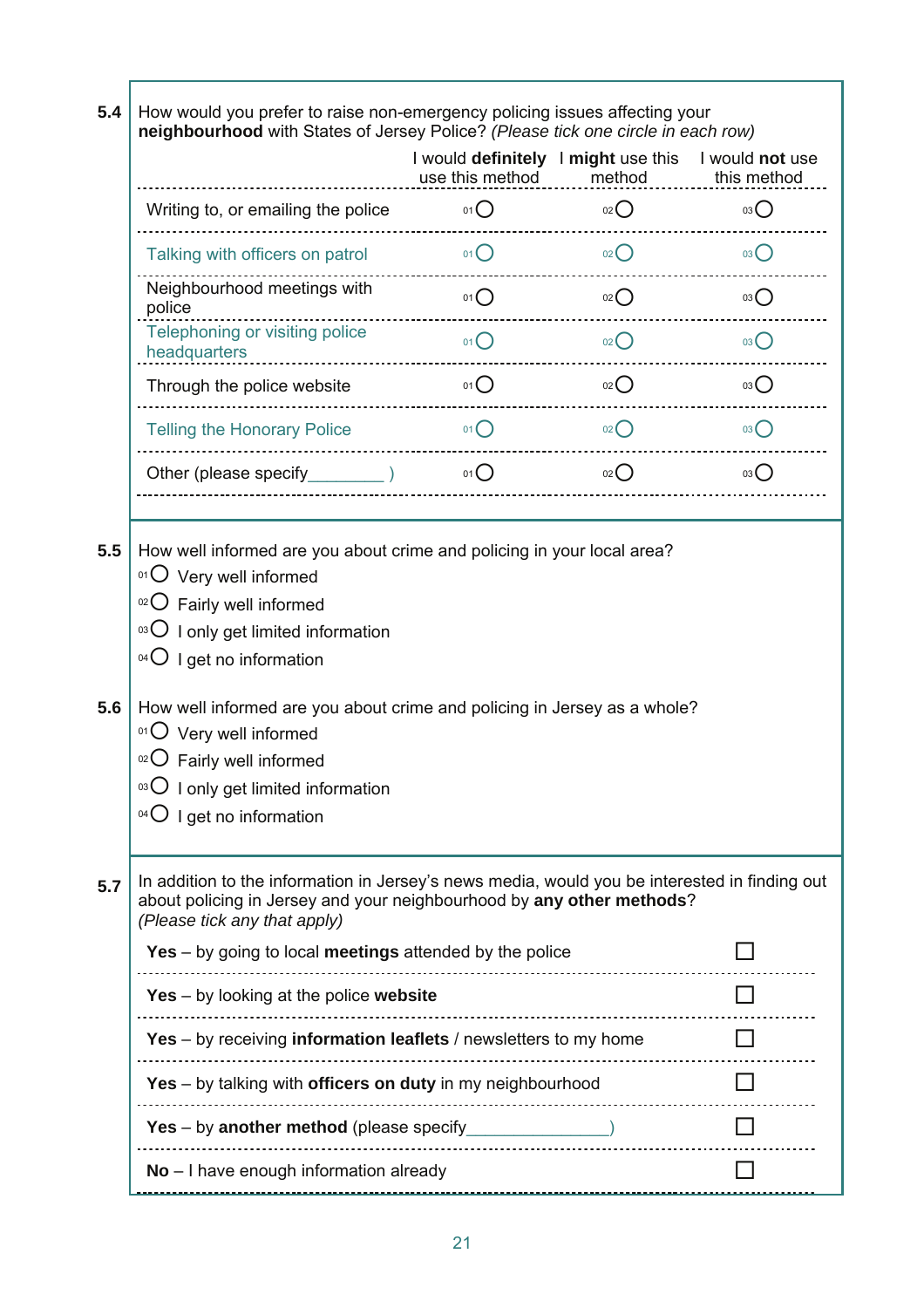| 5.8  | How safe or unsafe do you consider your neighbourhood to be (within 5 minutes walk of<br>your home)? (Please tick one box only)<br>$01$ Very safe<br>$02$ Fairly safe<br>$03\bigcirc$ A bit unsafe<br>$04$ Very unsafe<br>05 Don't know                                                                                                                                                                  |                   |                                           |                   |                     |
|------|----------------------------------------------------------------------------------------------------------------------------------------------------------------------------------------------------------------------------------------------------------------------------------------------------------------------------------------------------------------------------------------------------------|-------------------|-------------------------------------------|-------------------|---------------------|
| 5.9  | How worried are you that you might become a victim of the following in the next 12 months?                                                                                                                                                                                                                                                                                                               | Very              | Fairly<br>worried worried worried worried | Not very          | Not at all          |
|      | <b>Burglary</b>                                                                                                                                                                                                                                                                                                                                                                                          | 01()              | $02$ $03$ $0$                             |                   | $04$ $\bigcirc$     |
|      | <b>Violent crime</b>                                                                                                                                                                                                                                                                                                                                                                                     | $01$ <sup>O</sup> | $02$ $\bigcap$                            | $03$ <sup>O</sup> | $04$ $\binom{1}{2}$ |
|      | Verbally abused/threatened in<br>the street                                                                                                                                                                                                                                                                                                                                                              | 01()              | 02                                        | 03                | 04()                |
|      | Vehicle or property vandalised $01O$                                                                                                                                                                                                                                                                                                                                                                     |                   | 02                                        | 03                | 04(                 |
|      | Vehicle stolen                                                                                                                                                                                                                                                                                                                                                                                           | 01()              | $02$ $\bigcap$                            | $03$ $\bigcirc$   | 04()                |
| 5.10 | How safe or unsafe do you feel when visiting St. Helier town centre at night?<br>(Please tick one box only)<br>$01$ Always feel safe<br>$02$ Usually feel safe<br>03 Usually feel unsafe<br>$04\bigcirc$ Always feel unsafe<br>$^{05}$ O I don't visit the town centre after dark because I don't need to<br><sup>06</sup> $\bigcirc$ I don't visit the town centre after dark because I don't feel safe |                   |                                           |                   |                     |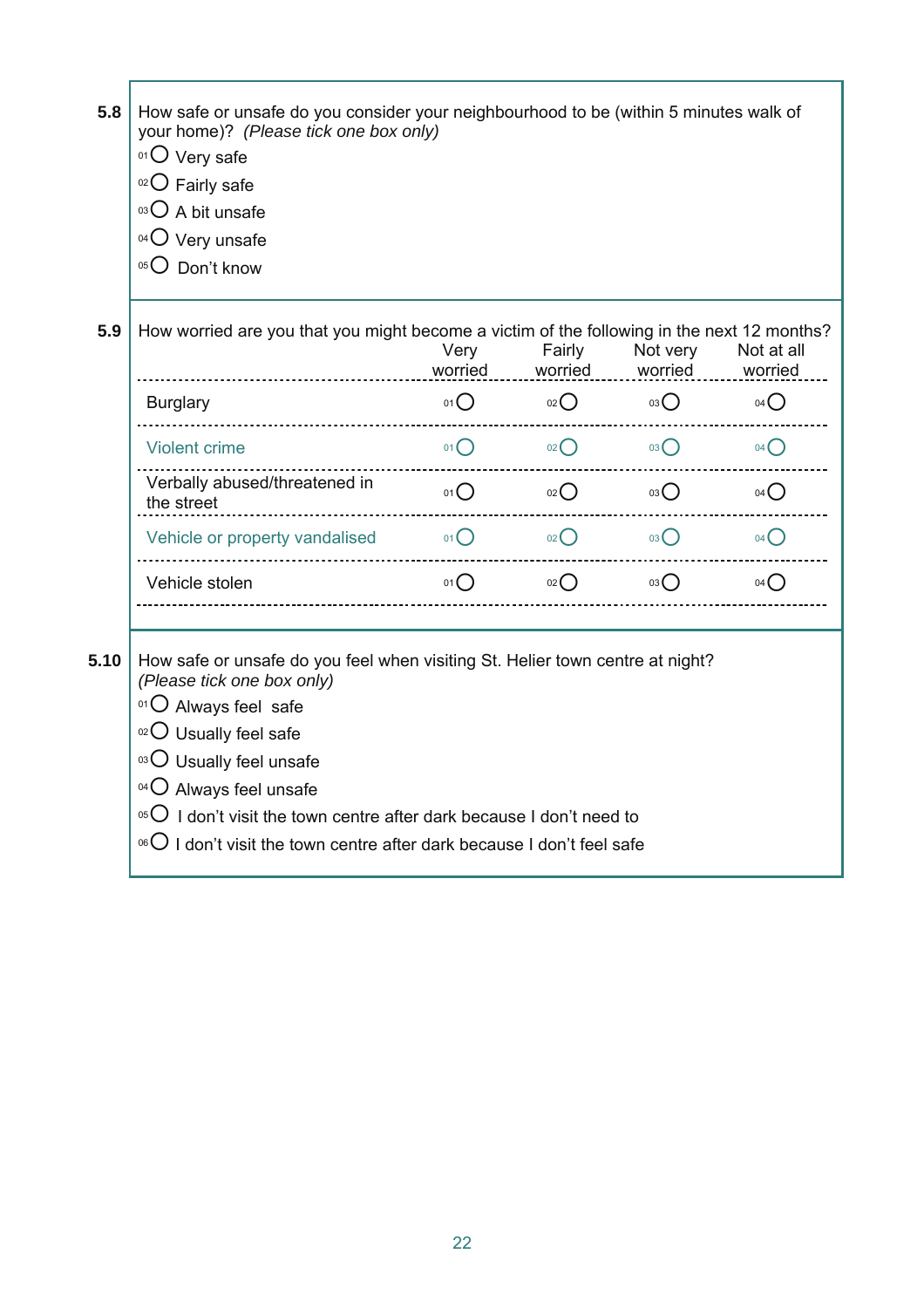|     | Section 6: Anti-social behaviour                                                                                                                                  |
|-----|-------------------------------------------------------------------------------------------------------------------------------------------------------------------|
|     | The following questions are about anti-social behaviour that you might have                                                                                       |
|     | experienced in Jersey over the last 12 months.                                                                                                                    |
|     | in your neighbourhood                                                                                                                                             |
|     |                                                                                                                                                                   |
| 6.1 | How many times have you personally experienced anti-social behaviour in your                                                                                      |
|     | neighbourhood (within 5 minutes walk of your home) in the past twelve months?<br>(Please tick one box only)                                                       |
|     | $01$ Never                                                                                                                                                        |
|     | 02 Once                                                                                                                                                           |
|     | $03$ 2-5 times                                                                                                                                                    |
|     | $04$ G-10 times                                                                                                                                                   |
|     |                                                                                                                                                                   |
|     | $10^{15}$ About once a month over the past 12 months                                                                                                              |
|     | 06 O About once a week or more                                                                                                                                    |
|     | If you have experienced anti-social behaviour in your neighbourhood in the past 12 months,<br>please answer the next two questions (otherwise go to question 6.4) |
| 6.2 | Who was involved in the anti-social behaviour in your neighbourhood?<br>(Please tick all that apply)                                                              |
|     | Young people (18 years or under)                                                                                                                                  |
|     | Young adults $(18 - 25$ years)                                                                                                                                    |
|     | Adults $(26 - 55$ years)                                                                                                                                          |
|     | Older adults (56 years or over)                                                                                                                                   |
|     | Don't know                                                                                                                                                        |
| 6.3 | What type of anti-social behaviour did you experience in your neighbourhood                                                                                       |
|     | (Please tick all that apply)                                                                                                                                      |
|     | $\Box$ Intimidating behaviour                                                                                                                                     |
|     | Aggressive behaviour                                                                                                                                              |
|     | Inconsiderate behaviour                                                                                                                                           |
|     | Intimidating size of group                                                                                                                                        |
|     | Vandalism                                                                                                                                                         |
|     | Trespassing                                                                                                                                                       |
|     | <b>Drinking</b>                                                                                                                                                   |
|     | <b>Drugs</b>                                                                                                                                                      |
|     | Other - please specify                                                                                                                                            |
| 6.4 | Do you think anti-social behaviour is a particular problem in your neighbourhood (within 5                                                                        |
|     | minutes walk of your home)?                                                                                                                                       |
|     | $01$ Yes, very much                                                                                                                                               |
|     | <sup>02</sup> $\bigcup$ Yes, a little                                                                                                                             |
|     | $03$ No, not really                                                                                                                                               |
|     | <sup>04</sup> $\bigcirc$ No, not at all                                                                                                                           |
|     | Don't know<br>05(                                                                                                                                                 |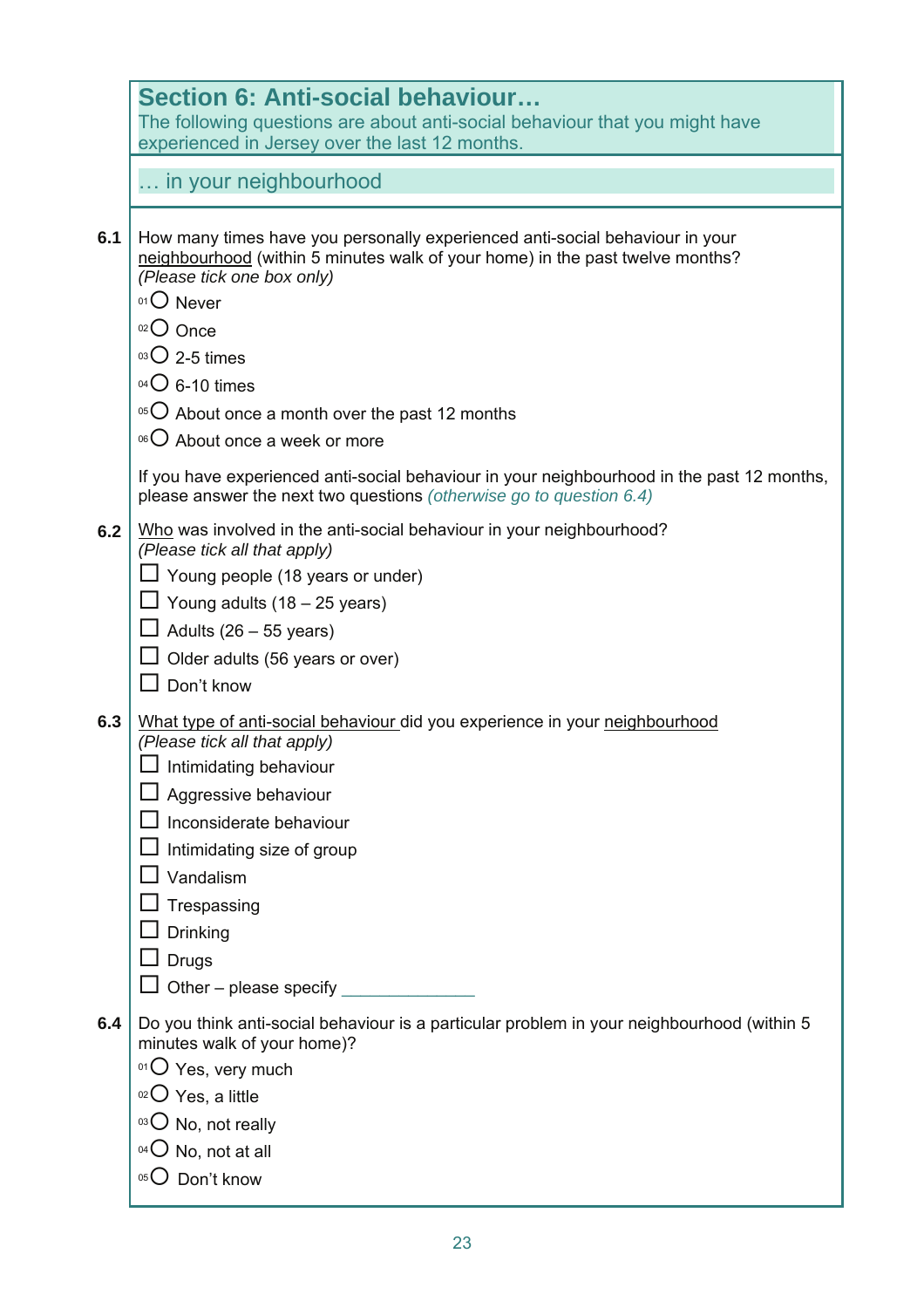| 6.5 | If you answered Yes, how do you think anti-social behaviour could be tackled in your<br>neighbourhood?                                                                        |
|-----|-------------------------------------------------------------------------------------------------------------------------------------------------------------------------------|
|     |                                                                                                                                                                               |
|     |                                                                                                                                                                               |
|     |                                                                                                                                                                               |
|     | <b>Anti-social behaviour </b>                                                                                                                                                 |
|     | elsewhere in Jersey                                                                                                                                                           |
| 6.6 | How many times have you personally experienced anti-social behaviour elsewhere in<br>Jersey in the past twelve months? (Please tick one box only)<br>$01$ Never<br>$O02$ Once |
|     | $03$ 2-5 times                                                                                                                                                                |
|     | $04$ G-10 times                                                                                                                                                               |
|     | $\mathrm{O}$ About once a month over the past 12 months                                                                                                                       |
|     | 06 O About once a week or more                                                                                                                                                |
|     | If you have experienced anti-social behaviour elsewhere in Jersey in the past 12 months,<br>please answer the next 2 questions. (otherwise go to question 6.9)                |
| 6.7 | Who was involved in the anti-social behaviour you experienced elsewhere in Jersey<br>(Please tick all that apply)                                                             |
|     | $\perp$ Young people (18 years or under)                                                                                                                                      |
|     | $\perp$ Young adults (18 – 25 years)                                                                                                                                          |
|     | $\perp$ Adults (26 – 55 years)                                                                                                                                                |
|     | Older adults (56 years or over)                                                                                                                                               |
|     | Don't know                                                                                                                                                                    |
| 6.8 | What type of anti-social behaviour did you experience elsewhere in Jersey                                                                                                     |
|     | (Please tick all that apply)<br>Intimidating behaviour                                                                                                                        |
|     | Aggressive behaviour                                                                                                                                                          |
|     | Inconsiderate behaviour                                                                                                                                                       |
|     | Intimidating size of group                                                                                                                                                    |
|     | Vandalism                                                                                                                                                                     |
|     | Trespassing                                                                                                                                                                   |
|     | Drinking                                                                                                                                                                      |
|     | <b>Drugs</b>                                                                                                                                                                  |
|     | Other - please specify                                                                                                                                                        |
|     |                                                                                                                                                                               |

ī

Ī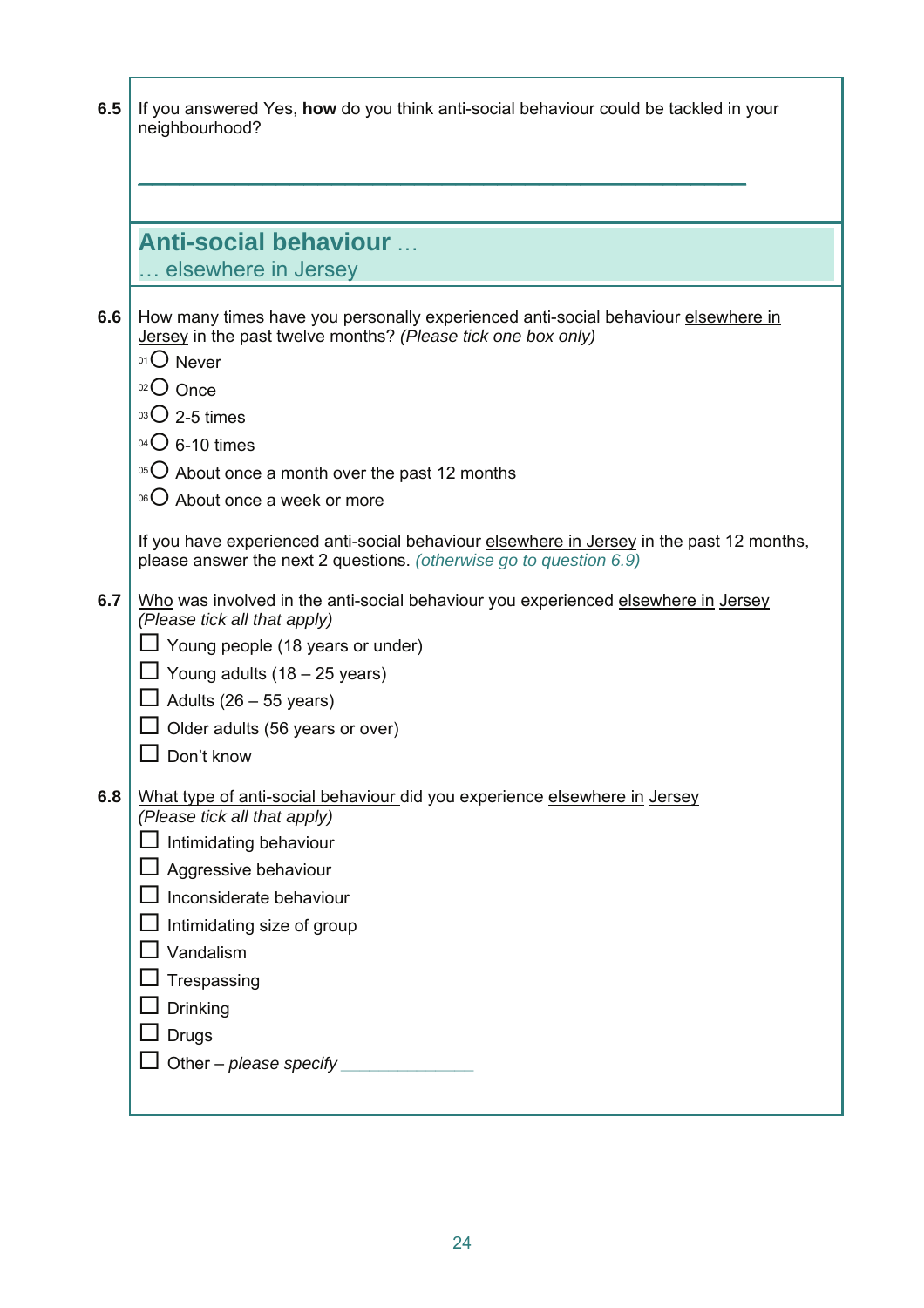|      | <b>Tackling anti-social behaviour</b>                                                                                                                                                                                                                                                    |
|------|------------------------------------------------------------------------------------------------------------------------------------------------------------------------------------------------------------------------------------------------------------------------------------------|
| 6.9  | Would you be interested in being involved in initiatives to tackle anti-social behaviour in your<br>community?<br>$01O$ Yes<br>$02$ No<br>$03$ Don't know                                                                                                                                |
| 6.10 | If you would not like to be involved in community based initiatives to tackle anti-social<br>behaviour, why is this? (Please tick any that apply)<br>No time<br>Not interested<br>Too old<br>Fear<br>Don't have the right skills<br>Don't know enough about it<br>Other - please specify |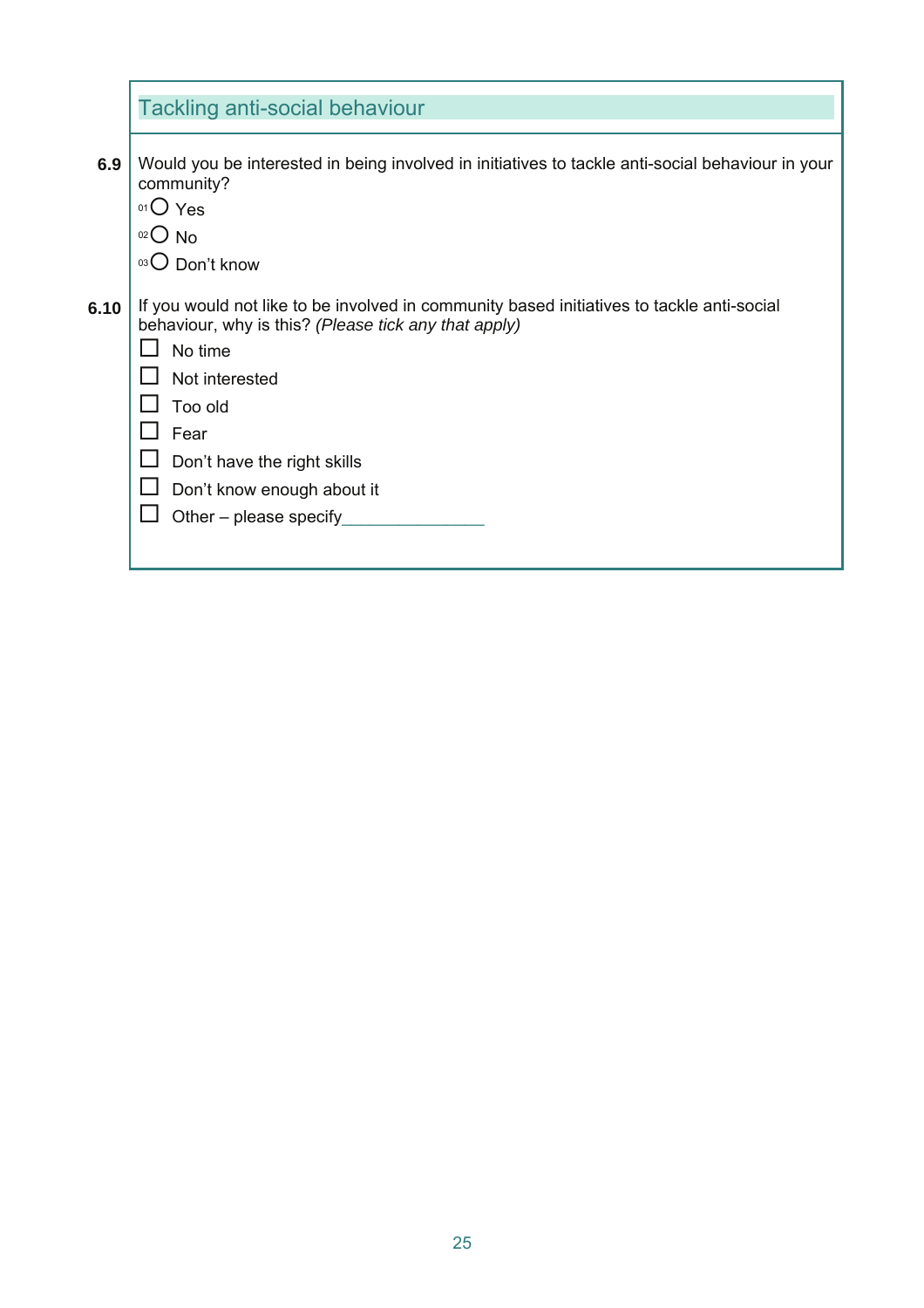|     | <b>Section 7: Taking the ferry to FRANCE</b>                                                                                                                                                                                                                                                                                                                                                                                                                                          |                         |                 |                                 |                         |
|-----|---------------------------------------------------------------------------------------------------------------------------------------------------------------------------------------------------------------------------------------------------------------------------------------------------------------------------------------------------------------------------------------------------------------------------------------------------------------------------------------|-------------------------|-----------------|---------------------------------|-------------------------|
| 7.1 | In the last 12 months, how many times have you travelled between France and Jersey by<br>car ferry? (Count each return journey as TWO trips)                                                                                                                                                                                                                                                                                                                                          |                         | By car ferry:   | times                           |                         |
| 7.2 | In the last 12 months, how many times have you travelled between France and Jersey by<br>the passenger only boats that go to St. Malo or Granville?<br>(Count each return journey as TWO trips)                                                                                                                                                                                                                                                                                       | By passenger-only boat: |                 | times                           |                         |
| 7.3 | If you went to France by ferry in the last 12 months, did you take your car?<br><sup>01</sup> $\overline{O}$ Yes – all the times<br>$02^{\circ}$ Yes – some of the times<br>$\mathrm{O}$ No – none of the times                                                                                                                                                                                                                                                                       |                         |                 |                                 |                         |
| 7.4 | On the occasions in the last 12 months that you did not use the car ferry to go to France<br>please indicate why (Please tick any that apply).<br>I did not travel to France<br>I did not need to take my car<br>I chose to travel by passenger-only boat<br>My vehicle was overweight / too large<br>Cost of the fare<br>Reliability of the service<br>Frequency of the service<br>Inconvenient times of service<br>The sailings I wanted were unavailable<br>Other – please specify |                         |                 |                                 |                         |
|     | <b>Taking a car to France</b>                                                                                                                                                                                                                                                                                                                                                                                                                                                         |                         |                 |                                 |                         |
| 7.5 | Please tick one box in each row:                                                                                                                                                                                                                                                                                                                                                                                                                                                      | Very<br>important       | Fairly          | Not very<br>important important | Not at all<br>important |
|     | How important it is to you to be able to take<br>your vehicle to France in summer?                                                                                                                                                                                                                                                                                                                                                                                                    | 01()                    | $02$ $\bigcirc$ | $^{03}$                         | 04()                    |
|     | How important it is to you to be able to take<br>your vehicle to France in winter?                                                                                                                                                                                                                                                                                                                                                                                                    | 01()                    | 02              | 03()                            | 04                      |
|     | How important is it to you to be able to take<br>large vehicles (e.g. motor-homes), trailers or<br>small freight vehicles?                                                                                                                                                                                                                                                                                                                                                            | $01$ $\bigcirc$         | $02$ $\bigcap$  | 03()                            | 04()                    |
|     |                                                                                                                                                                                                                                                                                                                                                                                                                                                                                       |                         |                 |                                 |                         |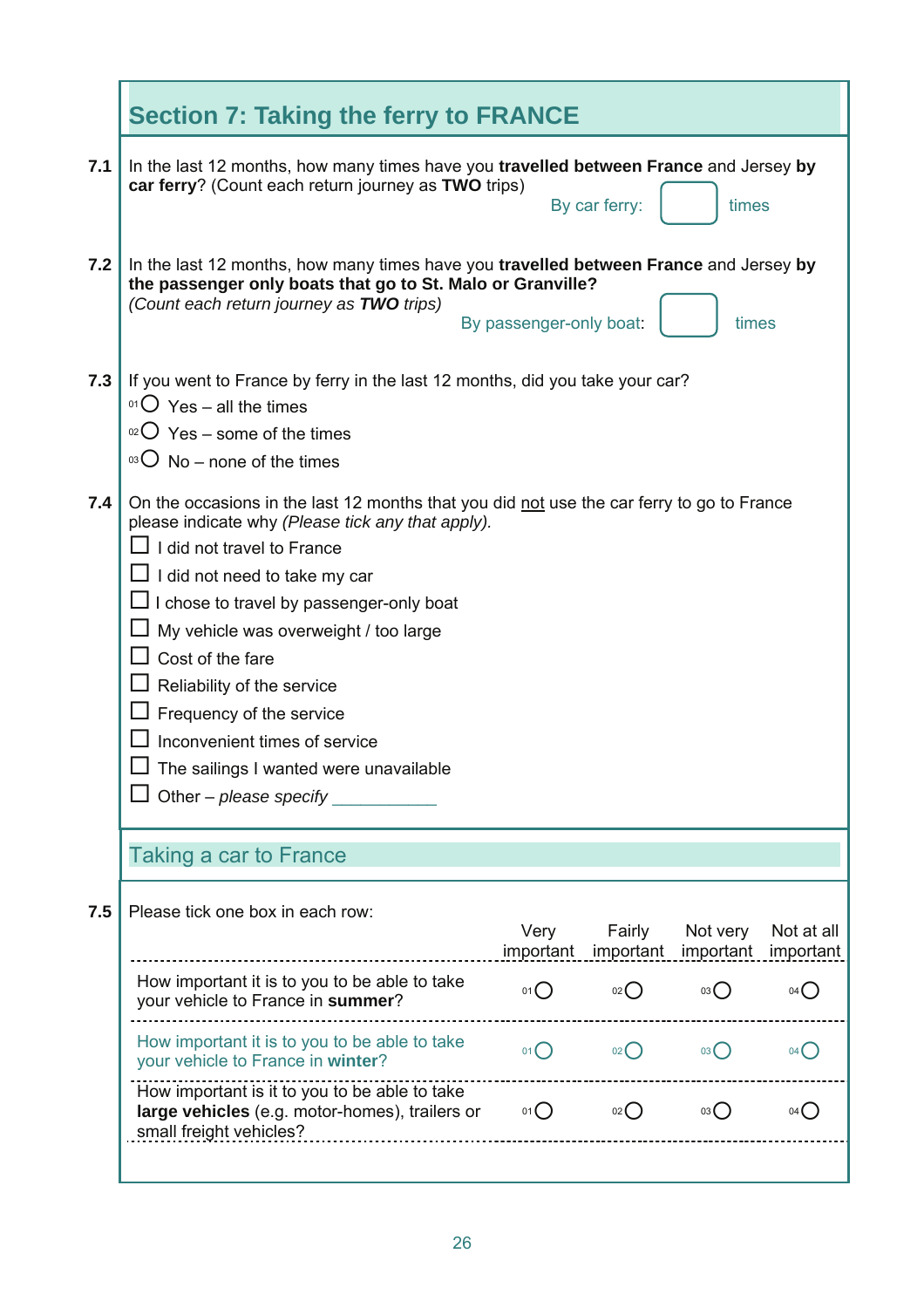| 7.6 | In the months April to September, how frequently should the car ferry service to France<br>operate?<br>$01\overline{\text{O}}$ 6 - 7 times a week<br>$02O$ 4 - 5 times a week<br>$03\bigcup 2 - 3$ times a week<br>$^{04}$ Once a week<br>$0505$ Less than once a week<br>06 O No preference                                        |                    |                 |               |                     |                    |
|-----|-------------------------------------------------------------------------------------------------------------------------------------------------------------------------------------------------------------------------------------------------------------------------------------------------------------------------------------|--------------------|-----------------|---------------|---------------------|--------------------|
| 7.7 | In the months October to March, how frequently should the car ferry service to France<br>operate?<br>$^{01}$ O 6 - 7 times a week<br>$02O$ 4 - 5 times a week<br>$03\bigcup 2 - 3$ times a week<br>$04$ Once a week<br>$0505$ Less than once a week<br>06 O No preference                                                           |                    |                 |               |                     |                    |
|     | Jersey - France ferry route                                                                                                                                                                                                                                                                                                         |                    |                 |               |                     |                    |
| 7.8 | How do you rate the cost of current Jersey-France ferry fares for                                                                                                                                                                                                                                                                   |                    |                 |               |                     |                    |
|     |                                                                                                                                                                                                                                                                                                                                     |                    |                 |               |                     |                    |
|     |                                                                                                                                                                                                                                                                                                                                     | Very good<br>value | Quite good      | value Average | Quite poor<br>value | Very poor<br>value |
|     | foot passengers?                                                                                                                                                                                                                                                                                                                    | $01\bigcirc$       | $02$ $\bigcirc$ | 03()          | $04$ $\bigcirc$     | 05(                |
|     | private vehicle drivers? $0.1 \text{ O}$                                                                                                                                                                                                                                                                                            |                    | 02              | 03()          | $04$ $\bigcirc$     | 05()               |
| 7.9 | What is important to you when booking a Jersey - France ferry trip?<br>Please rank <i>three</i> of the following in order of importance: place a "1" beside the factor that<br>you think is the most important, a "2" beside the factor that is second most important, and a<br>"3" beside the factor that is third most important. |                    |                 |               |                     |                    |
|     | Fast crossing times                                                                                                                                                                                                                                                                                                                 |                    |                 |               |                     |                    |
|     | Reliability of the service                                                                                                                                                                                                                                                                                                          |                    |                 |               |                     |                    |
|     | Cost of the service                                                                                                                                                                                                                                                                                                                 |                    |                 |               |                     |                    |
|     | Having a service running all year round                                                                                                                                                                                                                                                                                             |                    |                 |               |                     |                    |

27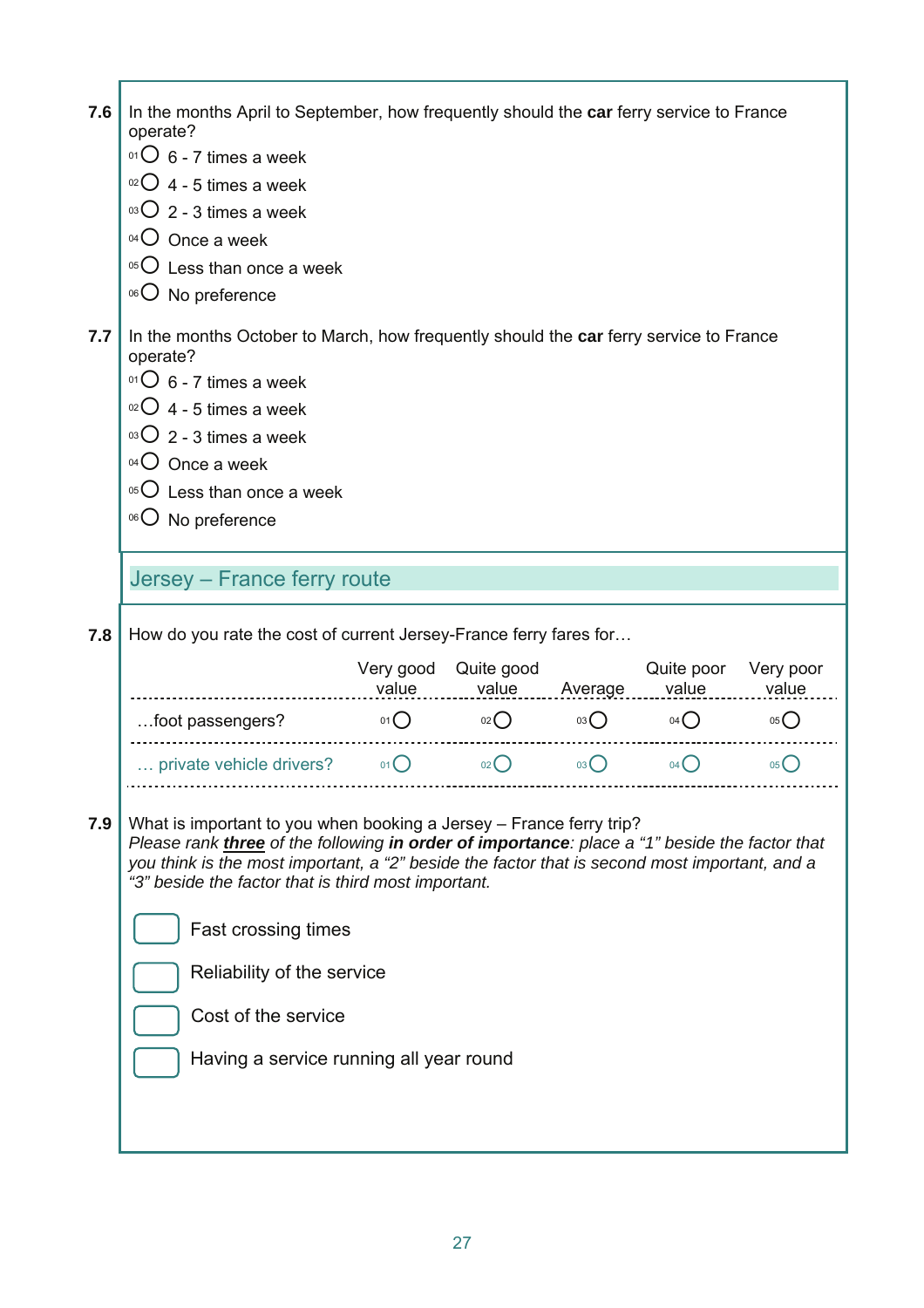|     |                                                                                                                                                                                                                                                                                                                               | <b>Section 8: Moving House?</b>                                                                                                                                                                                                                                                                                                                                                                                                       |                                                     |                                                            |                                                                    |                                                                  |  |  |
|-----|-------------------------------------------------------------------------------------------------------------------------------------------------------------------------------------------------------------------------------------------------------------------------------------------------------------------------------|---------------------------------------------------------------------------------------------------------------------------------------------------------------------------------------------------------------------------------------------------------------------------------------------------------------------------------------------------------------------------------------------------------------------------------------|-----------------------------------------------------|------------------------------------------------------------|--------------------------------------------------------------------|------------------------------------------------------------------|--|--|
| 8.1 | Are you, or any member of your household (including children, parents, grandparents,<br>but excluding lodgers) currently looking or planning to move during the next 2 years?<br>(Please tick one box only)<br>$01O$ Yes<br>please answer the next question<br>$02O$ No<br>please go to question 8.6 Retirement Accommodation |                                                                                                                                                                                                                                                                                                                                                                                                                                       |                                                     |                                                            |                                                                    |                                                                  |  |  |
|     |                                                                                                                                                                                                                                                                                                                               | If you, or any member of your household, is planning to move during the next 2 years:                                                                                                                                                                                                                                                                                                                                                 |                                                     |                                                            |                                                                    |                                                                  |  |  |
| 8.2 | 01 Yes<br>$02O$ No                                                                                                                                                                                                                                                                                                            | Will all household members be leaving your current home?                                                                                                                                                                                                                                                                                                                                                                              |                                                     |                                                            |                                                                    |                                                                  |  |  |
| 8.3 |                                                                                                                                                                                                                                                                                                                               | How many new homes will members of your household need in the next 2 years?                                                                                                                                                                                                                                                                                                                                                           |                                                     |                                                            |                                                                    |                                                                  |  |  |
| 8.4 |                                                                                                                                                                                                                                                                                                                               | For each new home that people in your household are looking or planning to move to, please<br>fill in one row in the table below:                                                                                                                                                                                                                                                                                                     |                                                     |                                                            |                                                                    |                                                                  |  |  |
|     | <b>New</b><br>home                                                                                                                                                                                                                                                                                                            | Where will it be?                                                                                                                                                                                                                                                                                                                                                                                                                     | Are you looking to<br>buy or rent this<br>new home? | What minimum<br>number of<br>bedrooms will<br>be required? | Will people<br>from another<br>household join<br>this new<br>home? | Would you<br>like the new<br>home to be a<br>retirement<br>home? |  |  |
|     | 1                                                                                                                                                                                                                                                                                                                             | 01 Jersey<br>02 Elsewhere<br>03 O Not sure                                                                                                                                                                                                                                                                                                                                                                                            | $01O$ Buy<br>$02$ Rent<br>03 O Not sure             |                                                            | $01O$ Yes<br>$O02$ No<br>03 O Not sure                             | $O1O$ Yes<br>$O02$ No<br>03 O Not sure                           |  |  |
|     |                                                                                                                                                                                                                                                                                                                               | 01 O Jersey<br>02 Elsewhere<br>03 O Not sure                                                                                                                                                                                                                                                                                                                                                                                          | $01O$ Buy<br>02 Rent<br>03 O Not sure               |                                                            | 01 Yes<br>$02O$ No<br>03 O Not sure                                | $01O$ Yes<br>$O2O$ No<br>03 O Not sure                           |  |  |
|     | 3                                                                                                                                                                                                                                                                                                                             | 01()<br>Jersey<br>Elsewhere<br>Not sure<br>03(                                                                                                                                                                                                                                                                                                                                                                                        | 01()<br>Buy<br>02()<br>Rent<br>03()<br>Not sure     |                                                            | $01o$ Yes<br>$02O$ No<br>03 O Not sure                             | 01()<br>Yes<br>02(<br><b>No</b><br>03 <sup>°</sup><br>Not sure   |  |  |
| 8.5 |                                                                                                                                                                                                                                                                                                                               | If anyone in your household is planning on moving out of the Island in the next 2 years,<br>please indicate the reasons for those household members moving away from the Island.<br>(Please tick all that apply)<br>Unable to afford rent<br>Unable to afford to buy property<br>Unable to wait to be residentially qualified under the Housing Law<br>Seeking employment off-Island<br>To be nearer family<br>Other (please specify) |                                                     |                                                            |                                                                    |                                                                  |  |  |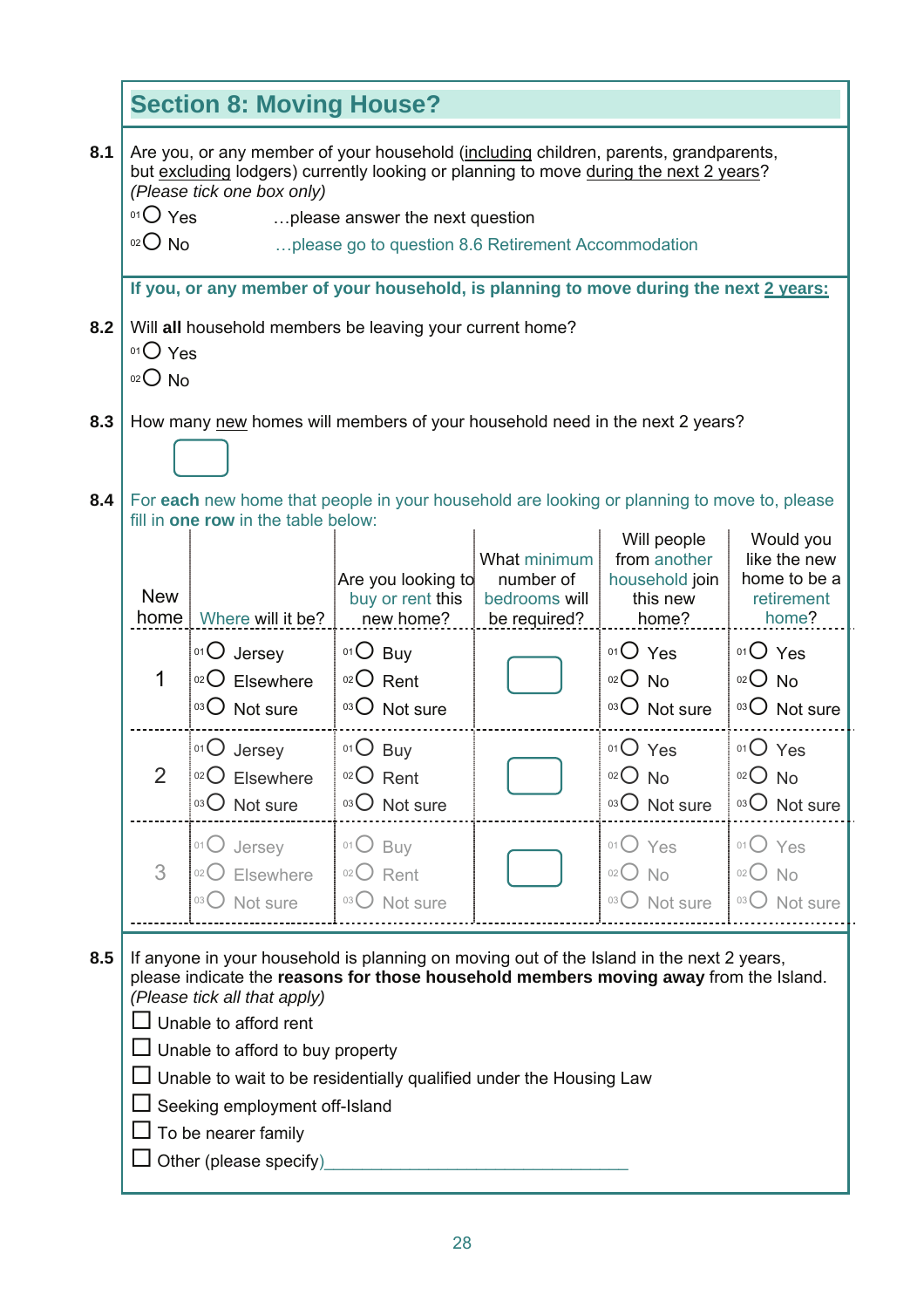### Retirement Accommodation

Lifelong homes (for people over 55), to buy and for social rent, are designed to accommodate both 'fit' and 'less able' people over the age of 55, in a socially supportive and stimulating environment which enables them to live independently for as long as possible in their own home'. Lifelong homes should not be confused with sheltered accommodation which normally provides on-site staff to supply first hand care.

- **8.6**  When you retire, where would you like to live? *(Please tick one box only)*
	- $01$  Stay in your neighbourhood, with suitable modifications to your existing home (if required)
	- $102$  Stay in your neighbourhood, but downsize to a purpose built 'lifelong' home
	- $103$  Downsize to a 'lifelong' home elsewhere in the Island
	- $04$  Live with relatives
	- $05$  Move away from the Island
	- <sup>06</sup> $\bigcirc$  Don't know I haven't thought that far ahead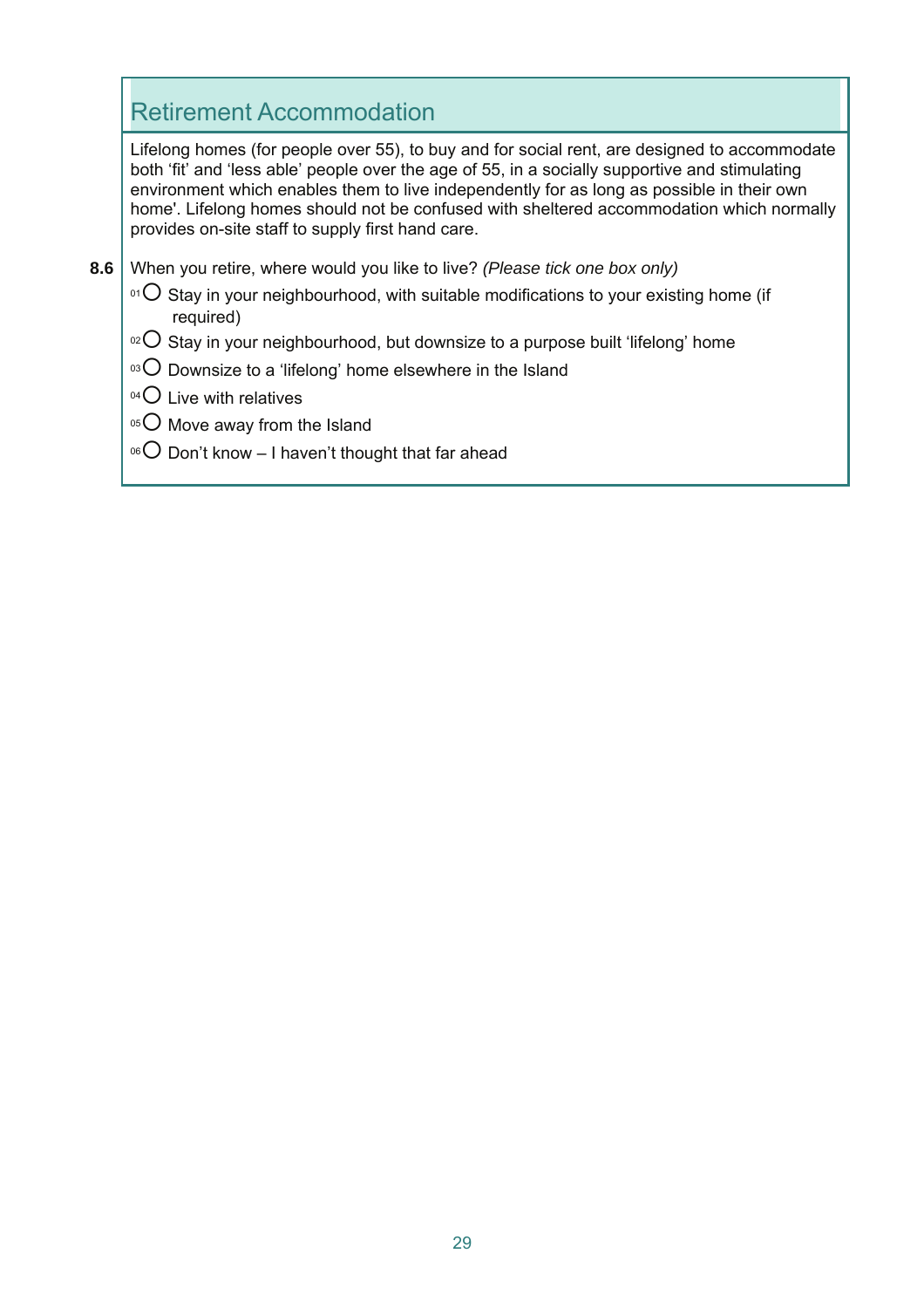# **Section 9: Travel & Public Services**

**9.1**  How important are the following factors to you when buying a new car?

|     | important are the following factors to you when buying a new car.                                                                                                                                                                                                                                                                                                          |                                                   |                 |                     |                                                       |               |
|-----|----------------------------------------------------------------------------------------------------------------------------------------------------------------------------------------------------------------------------------------------------------------------------------------------------------------------------------------------------------------------------|---------------------------------------------------|-----------------|---------------------|-------------------------------------------------------|---------------|
|     |                                                                                                                                                                                                                                                                                                                                                                            | Very                                              | Quite           | Not very            | Not at all<br>important important important important | Don't<br>know |
|     | Cost of the car                                                                                                                                                                                                                                                                                                                                                            |                                                   |                 |                     | 01 $\bigcirc$ 02 03 04 04 0                           | 05()          |
|     | Make/Model of the car                                                                                                                                                                                                                                                                                                                                                      | $01$ O                                            |                 |                     | $02$ $03$ $04$ $04$                                   | 05()          |
|     | Fuel economy and the state of the state of the state of the state of the state of the state of the state of the                                                                                                                                                                                                                                                            | O(1)                                              | $02$ $\bigcirc$ | $03$ $\bigcirc$     | $04$ $\bigcirc$                                       | 05()          |
|     | <b>Carbon emissions</b>                                                                                                                                                                                                                                                                                                                                                    | $\overline{\mathbf{O}}$ ( $\overline{\mathbf{O}}$ |                 | $02$ $03$ $04$ $04$ |                                                       | 05            |
| 9.2 | Would any of the following cause you to use your car less than you currently do?<br>(Please tick all that apply)<br>$\perp$ Increased congestion on the roads<br>$\Box$ Higher petrol prices<br>$\Box$ Living closer to work<br>Higher parking charges<br>Suitable car-share schemes<br>Cheaper buses<br>More convenient bus routes<br>Nothing<br>Other - please specify   |                                                   |                 |                     |                                                       |               |
| 9.3 | How do you usually travel to work the majority of the time? (Please tick one box only)<br>01 O Motorbike/moped<br>$02$ Walk<br>03 Cycle<br>$04O$ Bus<br>$0505$ Taxi<br><sup>06</sup> $\overline{O}$ I work from home / I live at place of work<br>$07$ I do not work<br><sup>08</sup> $\bigcirc$ Car or van on my own<br>$\circ$ <sup>o</sup> Car or van with other people |                                                   |                 |                     |                                                       |               |
| 9.4 | How often do you travel by bus?<br>$O1$ Regularly<br>02 Sometimes<br>03 ONever                                                                                                                                                                                                                                                                                             |                                                   |                 |                     |                                                       |               |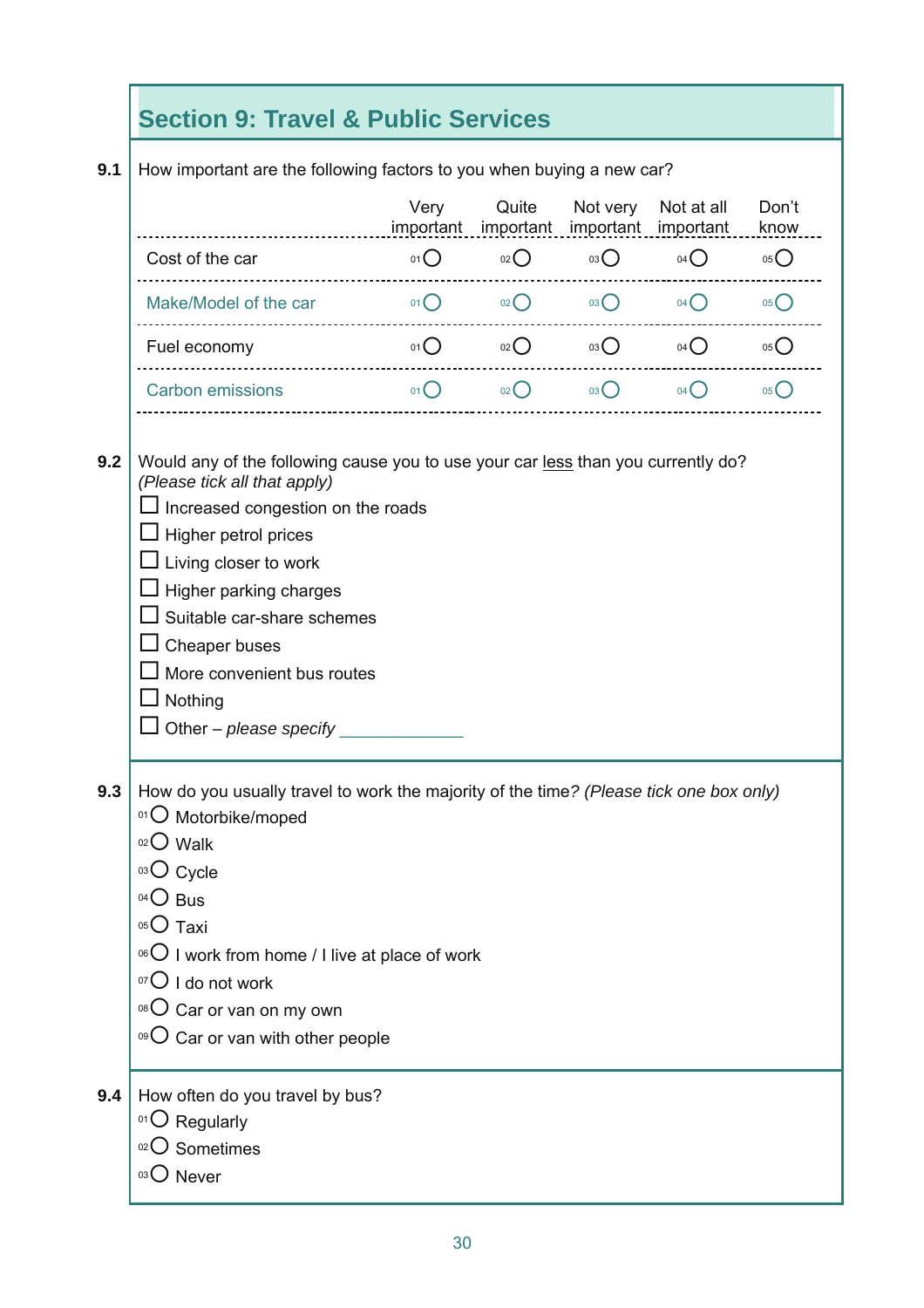| 9.5 | Would you like to see any of the following on the buses? (Please tick any that apply)<br>Better facilities for baby buggies<br>More wheelchair friendly<br>More luggage space<br>Other - please specify $\_\_$                                                                                                                      |
|-----|-------------------------------------------------------------------------------------------------------------------------------------------------------------------------------------------------------------------------------------------------------------------------------------------------------------------------------------|
| 9.6 | Would you be happy for seating capacity to be reduced to provide additional facilities such<br>as more room for wheelchair users, baby buggies or luggage space?<br>$01O$ Yes<br>$02O$ No<br>03 O Don't know                                                                                                                        |
| 9.7 | Which of the following reasons would you be prepared to pay higher bus fares for?<br>(Please tick any that apply)<br>More frequent buses<br>More convenient routes<br>Extended hours on select routes (i.e. early morning or late evening)<br>Improved onboard facilities<br>None - I would not be prepared to pay higher bus fares |
| 9.8 | Thinking back over the last two weeks, were there any journeys when you could have<br>walked rather than gone by car?<br>$01O$ Yes<br>$02O$ No<br>03 O Don't know                                                                                                                                                                   |
| 9.9 | If you answered yes, what were the reasons for going by car? (Please tick any that apply)<br>Faster<br>Convenience<br>Things to carry<br>Health problems<br>Habit<br>Other $-$ please specify                                                                                                                                       |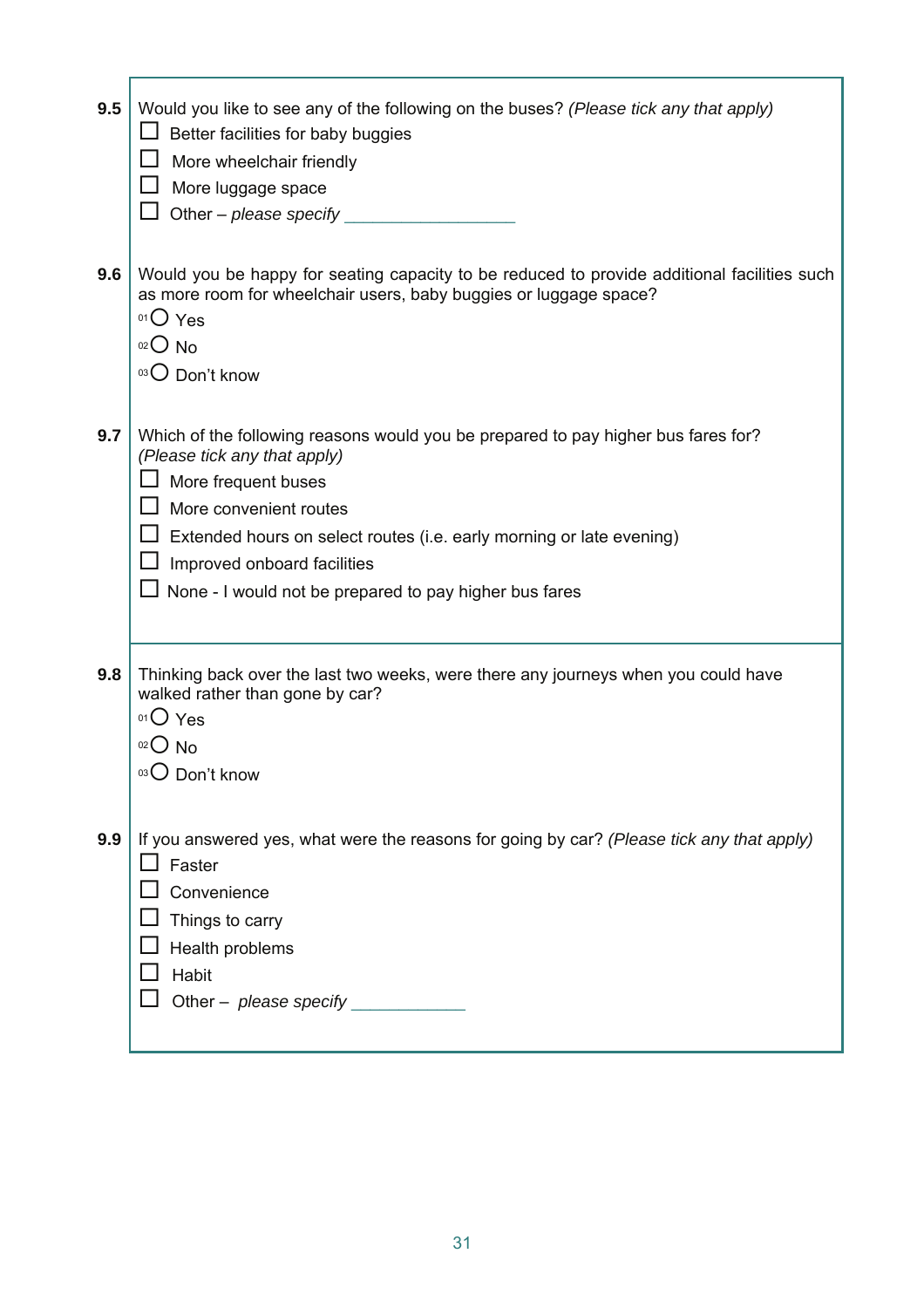| 9.10 | How do you rate the following parking facilities in town?                                    |                   | Very            |                    |                 | Very             | Don't                                 |
|------|----------------------------------------------------------------------------------------------|-------------------|-----------------|--------------------|-----------------|------------------|---------------------------------------|
|      |                                                                                              |                   | good            | Good               | Poor            | poor             | know                                  |
|      | Availability of bicycle parking in town                                                      |                   | $01$ $\bigcirc$ | 02                 | 03              | $04$ $\bigcirc$  | 05                                    |
|      | Availability of motorcycle parking in<br>town                                                |                   | 01()            | 02                 | 03              | $04$ $\bigcirc$  | $05$ <sup>O</sup>                     |
|      | Standard of Minden Place carpark                                                             |                   | 01()            | 02                 | 03              | 04()             | 05                                    |
|      | <b>Standard of Gas Place carpark</b>                                                         |                   | 01()            | $02$ $\bigcirc$    | 03              | $04$ $\bigcirc$  | $05$ <sup><math>\bigcirc</math></sup> |
|      | Standard of Green Street carpark                                                             |                   | 01()            | 02                 | $03\bigcirc$    | $04$ $\bigcirc$  | 05                                    |
|      | <b>Standard of Patriotic Street carpark</b>                                                  |                   | $_{01} \bigcap$ | $_{02}$ $\bigcap$  | $03$ $\bigcap$  | $04$ $\bigcap$   | 05C                                   |
|      | <b>Standard of Sand Street carpark</b>                                                       |                   | 01()            | $02$ $\bigcirc$    | 03              | 04()             | 05C                                   |
|      | Service at Sand street carpark office                                                        |                   | 01()            | $_{02}$ $\bigcirc$ | 03              | $04$ $\bigcirc$  | 05C                                   |
|      |                                                                                              |                   |                 |                    |                 |                  |                                       |
|      | <b>Public Services</b>                                                                       |                   |                 |                    |                 |                  |                                       |
| 9.11 | In the last 12 months, how often have you visited the following parks?                       |                   |                 |                    |                 |                  |                                       |
|      |                                                                                              |                   |                 | Less than          |                 |                  | Daily or                              |
|      |                                                                                              | Never             |                 | monthly            | <b>Monthly</b>  | Weekly           | almost daily                          |
|      | <b>Howard Davis Park</b>                                                                     | 01O               |                 | 02                 | 03              | $04$ $\bigcirc$  | 05(                                   |
|      | Millbrook ("Coronation") Park                                                                | 01()              |                 | $02$ $\bigcirc$    | $03$ $\bigcirc$ | 04()             | 05()                                  |
|      | Sir Winston Churchill Park                                                                   | 01()              |                 | 02()               | 03(             | 04()             | 05(                                   |
|      | <b>Gorey Gardens</b>                                                                         | 01()              |                 | $02$ $\bigcirc$    | $03$ $\bigcirc$ | 04()             | 05 <sup>2</sup>                       |
| 9.12 | In the last 12 months, how safe have you felt when visiting the following areas in daylight? |                   |                 |                    |                 |                  |                                       |
|      |                                                                                              | Don't<br>use      |                 | Very<br>safe       | Quite<br>safe   | Not very<br>safe | Not at all<br>safe                    |
|      | <b>Howard Davis Park</b>                                                                     | 01                |                 | 02                 | 03O             | $04$ $\bigcirc$  | 05                                    |
|      | Millbrook ("Coronation") Park                                                                | $01$ <sup>O</sup> |                 | 02                 | 03 <sup>o</sup> | $04$ $\bigcirc$  | $05$ <sup>O</sup>                     |
|      | Sir Winston Churchill Park                                                                   | $01$ $\bigcirc$   |                 | 02                 | 03              | $04$ $\bigcirc$  | 05C                                   |
|      | <b>Gorey Gardens</b>                                                                         | 01()              |                 | $02$ $\bigcirc$    | 03              | $04$ $\bigcap$   | 05                                    |
|      | St. Aubin's sea front                                                                        | 01()              |                 |                    |                 |                  |                                       |
|      |                                                                                              |                   |                 | 02                 | 03              | $04$ $\bigcap$   | 05                                    |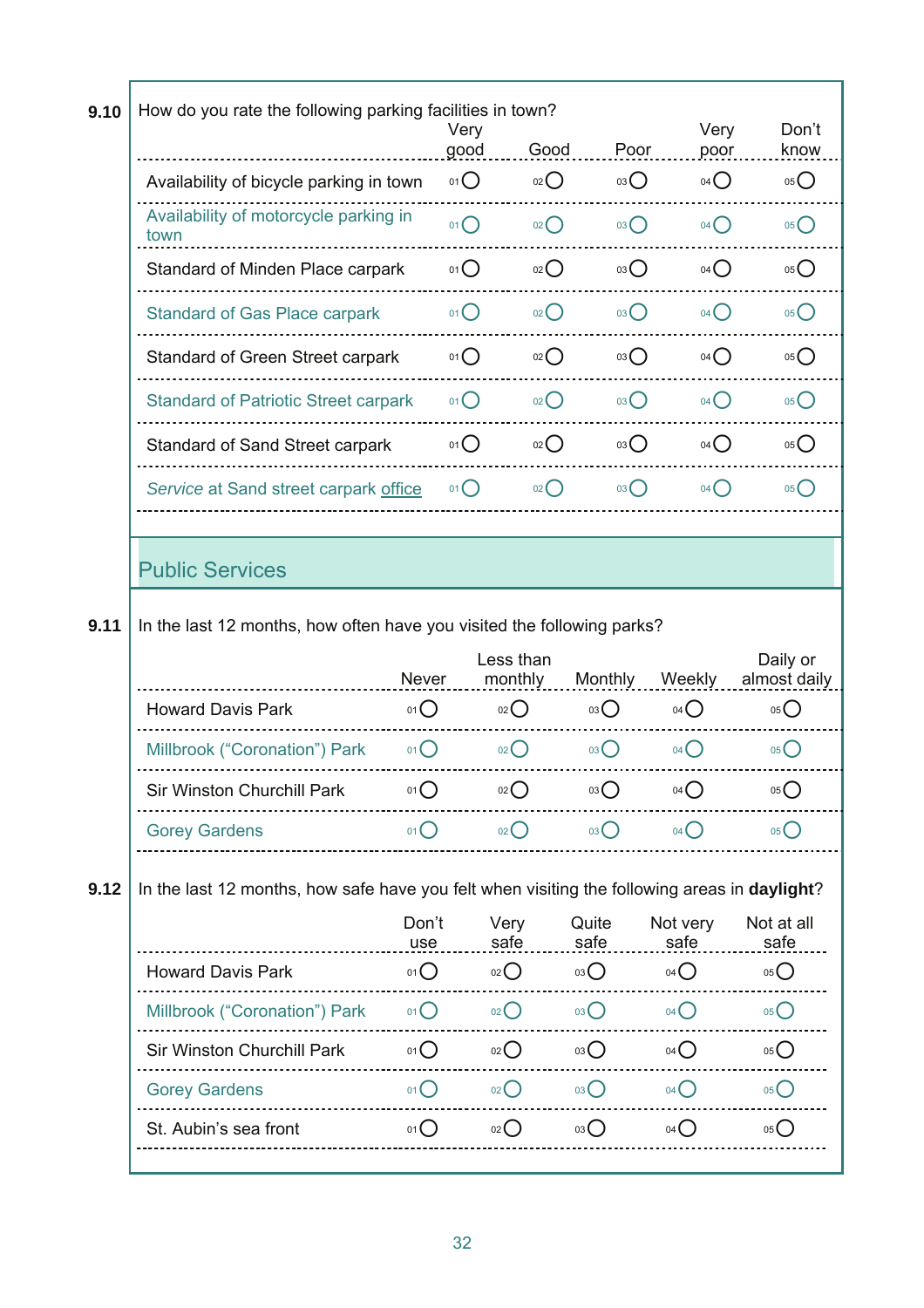| 9.13 | In the last 12 months, how safe have you felt when visiting the following areas after dark? |                 |                   |                 |                  |                                           |
|------|---------------------------------------------------------------------------------------------|-----------------|-------------------|-----------------|------------------|-------------------------------------------|
|      |                                                                                             | Don't<br>use    | Very<br>safe      | Quite<br>safe   | Not very<br>safe | Not at all<br>safe                        |
|      | <b>Howard Davis Park</b>                                                                    | 01()            | 02                | 03              | $04$ $\bigcirc$  | 05()                                      |
|      | <b>Sir Winston Churchill Park</b>                                                           | 01()            | 02                | 03              | $04$ $\bigcap$   | 05()                                      |
|      | <b>Gorey Gardens</b>                                                                        | 01()            | 02                | 03()            | 04()             | 05                                        |
|      | St. Aubin's sea front                                                                       | 01()            | 02                | $03$ $\bigcirc$ | 04()             | $05$ <sup><math>\bigcirc</math></sup>     |
| 9.14 | How would you rate the quality of play equipment provided in the following locations?       |                 |                   |                 |                  |                                           |
|      |                                                                                             | Don't<br>use    | Very<br>good      | Good            | Poor             | Very<br>poor                              |
|      | <b>Howard Davis Park</b>                                                                    | 01              | 02                | 03              | $04$ $\bigcirc$  | 05()                                      |
|      | <b>Toddler equipment at Millbrook</b><br>(Coronation) park                                  | 01()            | $02$ $\bigcirc$   | 03()            | $04$ $\bigcap$   | 05()                                      |
|      | Junior equipment at Millbrook<br>(Coronation) park                                          | 01()            | 02                | 03              | 04()             | $05$ <sup><math>\binom{2}{ }</math></sup> |
|      | Play equipment at Longbeach, Gorey                                                          | 01()            | 02()              | 03()            | $04\bigcap$      | 05 <sup>°</sup>                           |
| 9.15 | How do you rate the following in Jersey?                                                    |                 |                   |                 |                  |                                           |
|      |                                                                                             | Very<br>good    | Good              | Poor            | Very<br>poor     | Don't<br>know                             |
|      | Cleanliness of roads and pavements                                                          | 01              | $02$ $\bigcirc$   | $03$ $\bigcirc$ | $04$ $\bigcirc$  | 05()                                      |
|      | <b>Cleanliness of public toilets</b>                                                        | 01(             | 02                | 03()            | 04(              | 05(                                       |
|      | Cleanliness of main and fish market<br>in town                                              | 01()            | $_{02}( )$        | 03()            | 04()             | 05C                                       |
|      | <b>Cleanliness of promenades</b>                                                            | 01()            | 02()              | 03()            | 04()             | 05 <sup>°</sup>                           |
| 9.16 | How do you rate the following in Jersey?                                                    |                 |                   |                 |                  |                                           |
|      |                                                                                             | Very<br>good    | Good              | Poor            | Very<br>poor     | Don't<br>know                             |
|      | Response to repair of pot holes on<br>main roads                                            | $01$ $\bigcirc$ | 02                | 03              | $04$ $\bigcirc$  | 05()                                      |
|      | Standard of road markings on the<br><b>Island's main roads</b>                              | 01()            | $_{02}$ $\bigcap$ | 03()            | $04$ $\bigcap$   | 05()                                      |
|      | Direction signs to help find your way<br>around the Island by road                          | 01()            | $_{02}$ $\bigcap$ | 03()            | 04()             | 05()                                      |
|      |                                                                                             |                 |                   |                 |                  |                                           |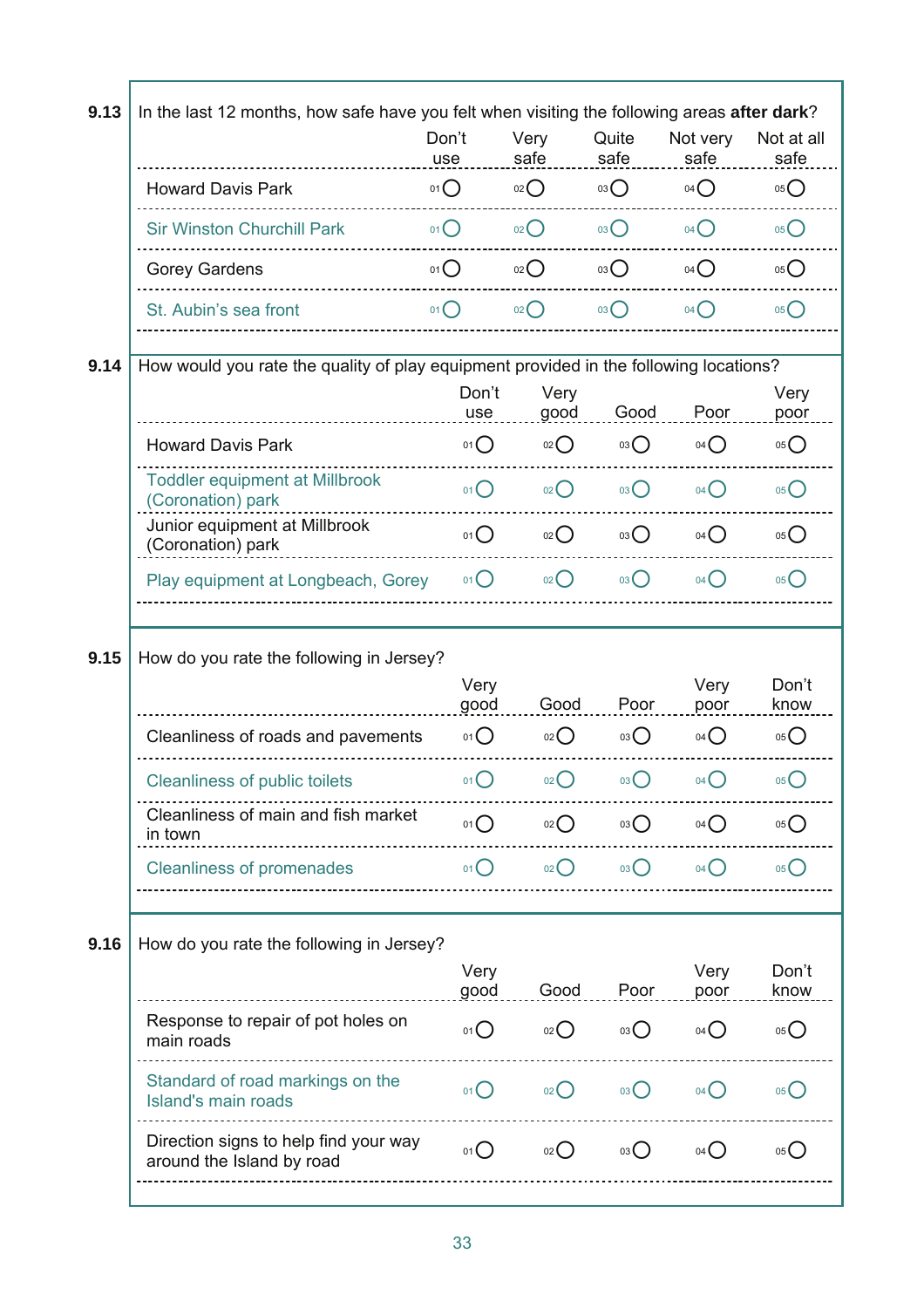|      | <b>Public Street Lighting</b>                                                                                                                                                                   |
|------|-------------------------------------------------------------------------------------------------------------------------------------------------------------------------------------------------|
| 9.17 | In general, do you think there is too much street lighting in Jersey?<br>$01O$ Yes<br>$02$ No<br>Don't know<br>03()                                                                             |
| 9.18 | In order to save energy, reduce light pollution and reduce costs, are you in favour of<br>switching off lights in some streets after 1am?<br>$01O$ Yes<br>02<br><b>No</b><br>Don't know<br>03() |
| 9.19 | In order to save energy, reduce light pollution and reduce costs, are you in favour of<br>dimming lights in some streets after 1am?<br>$01O$ Yes<br>$02O$ No<br>Don't know<br>03()              |
| 9.20 | Do you think the cycle track along St Aubin's promenade should be lit during the hours of<br>darkness?<br>$01O$ Yes<br>$02O$ No<br>03()<br>Don't know                                           |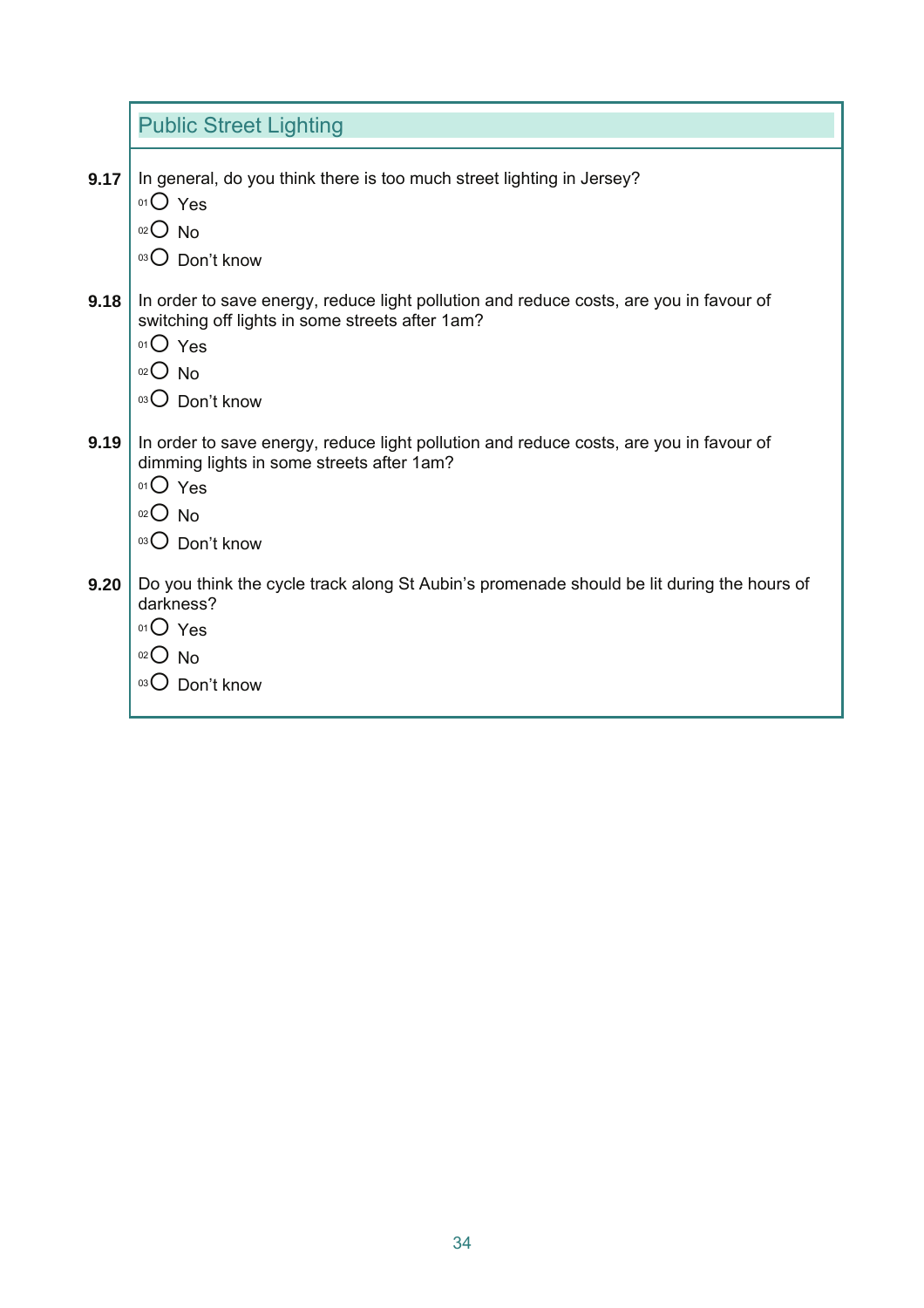|      | <b>Section 10: Pensions</b>                                                                                                                                                                                                                                                                           |
|------|-------------------------------------------------------------------------------------------------------------------------------------------------------------------------------------------------------------------------------------------------------------------------------------------------------|
|      | The ageing population will put pressure on the existing Jersey social security pension<br>("old age pension"). The government will have to make difficult decisions to safeguard<br>pensions in the future.                                                                                           |
|      | Please indicate how acceptable each of the following options are to you.                                                                                                                                                                                                                              |
| 10.1 | A. Reducing the value of the Jersey social security pension (a full pension after 45 years'<br>contributions is currently £173 per week; it increases each year in line with Jersey's average<br>earnings)                                                                                            |
|      | 01 Highly acceptable                                                                                                                                                                                                                                                                                  |
|      | $O2O$ Acceptable                                                                                                                                                                                                                                                                                      |
|      | 03 O Not sure                                                                                                                                                                                                                                                                                         |
|      | $04$ Unacceptable                                                                                                                                                                                                                                                                                     |
|      | 05 O Highly unacceptable                                                                                                                                                                                                                                                                              |
| 10.2 | <b>B.</b> Increasing the age at which the full Jersey social security pension is first paid (generally<br>at present this is 65 years, but some women can obtain it at 60 years)                                                                                                                      |
|      | 01 Highly acceptable                                                                                                                                                                                                                                                                                  |
|      | $02$ Acceptable                                                                                                                                                                                                                                                                                       |
|      | 03 O Not sure                                                                                                                                                                                                                                                                                         |
|      | $04$ Unacceptable                                                                                                                                                                                                                                                                                     |
|      | 05 O Highly unacceptable                                                                                                                                                                                                                                                                              |
| 10.3 | C. Means test the pension (i.e. if someone already had income from other sources above a<br>set level, then the amount of Jersey social security pension they received would be<br>reduced, depending on their income)                                                                                |
|      | <sup>01</sup> O Highly acceptable                                                                                                                                                                                                                                                                     |
|      | 02 Acceptable                                                                                                                                                                                                                                                                                         |
|      | 03 O Not sure                                                                                                                                                                                                                                                                                         |
|      | $04$ Unacceptable                                                                                                                                                                                                                                                                                     |
|      | 05 U Highly unacceptable                                                                                                                                                                                                                                                                              |
| 10.4 | D. Increasing the percentage paid in social security contributions to fund the pension<br>(currently employees contribute 5.2% plus an extra 0.8% for health contributions; employers<br>contribute 5.3% plus an extra 1.2% for health contributions)<br>$^{01}$ Highly acceptable<br>02 O Acceptable |
|      | 03 O Not sure                                                                                                                                                                                                                                                                                         |
|      | Unacceptable<br>04()                                                                                                                                                                                                                                                                                  |
|      | Highly unacceptable<br>05()                                                                                                                                                                                                                                                                           |
|      |                                                                                                                                                                                                                                                                                                       |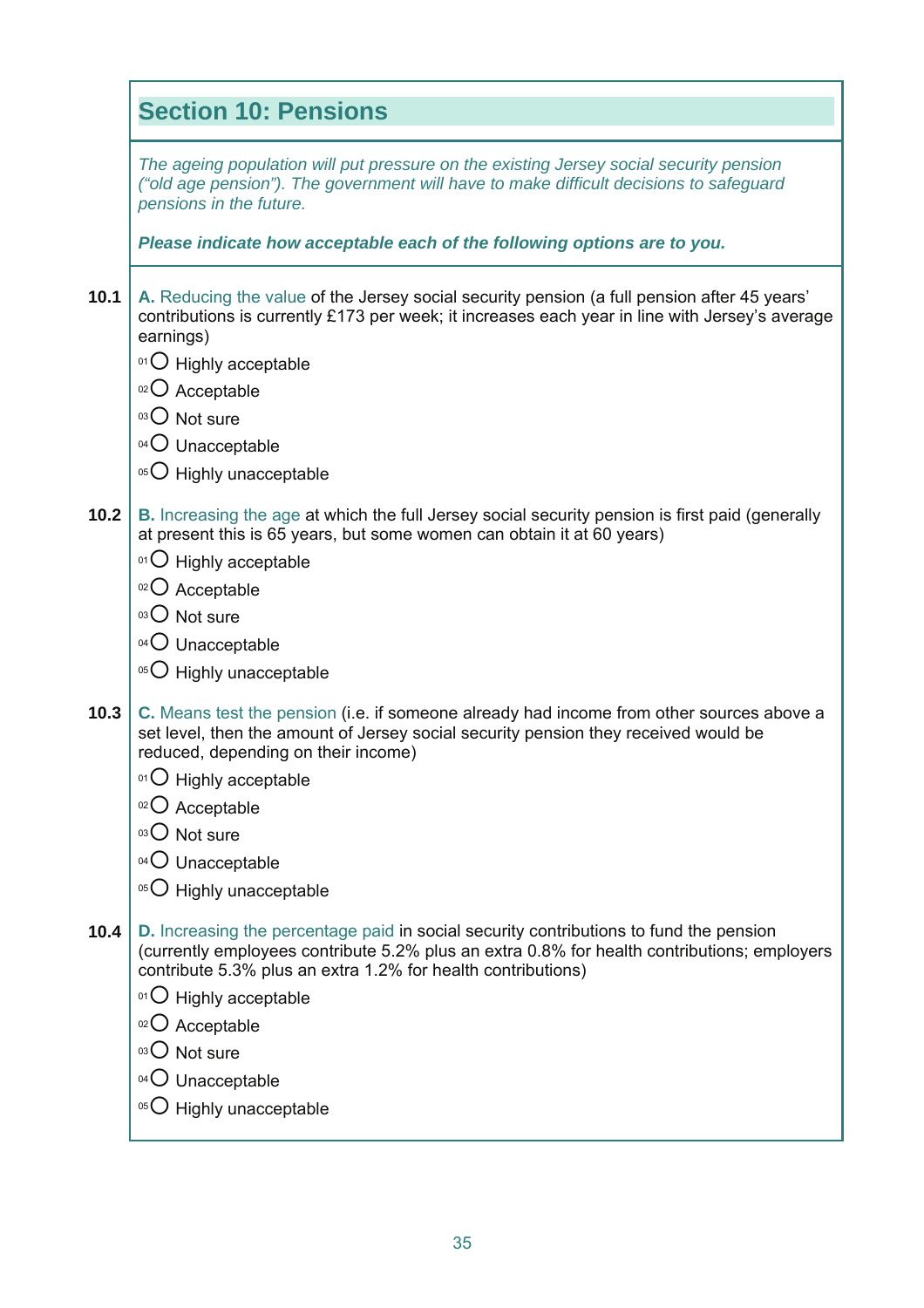| 10.5<br>10.6 | E. Making any earnings over £42,480 (2009 value) subject to social security contributions<br>(currently, neither employers nor employees pay social security contributions on workers'<br>earnings above this figure)<br>01 O Highly acceptable<br>02 O Acceptable<br>03 O Not sure<br>04 O Unacceptable<br>05 O Highly unacceptable<br>If you had to choose two of the five given options (summarised below), which two would it<br>be?<br>A. Reducing the value of the pension<br>B. Increasing the age at which the full pension is first paid<br>C. Means-testing the pensions paid<br>D. Increasing the percentage paid in social security contributions<br>E. Earnings over £42,480 subject to social security contributions |
|--------------|------------------------------------------------------------------------------------------------------------------------------------------------------------------------------------------------------------------------------------------------------------------------------------------------------------------------------------------------------------------------------------------------------------------------------------------------------------------------------------------------------------------------------------------------------------------------------------------------------------------------------------------------------------------------------------------------------------------------------------|
|              | (Write A, B, C, D or E:) First option Second option                                                                                                                                                                                                                                                                                                                                                                                                                                                                                                                                                                                                                                                                                |
| 10.7<br>10.8 | If the percentage paid in social security contributions to fund the pension is increased, do<br>you think this should be paid for by:<br>$01$ The employer<br>02 The employee<br>$\mathrm{^{03}O}$ Both the employer and the employee<br>If the earnings over £42,480 (2009 value) are made subject to social security contributions,<br>do you think contributions above this level should be paid for by:<br>$01$ The employer<br>The employee<br>$^{03}$ O Both the employer and the employee                                                                                                                                                                                                                                   |
|              | <b>Your pension arrangements</b>                                                                                                                                                                                                                                                                                                                                                                                                                                                                                                                                                                                                                                                                                                   |
| 10.9         | Please indicate any pension arrangements you currently have, in addition to any entitlement<br>to the Jersey social security pension. (Please tick all that apply)<br>Occupational/employer's pension<br>$\Box$ Private/personal pension<br>Social security pension from another country                                                                                                                                                                                                                                                                                                                                                                                                                                           |
| 10.10        | If your employer does not currently offer a pension scheme, would you participate in a<br>voluntary additional pension scheme where employees, employers and the government<br>(through tax relief) all contribute?<br>$01O$ Yes<br>02<br><b>No</b><br>Already in a scheme<br>03()<br>04 O Already retired                                                                                                                                                                                                                                                                                                                                                                                                                         |

T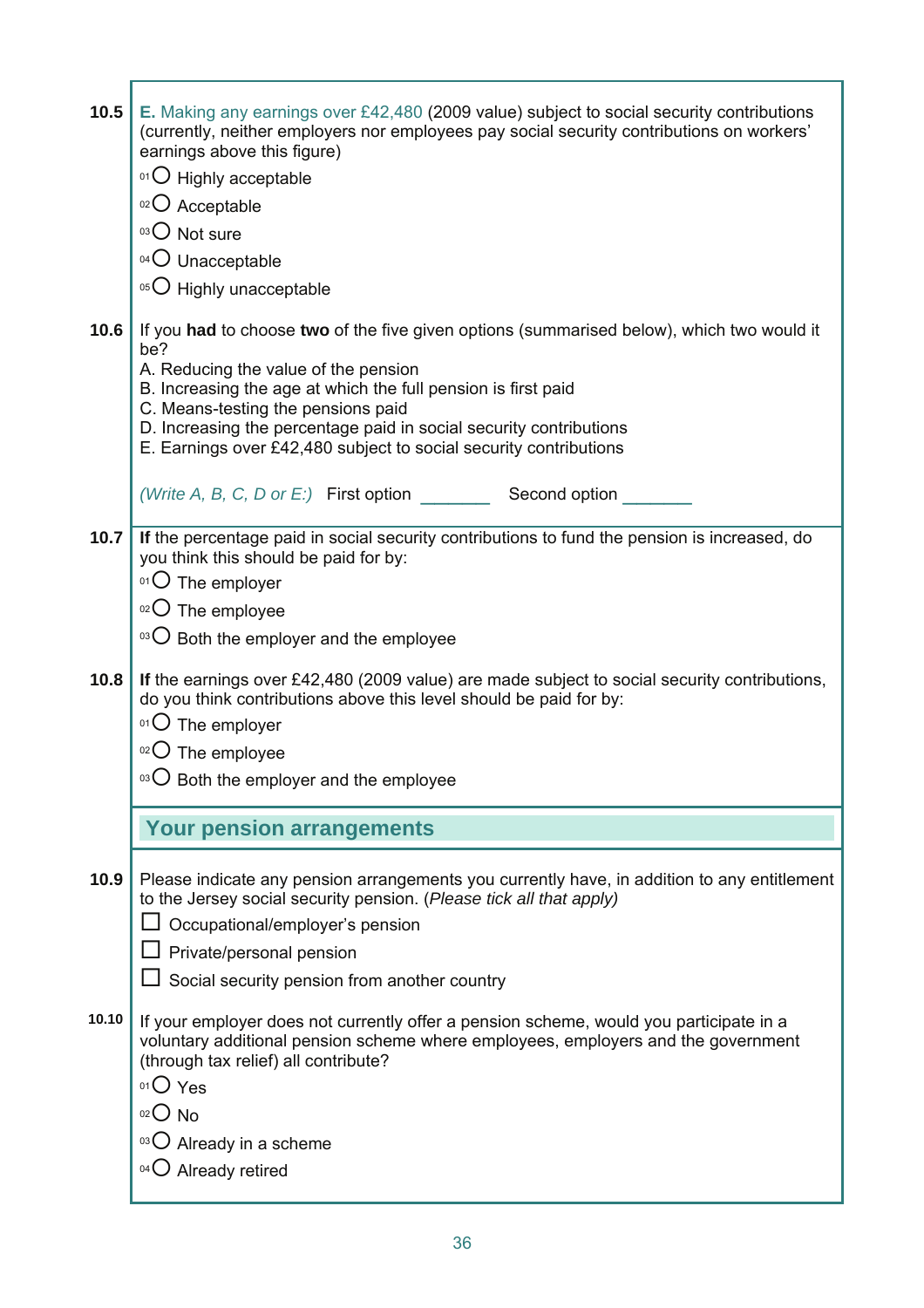| 10.11 | Do you think such a pension scheme should be made compulsory if an employer does not<br>currently offer a pension scheme for their employees?<br>$01O$ Yes<br>$02$ $\bigcirc$<br><b>No</b><br>03 O Not sure                |
|-------|----------------------------------------------------------------------------------------------------------------------------------------------------------------------------------------------------------------------------|
|       | Work related accidents and ill health                                                                                                                                                                                      |
|       |                                                                                                                                                                                                                            |
| 10.12 | Have you had any accidents in the last 12 months resulting in injury at work or in the course<br>of your work?                                                                                                             |
|       | $01O$ Yes<br>$02O$ No                                                                                                                                                                                                      |
|       | <sup>03</sup> $\bigcirc$ I haven't worked in the last 12 months  please go to the next Section "Primary healthcare"                                                                                                        |
| 10.13 | In the last 12 months, how much time have you had off work because of accidents at<br>work?                                                                                                                                |
|       | $01$ No time off work                                                                                                                                                                                                      |
|       | $02$ Less than one day                                                                                                                                                                                                     |
|       | $03O$ 1 – 3 days                                                                                                                                                                                                           |
|       | $04O$ 4 or more days                                                                                                                                                                                                       |
|       | 05 Don't know                                                                                                                                                                                                              |
| 10.14 | Apart from accidents have you, within the last 12 months, suffered from any illness,<br>disability or other physical or mental problem that was caused or made worse by your job,<br>or by work you have done in the past? |
|       | 01 Yes<br>please answer the next question                                                                                                                                                                                  |
|       | 02()<br><b>No</b><br>please go to the next section "Primary healthcare"<br>Don't know                                                                                                                                      |
| 10.15 | In the last 12 months how much time have you had off work because of this illness?<br>$01$ No time off work<br>$02$ Less than one day<br>$03O$ 1 – 3 days<br>04 O 4 or more days<br>05 Don't know                          |

37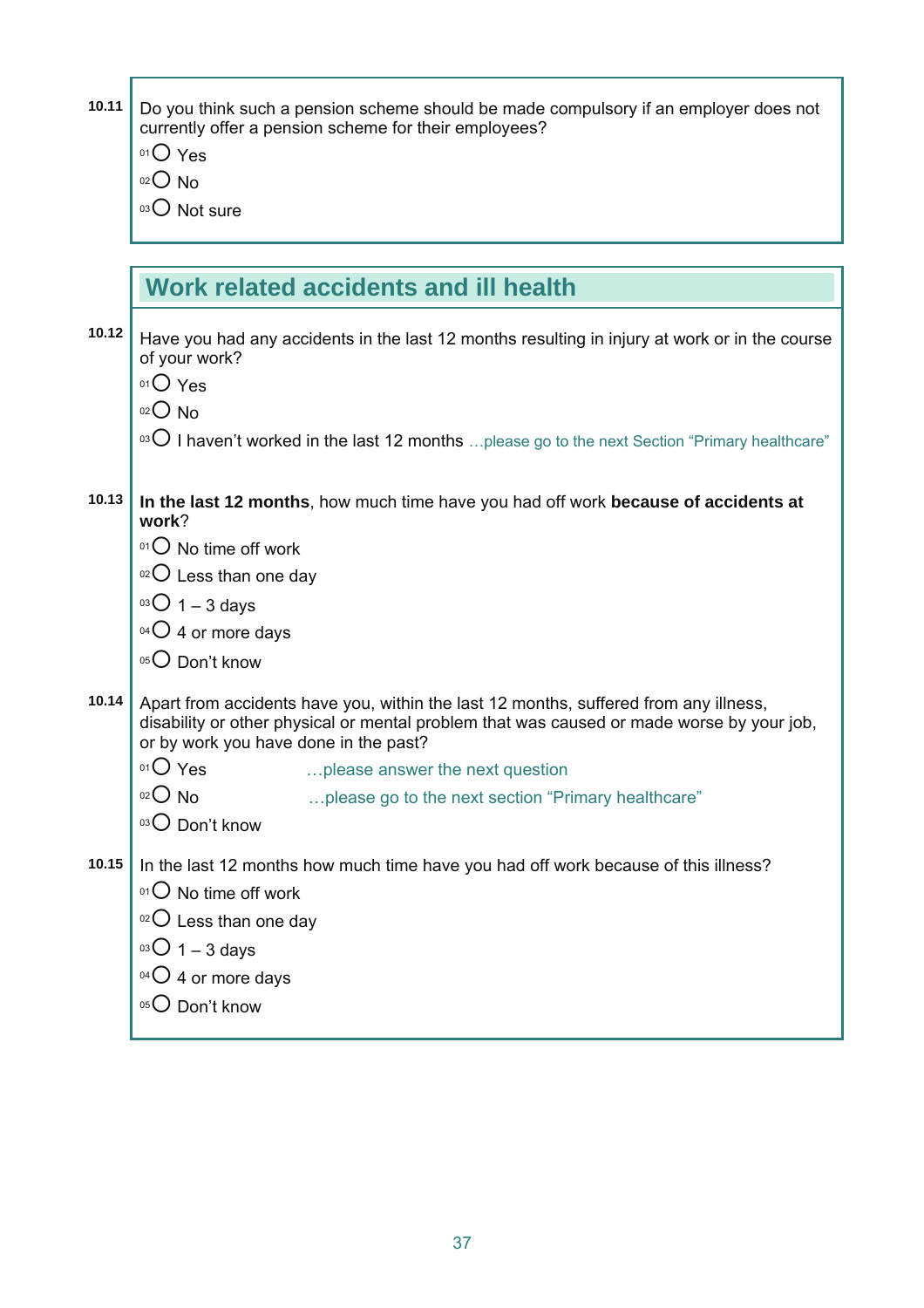|      | <b>Section 11: Primary healthcare</b>                                                                                                                                    |
|------|--------------------------------------------------------------------------------------------------------------------------------------------------------------------------|
| 11.1 | How many times have you visited a GP (for yourself only) in the last 12 months?<br>(Please estimate if you are not sure. Please enter '0' if none.)<br>times             |
| 11.2 | How many times have you called a GP to your home (for yourself only) in the last 12<br>months? (Please estimate if you are not sure. Please enter '0' if none.)<br>times |
| 11.3 | How much did you pay when you last saw the GP?<br>£.                                                                                                                     |
| 11.4 | Was this for a:                                                                                                                                                          |
|      | 01 O Surgery appointment                                                                                                                                                 |
|      | $02$ Home visit                                                                                                                                                          |
| 11.5 | Do you think that the cost of visiting a GP is: (please tick one box only)                                                                                               |
|      | 01 Good value for money                                                                                                                                                  |
|      | $02$ About right                                                                                                                                                         |
|      | 03 C Expensive but worth it                                                                                                                                              |
|      | $\rm{^{04}O}$ Expensive and therefore I only go when I really have to                                                                                                    |
|      | $105$ So expensive that it stops me from going                                                                                                                           |
| 11.6 | How many prescription <i>items</i> have you had in the last 12 months?                                                                                                   |
|      | prescription items                                                                                                                                                       |
| 11.7 | How does this compare with the previous 12 months?                                                                                                                       |
|      | $\cdot$ <sup>01</sup> $\circ$ More prescription items than the previous 12 months                                                                                        |
|      | $\rm{^{02}O}$ Less prescription items than the previous 12 months                                                                                                        |
|      | 03()<br>About the same number of prescription items                                                                                                                      |
| 11.8 | Are you a member of the 65+ health plan (also known as "Westfield"), which provides<br>subsidised dental, optical and chiropody services?<br>$01O$ Yes                   |
|      | $02O$ No                                                                                                                                                                 |
|      | Don't know<br>03()                                                                                                                                                       |
| 11.9 | How many times have you (for yourself only) visited the following health professionals in the<br>last 12 months?                                                         |
|      | Dentist:<br>times                                                                                                                                                        |
|      | Optician:<br>times                                                                                                                                                       |
|      | Chiropodist:<br>times                                                                                                                                                    |
|      | Other health professional (please specify<br>times                                                                                                                       |
|      | Other health professional (please specify<br>times                                                                                                                       |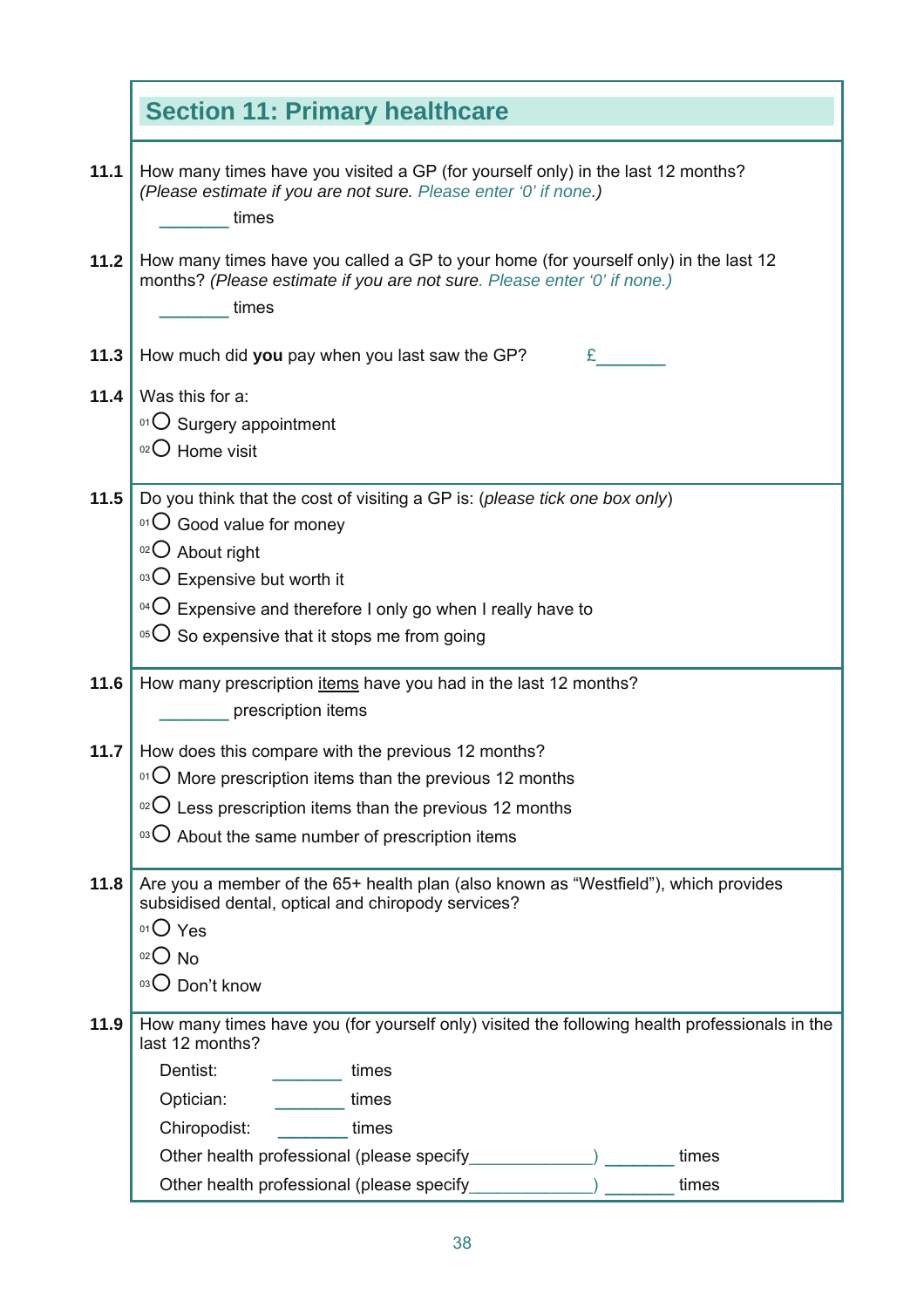| 11.10                                                                          | Does the cost of these other types of healthcare concern you?                                                                                   |           |              |                 |
|--------------------------------------------------------------------------------|-------------------------------------------------------------------------------------------------------------------------------------------------|-----------|--------------|-----------------|
|                                                                                | Dentist                                                                                                                                         | $O1O$ Yes | $02$ No      | 03 Don't know   |
|                                                                                | Optician                                                                                                                                        | $01O$ Yes | $02$ No      | 03 Don't know   |
|                                                                                | Chiropodist                                                                                                                                     | $01O$ Yes | $02$ No      | 03 Don't know   |
|                                                                                | Other: (please specify) _________                                                                                                               | $01O$ Yes | $02$ No      | 03 O Don't know |
|                                                                                | Other: (please specify)________                                                                                                                 | $O1O$ Yes | $02$ No      | 03 Don't know   |
|                                                                                |                                                                                                                                                 |           |              |                 |
| Does the cost of these other types of healthcare stop you from going?<br>11.11 |                                                                                                                                                 |           |              |                 |
|                                                                                | <b>Dentist</b>                                                                                                                                  | $01O$ Yes | $^{02}$ O No | 03 O Don't know |
|                                                                                | Optician                                                                                                                                        | $01O$ Yes | $O2$ No      | 03 Don't know   |
|                                                                                | Chiropodist                                                                                                                                     | $01O$ Yes | $02O$ No     | 03 Don't know   |
|                                                                                | Other: (please specify)                                                                                                                         | $01O$ Yes | $02O$ No     | 03 O Don't know |
|                                                                                | Other: (please specify)___________                                                                                                              | $01O$ Yes | $O02$ No     | $03$ Don't know |
|                                                                                |                                                                                                                                                 |           |              |                 |
| 11.12                                                                          | How many times in the last year have you asked your pharmacist for advice on health-<br>related issues, including how to manage your medicines? |           |              |                 |
|                                                                                | (Please estimate if you are not sure, and enter '0' if you haven't)                                                                             |           |              | times           |